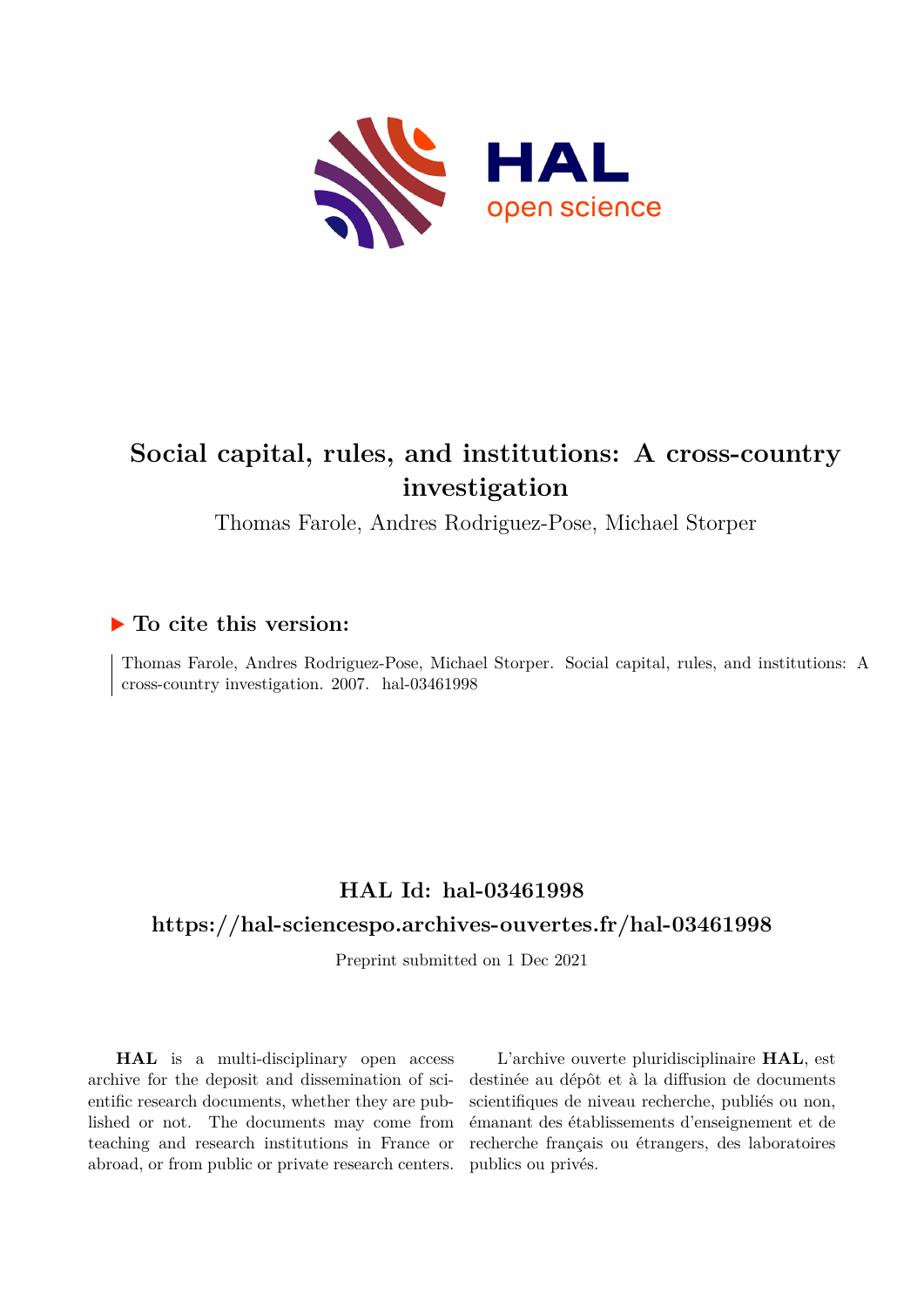

ciencias sociales

# **in Economics and Social Sciences working papers series** 2007/12

# Social capital, rules, and institutions: a cross-country investigation

by Thomas Farole, Andrés Rodríguez-Pose, and Michael Storper

April 2007

Ctra. Colmenar Viejo km. 14, 28049 Madrid, Spain

**http://www.imdea.org/socialsciences http://repec.imdea.org contacto.cienciassociales@imdea.org**

www.imdea.org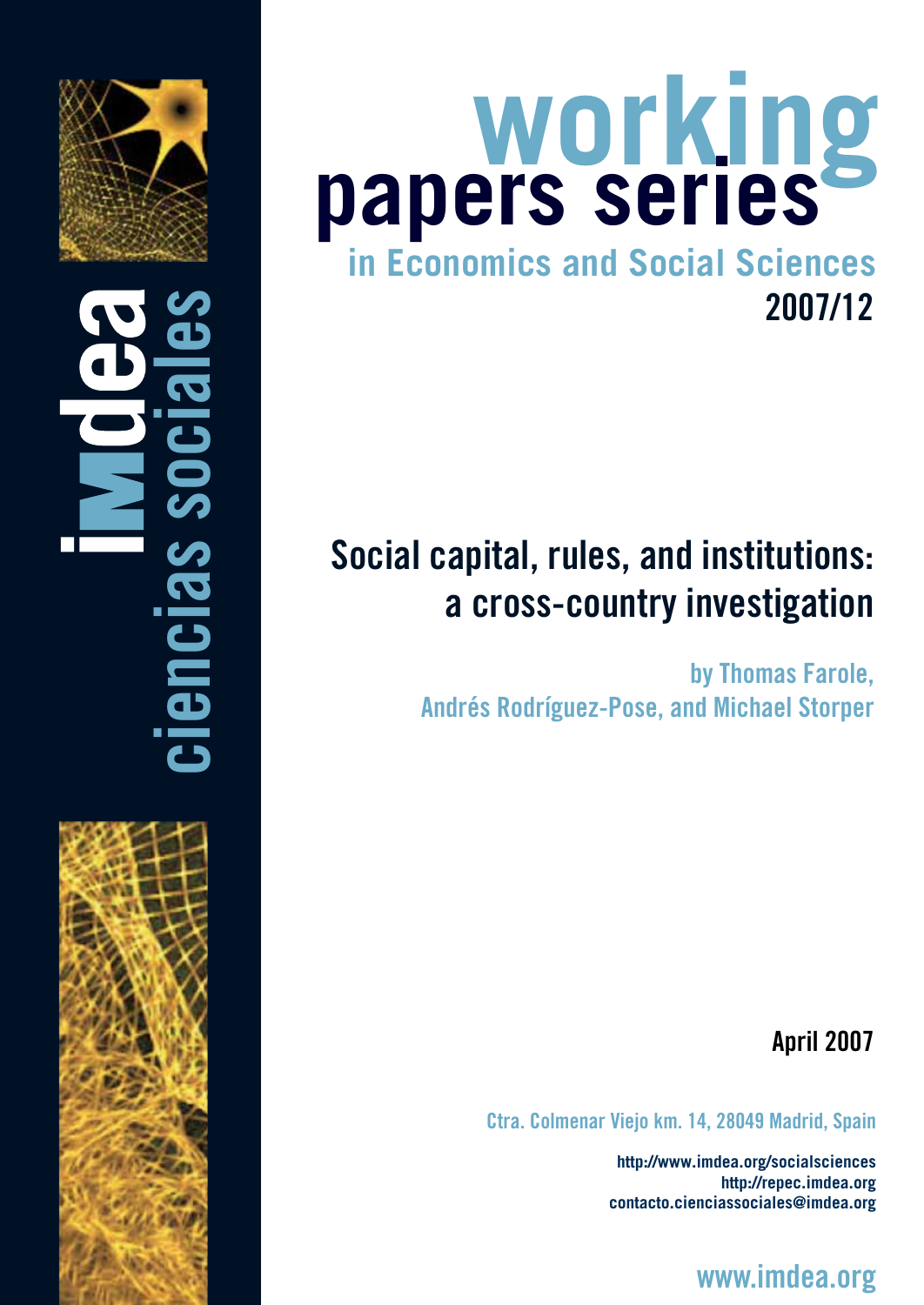# **Social capital, rules, and institutions: a cross-country investigation**

by

Thomas Farole (London School of Economics) Andrés Rodríguez-Pose\* (London School of Economics) Michael Storper (London School of Economics and Sciences Po)





#### **\* Corresponding author:**

Andrés Rodríguez-Pose Department of Geography and Environment London School of Economics Houghton St London WC2A 2AE, UK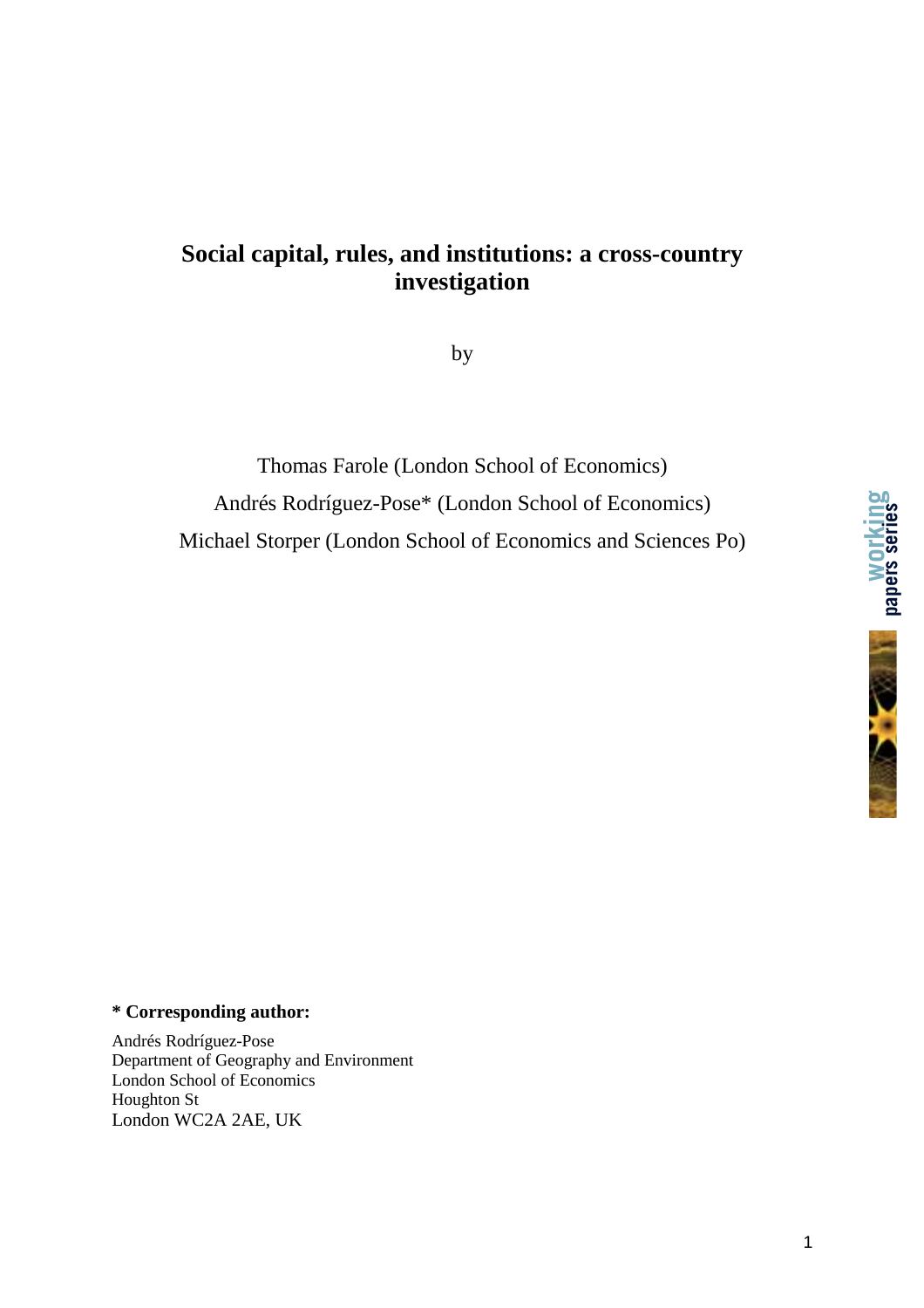# **Social capital, rules, and institutions: a cross-country investigation**

**by** 

Thomas Farole, Andrés Rodríguez-Pose, and Michael Storper

#### **Abstract:**

Research on the institutional foundations of economic development emphasizes either rulebound systems of exchange or informal bonds between individuals and within small groups. This corresponds to a classical division in social science, between the forces of society and those of community. This cleavage largely ignores their interactions, which are likely to shape the institutions that underpin economic development in decisive ways. This paper operationalises and tests how the interaction of the forces of community (or social capital) and society (or rules) impact three types of institutions: those involved in problem solving, those that shape microeconomic efficiency and those that influence social policy, across fiftyeight countries. We find that both community and society are important determinants across all institutional domains, and are in many cases mutually reinforcing, but that different specific aspects of community and society are most relevant to different institutional domains. Instrumental associationalism, whether formal or informal, and a robust rules environment are the most important determinants of positive institutional outcomes.

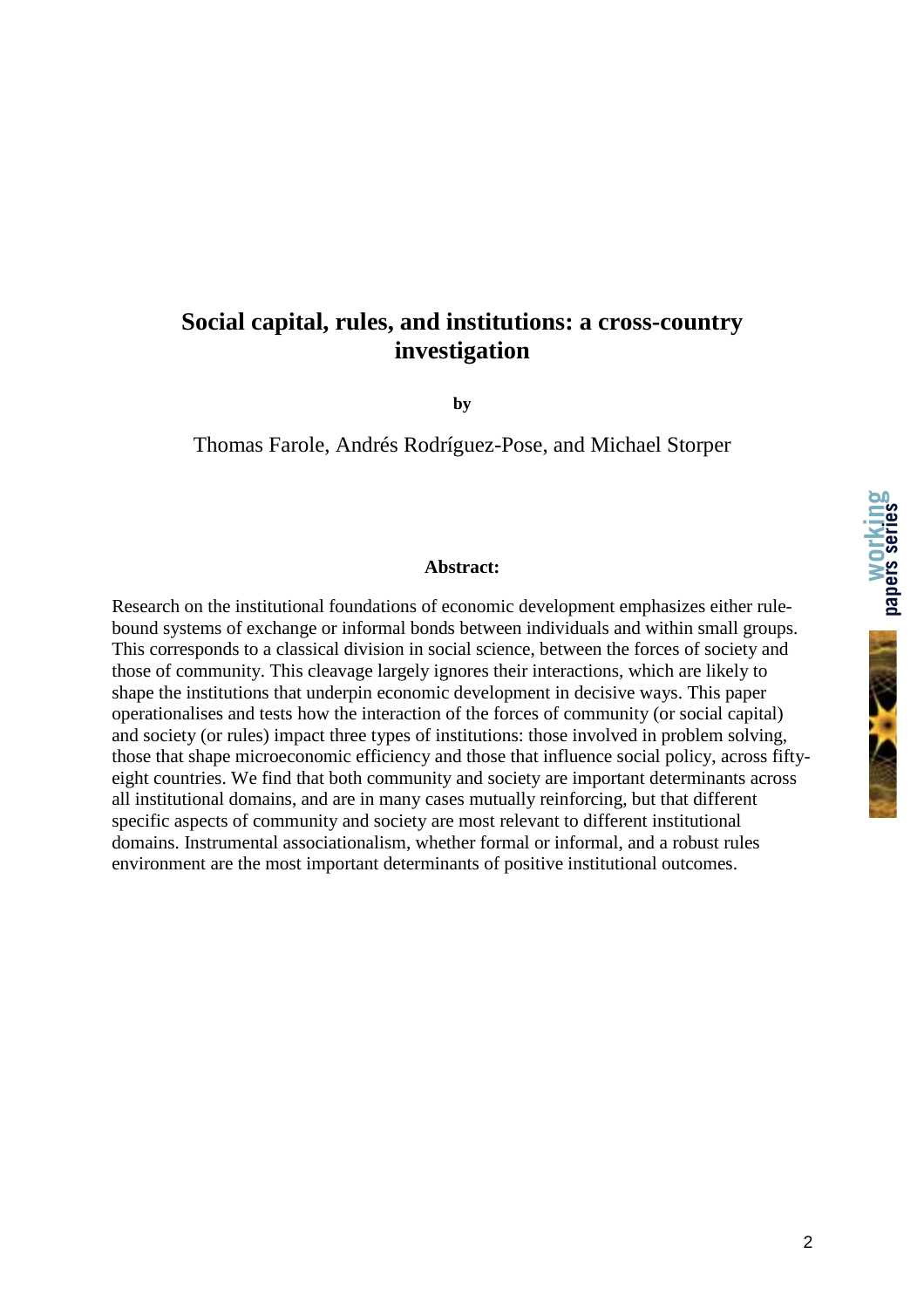#### **1. Introduction:**

In seeking explanations for recent success stories in regional economic development such as Silicon Valley, the 'Third Italy', and Baden-Württemberg, on one hand, or broad comparative patterns of national economic growth, on the other, researchers seem to have fallen into a curious conceptual opposition. Some attribute the success of these economies to strong, overlapping communities, informal networks, and trust (Pyke et al 1990; Saxenian 1994). Others see well-functioning institutions – financial and labour markets, technology development and transfer, training and education, and governance structures (Cooke 1997; Amin 1999) – as the drivers of regional economic growth.

Such radically different interpretations stem from an old debate that positions community and society as opposing principles of social and economic organisation. Surely this is a false dichotomy. The forces of society and community co-exist and interact at all times and at all territorial levels (Storper 2005). Indeed, the existence of one without the other is unlikely and hence misleading as an assumption for research on the sources of development. In this light, it is of both theoretical and practical importance to understand the interactions of these two forces. Yet economic development policies espoused by powerful institutions such as the World Bank and IMF have in recent years focused on the institutions of society (e.g. property rights, rule of law, democratic governance, etc.), which they consider to be the fundamental drivers of economic growth. In parallel, many of these same institutions, along with governments and non-governmental organisations at all geographical levels now endorse promoting local communities and 'social capital' as critical underpinnings of economic and social well-being. Seldom, however, do policies explicitly consider possible interactions between the two.

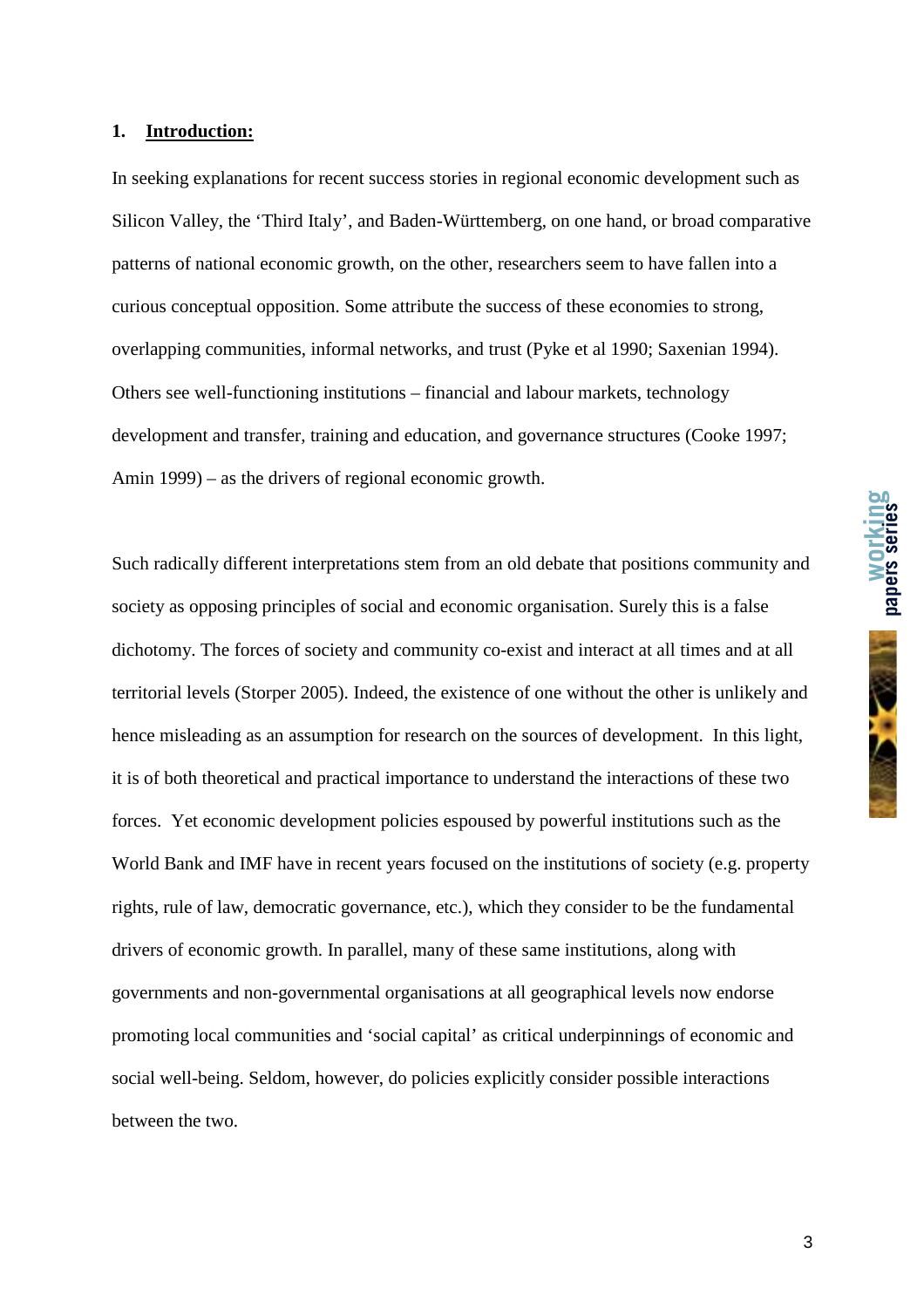Social scientists too have, for the most part, been reluctant to analyse this relationship in their research on the institutional foundations of economic growth and development. Theoretical and empirical research over the past decade – in the areas of social capital, trust, institutions and economic growth theory, industrial districts, and innovation systems – has made considerable progress in explaining the independent roles of community and society. For the most part, however, the literature has failed to address the interaction of community and society or to conduct comparative, quantitative investigations of these relationships. Recent work by two of the authors of this paper (Storper 2005; Rodríguez-Pose and Storper 2006) outlined a framework for the interaction of community and society in a broad economic context. They argue that community and society are complementary forces whose balance and interactions shape medium and long-run development prospects of territories by shaping the institutional foundations of economic development. Strong communities in the absence of society inevitably result in moral hazards or open conflict between groups competing for limited resources. Similarly, strong society in the absence of community has shown to entrench political elites and to result in economic inefficiency by stifling individual agency and raising information and transaction costs.

This paper reports on a first attempt to operationalise and empirically test the interaction of community and society in affecting long-run economic development. We develop a framework that focuses on institutions as intermediate outcomes which are shaped by the forces of society and community and in turn determine economic growth and development trajectories. The model is tested by running pooled regressions across 58 countries, based on two panels of data, from 1990 and 2000. We present the results of the model against eleven dependent variables that reflect three institutional domains that are hypothesized to be strongly related to long-run economic performance: *problem solving, microeconomic efficiency, and social policy.*

.

**working papers series**

4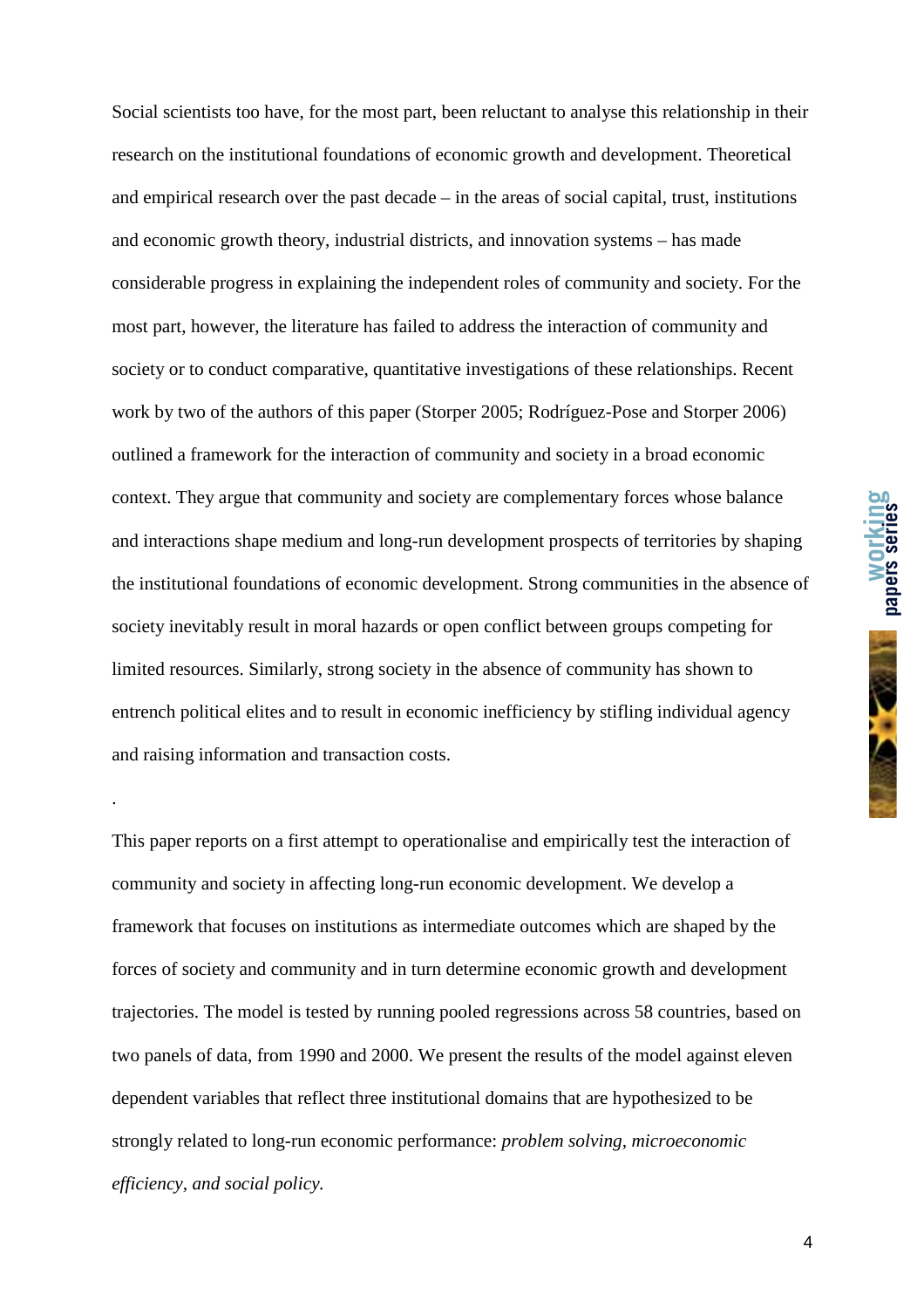#### **2. On community and society as determinants of economic development**

In recent years, research on the foundations and drivers of economic development has engaged intensively with the concepts of institutions in general, and of community and society, in particular. In this section, we briefly review some of the relevant research that has influenced our current enquiry, and present our framework for how interaction of community and society shape economic development outcomes.

Influential research on social networks (Granovetter 1973,1985) and social capital (c.f. Coleman 1988; Putnam 1993,2000) highlights the role of meso-level relations – what we denote by "communities" – in economic and social processes. A broad range of recent empirical investigations have attempted to test the economic implications of social capital. Knack and Keefer's (1997) pioneering study found growth to be strongly associated with trust, but not with associational membership [Putnam's (2000) fundamental component of social capital]. Further studies (Zak and Knack 2001; Knack 2003; Beugelsdijk and van Schaik 2004; Bengtsson, Berggren, and Jordahl 2005) support these findings. In contrast, Beugelsdijk and van Schaik (2005) conclude that trust is not associated with growth across European regions. But linking trust with growth by no means proves a role for community unless it can be shown that community is a fundamental determinant of trust – the research on this is less clear. Putnam's studies in Italy and America (Putnam 1993, 2000) suggest that community associationalism, measured through group membership, facilitates trust. However, a number of researchers including Stolle (1998), Whiteley (1999), and Uslaner (1999) argue that the causality runs the other way around. And whilst Beugelsdijk and van Schaik (2005) show a positive link between membership and growth across European regions, most studies find little or no evidence of a relationship between associationalism and trust or growth (c.f. Knack and Keefer 1997; Knack 2003; Beugelsdijk and van Schaik 2004;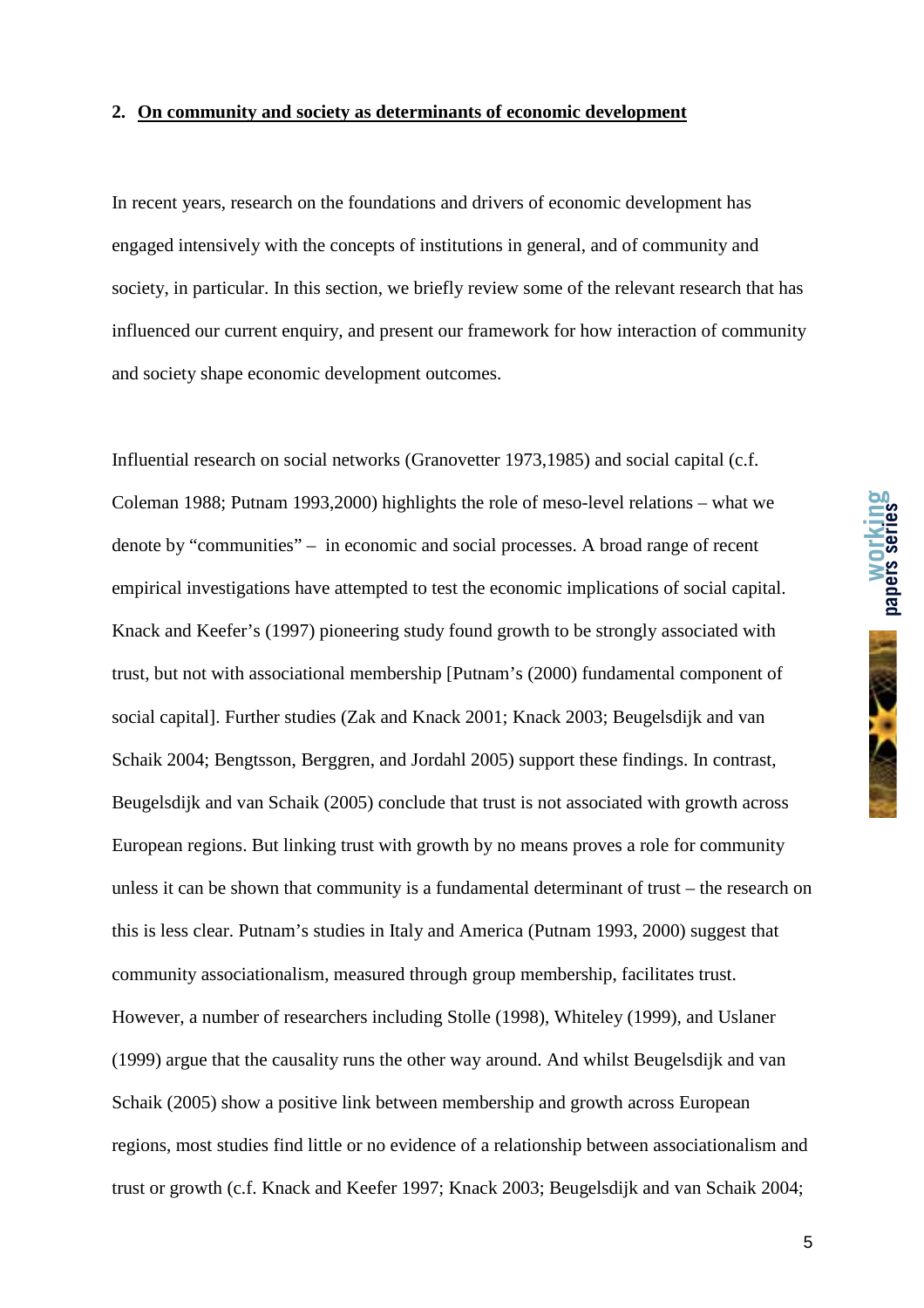**working** 

Bjornskov 2006). Thus, the role of community in economic life remains far from clear. And although some of the theoretical literature (Bowles and Gintis 2001; Dulleck, Bezemer, and Frijters 2004) suggests complementary relationships between community and institutions of society, no empirical studies have addressed it.

Research on society stems from recent work on the role of institutions and governance in growth theory. Knack and Keefer (1995) and Hall and Jones (1999) show that income, productivity, and growth across countries could be explained by differences in institutions and government policy. Further research upholds these findings and emphasises the importance of fundamental institutions such as property rights and the rule of law (c.f. Vijayaraghavan and Ward 2001; Rodrik, Subramanian, and Trebbi 2004). Other studies highlight the role of political institutions such as 'checks and balances' (Stasavage 2000), political competition, and constraints on the executive (Aghion, Alesina, and Trebbi 2002). Finally, Alesina, Baqir, and Easterly (1997), Rodrik (1998), and Easterly (2000a, 2000b) show how social structure and institutional quality impact conflict resolution and, ultimately, economic growth.

As with the research on community, the empirical studies focusing on society have improved our understanding of the factors shaping economic growth, but leave much to be explained. It is certain that institutions matter, but we do not yet have a clear explanation as to *which* institutions matter, *when*, and *how*. One possible reason for these gaps is that research largely eschews the underlying determinants of why societal institutions perform well or poorly. We hold that interaction between societal institutions and communities are a major such determinant.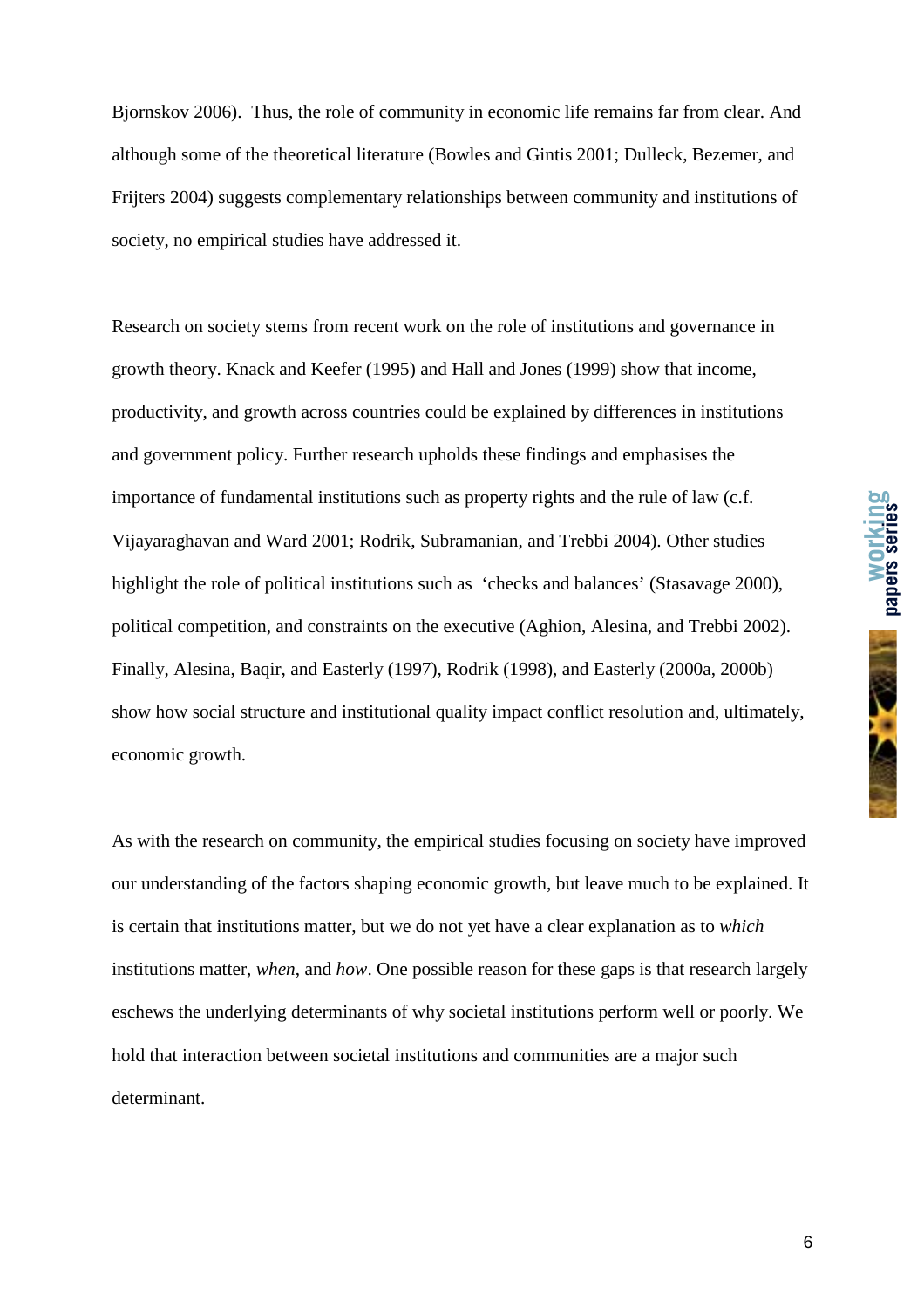Research in economic geography has perhaps gone furthest in incorporating simultaneous roles for both informal associational forces and formal institutional ones. In particular the literature on industrial districts (c.f. Beccattini 1990; Antonelli 1994; Saxenian 1994; Scott and Storper 2003) and on innovation systems and learning regions (c.f. Lundvall 1992; Florida 1995; Cooke and Morgan 2000) emphasises the importance of group norms, trust, and cooperation, but recognises the importance of having these meso-level relationships embedded in a 'thick institutional' setting (Amin and Thrift 1994). However, this body of research is supported by limited empirical work (mostly single region case studies).

Recent papers by Daron Acemoglu and colleagues (Acemoglu, Johnson, and Robinson 2004; Acemoglu 2006; Acemoglu and Johnson 2006a, 2006b) have come closest to developing an embracing model of institutional change and economic development. However, the role of groups remains implicit in their thinking. They do not consider how a group's capacity for collective action may shape the formation of *de facto* political power. In addition, the model does not evaluate the possibility that different institutional forms (e.g. formal society institutions versus institutions of community) could result in several equilibrium outcomes.

#### **The Model**

.

*Community* will be defined here as a group of people with a *common bond of solidarity* who engage in *cooperative social interaction* through *interpersonal networks*. Community tends to play an important role in shaping preferences and incentives through informal mechanisms, including norms, conventions, and sanctions. Shared norms and networks help facilitate information flows and thus lower coordination costs. Communities aggregate and give voice to preferences, and therefore can facilitate 'local' collective action.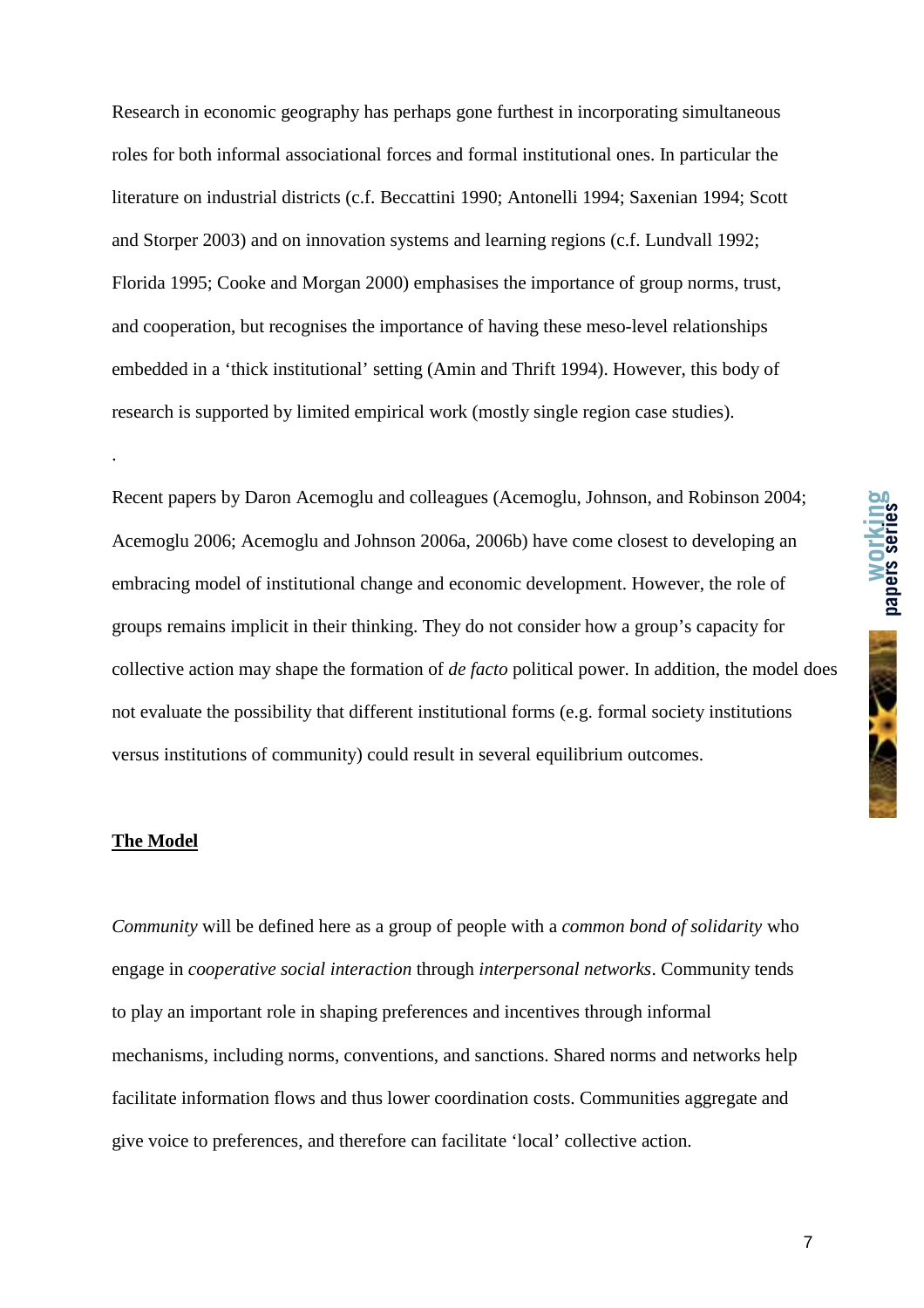*Society* refers to the formal laws and norms that establish the ground rules for how individuals and groups interact and transact. By establishing and enforcing the 'economic rules of the game' (North 1996), societal institutions reduce uncertainty about the likely behaviour of others, and in doing so, facilitate anonymous and transparent forms of collective action. In contrast to the more restricted and sometimes interpersonal foundations of community, society enables cooperation through transparency of rules and confidence of their enforcement. This has a direct impact on economic efficiency, investment and exchange, and productivity.

The model posits that when community and society are in favourable interaction they potentiate the positive incentives of each force whilst acting as a 'check and balance' against the emergence of the negative or inefficient incentives that are inherent in each. The beneficial effects of community are maximised only when the moral hazards of agents are constrained by the 'responsibility' actors are encouraged to assume by virtue of well-enforced societal rules. Similarly, the beneficial effects of society are maximised only when active communities mobilise preferences to give voice ('autonomy') to individuals who would otherwise go unheard. As a result, optimal socioeconomic outcomes are seen to result when community and society are both strong and in relative balance with one another.

 Three main categories of functional institutions are considered: *microeconomic efficiency*, *social policy*, and *problem solving*, as shown in Figure 1. These institutional foundations, or preconditions for growth, are derived from Storper  $(2005)^1$ .

#### **Insert Figure 1 around here**

 1 Which is in turn derived from Rodrik (1998)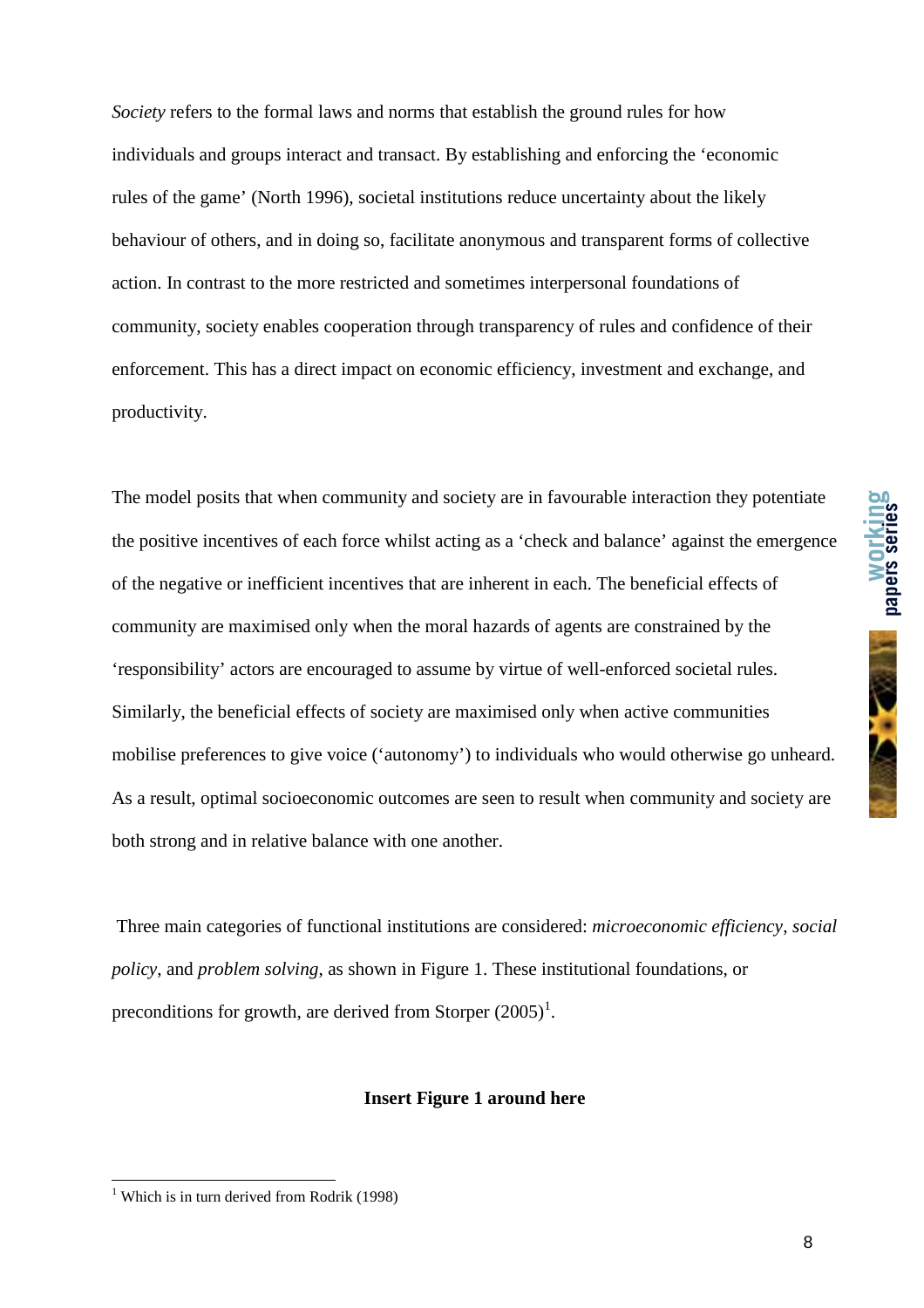The degree of confidence that individual actors have in the long-term *microeconomic* environment determines the level and nature of their participation in the functional institutions of the economy (e.g. labour markets, capital markets, innovation networks). Confidence will of course be directly affected by macroeconomic conditions, sectoral structures, and other relatively transitory economic and political factors. However, confidence in the fundamental transparency, fairness, and efficiency of the economy will, we argue, be stronger and more durable when it derives from the interplay of strong communities and strong overarching rules  $2$ . Where community is strong, shared norms and conventions are likely to lower transactions costs. This will increase economic efficiency and may encourage higher levels of entrepreneurialism and incremental innovation. However, where such networks are defined by exclusionary community boundaries, they may also reduce broad labour market participation, encourage rent seeking, limit the growth of firms beyond a certain level, and restrict the potential for more radical innovation. Where society is strong, there will tend to be higher levels of transparency of exchange and limits to moral hazard, which should stimulate labour market participation and promote well-functioning markets. However, this may result in high transaction costs.

Economic development over the long term is likely to require some degree of acceptance as to the 'fairness' of distribution by the broad society. For the present purposes, s*ocial policy* foundations refer to distribution of economic gains. Whilst the size of the pot will vary significantly over time, the mechanisms by which decisions on allocating it are relatively enduring and stem from the community and society interaction. Where communities are too strong, excessive corporatism and unwillingness to distribute benefits outside the group will outweigh the benefits of group voice (over the babble of individual agents), and the possible

<sup>&</sup>lt;sup>2</sup> Note that the outcome of community and society in this regard will also be a critical factor shaping the expectations of reward.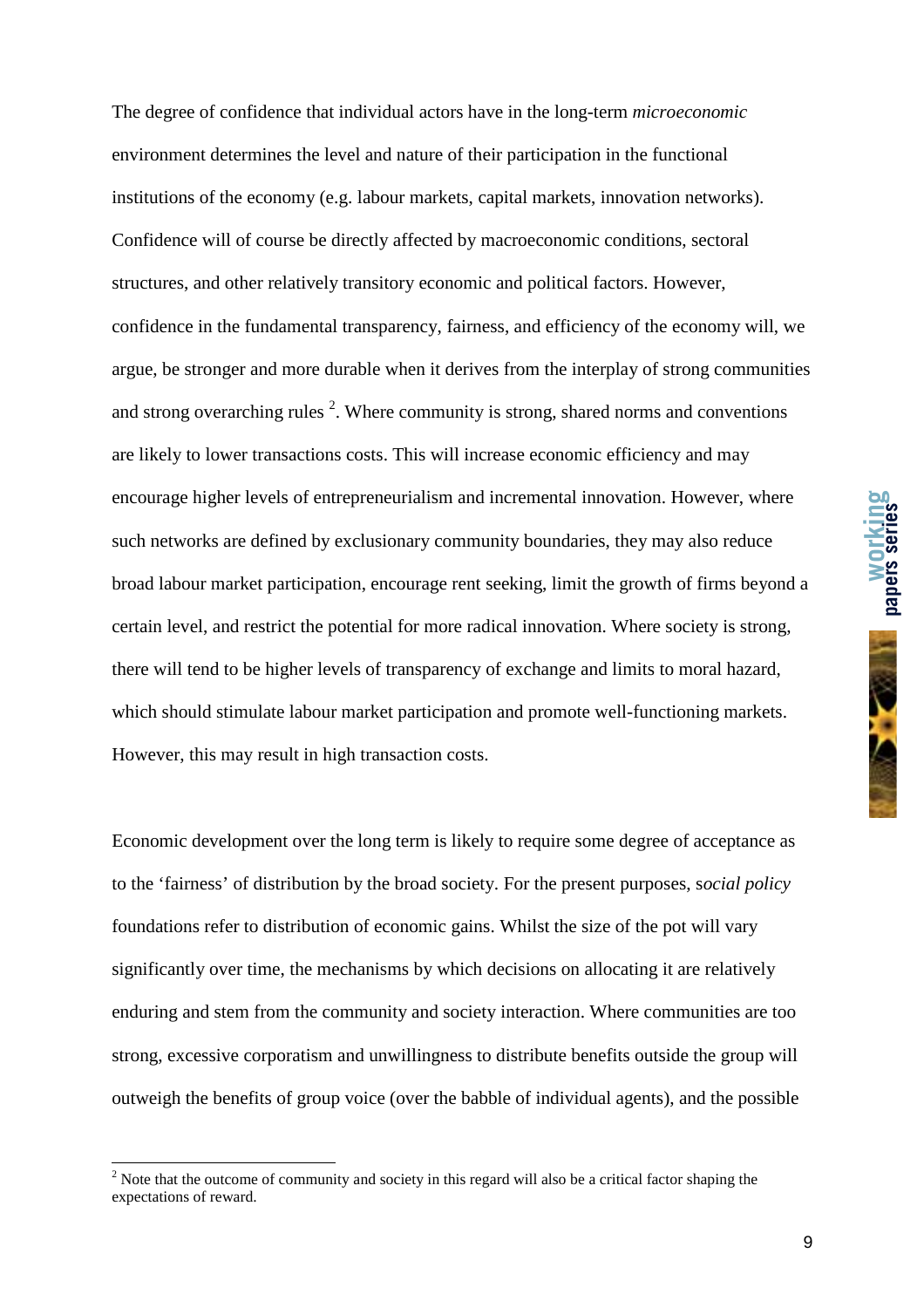efficiencies of intra-group redistribution are likely to be undone (Storper 2005). On the other hand, though social rules and norms offer a form of discipline against in-group cronyism, society without dynamic groups will generate distribution that favours strong individuals over weak ones and lead to possibly untenable levels of inequality.

Sitting at the centre of the model are *problem-solving* institutions, which structure the 'terms of engagement' governing economic relations amongst individual actors. As no institutional arrangements solve all problems for good (Storper 2005), what is critical is how problemsolving institutions adapt to reflect ongoing changes in contexts and preferences. North's idea of 'adaptive efficiency' (North 1990) – the ability of institutions to flexibly adjust in the face of political and economic shocks and evolutions – is the outcome of problem solving arrangements. Where community is strong, coalitions will form to give voice to alternative positions and facilitate resolution of conflicts. However, without societal rules to limit group power and facilitate inter-group mobility, exclusionary interest groups may result in sclerotic institutions and entrenched elites. Similarly whilst stronger societal rules help to overcome group inertia and principal-agent dilemmas, on their own they are likely to be highly inefficient in brokering problem resolution across heterogeneous interest groups.

#### **3. Empirical Strategy and Data**

#### *Model specification*

In order to test the relationships hypothesised above, the following model is used:

$$
Y_{it} = \alpha + \beta_1 C_{it} + \beta_2 S_{it} + \beta_3 X_{it} + \varepsilon
$$
 (1)

**working**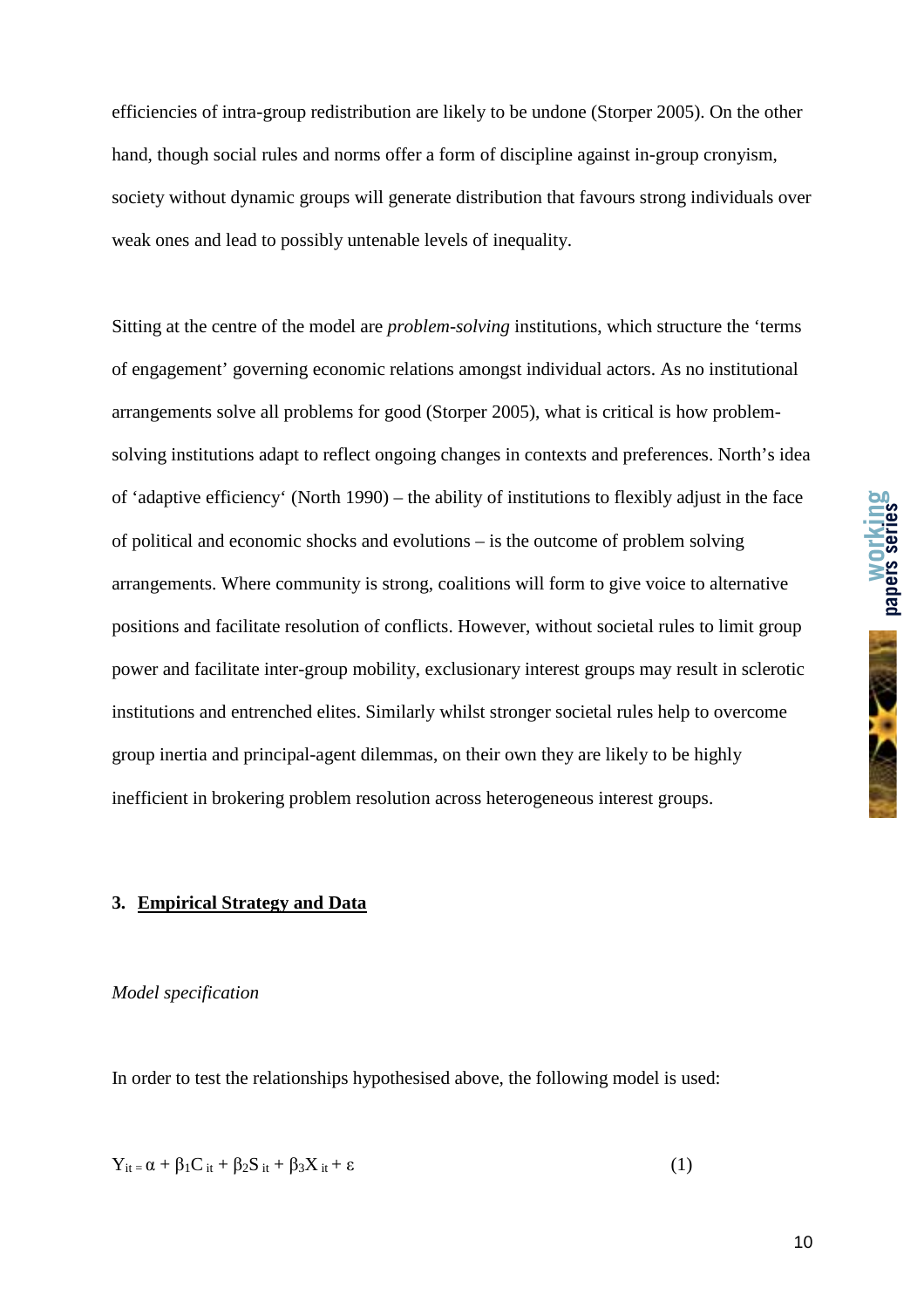#### Where:

- Y denotes a series of dependent variables that represent the problem-solving capacities, the micro-economic institutions, and the social policy characteristics of the territories being analysed;
- C represents a series of variables depicting community;
- S represents a series of variables depicting society;
- X represents a series of control variables, which include the technological frontier of a country and a dummy for ex-Communist regimes;

α and β are the coefficients;

ε is the error term;

and i and t denote the country and the time period, respectively.

Each of the elements included in the model is now described in greater detail. Full details on the data used for each variable is included in the Appendix (Table A1).

#### Dependent variables

The dependent variables are organised around three institutional domains: problem solving, microeconomic efficiency, and social policy. The first set of problem-solving variables focus on *trust and confidence*. Trust matters from an economic standpoint because it is critical to cooperation. Virtually all economic transactions require agents to rely on the future actions of others, thus introducing risk and/or uncertainty. Norms, networks, and reputation can facilitate trust by providing agents with information about how other agents are likely to behave, and by introducing a recognised, 'calculable' regime of monitoring and sanction.

**papers series**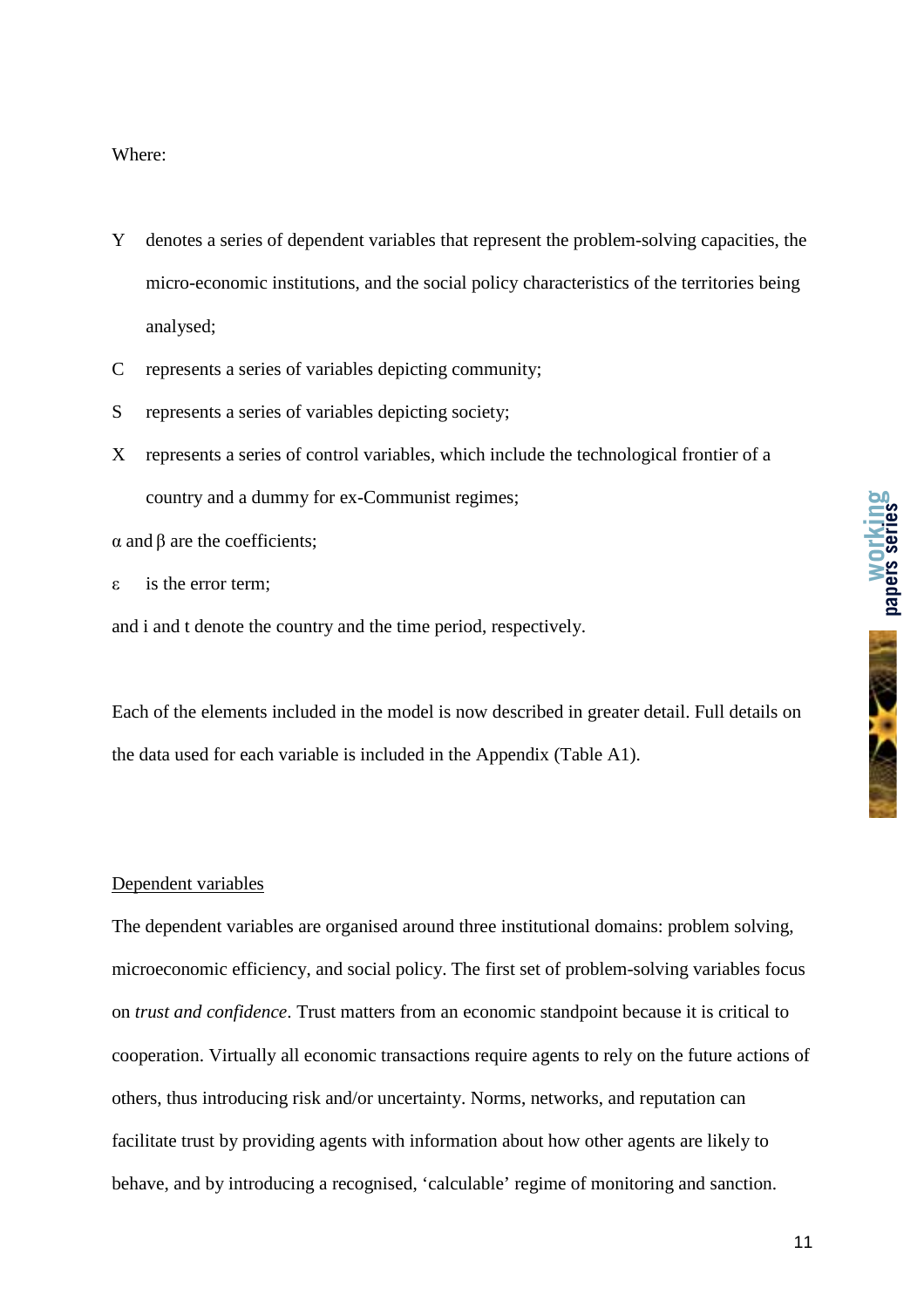Where trust is present, transaction costs are reduced by lessening the need for negotiation. monitoring, and enforcement. Trust is also fundamental to problem solving, as it supports the willingness of groups to make short-term sacrifices, thus enabling society to take decisions on the distribution of resources (Fukuyama 1996). Trust is directly linked with confidence, and together they determine the level and quality of participation in both economic and sociopolitical domains.

Generalised trust (*trust*) is reflected by the standard World Values Survey (WVS) variable, which is employed in most of the social capital and trust literature. The data are based on answers to the question "Generally speaking, would you say that most people can be trusted, or that you cannot be too careful?"; from this we measure the share that responds "most people can be trusted". Despite some criticisms of its appropriateness (c.f. Glaeser et al 2000), trust scores from WVS have been shown to be stable over time (Uslaner 2002; Bjornskov 2005) and strongly coordinated with trust measures derived from wallet-drop experiments (Uslaner 2002). Data on confidence (*confinst*) refer to citizens' confidence in the institutions of government, and is also taken from WVS.

The second set of problem-solving dependent variables measures *conflict resolution*. The variable legal conflict (*confl\_leg*) is designed to measure the degree to which interpersonal conflicts are resolved through the courts versus informal resolution mechanisms. As no crosscountry data on actual caseloads is available, a proxy that has been used in previous research is the number of lawyers in a society, as estimated via the number of law graduates as a share of total university graduates as per Magee (1992). Data are taken from an unpublished dataset provided to us by the UNESCO Institute of Statistics. Socio-political conflict (*confl\_socpol*) is derived from the *State Failure Taskforce* dataset (Goldstone et al 2000), which tracks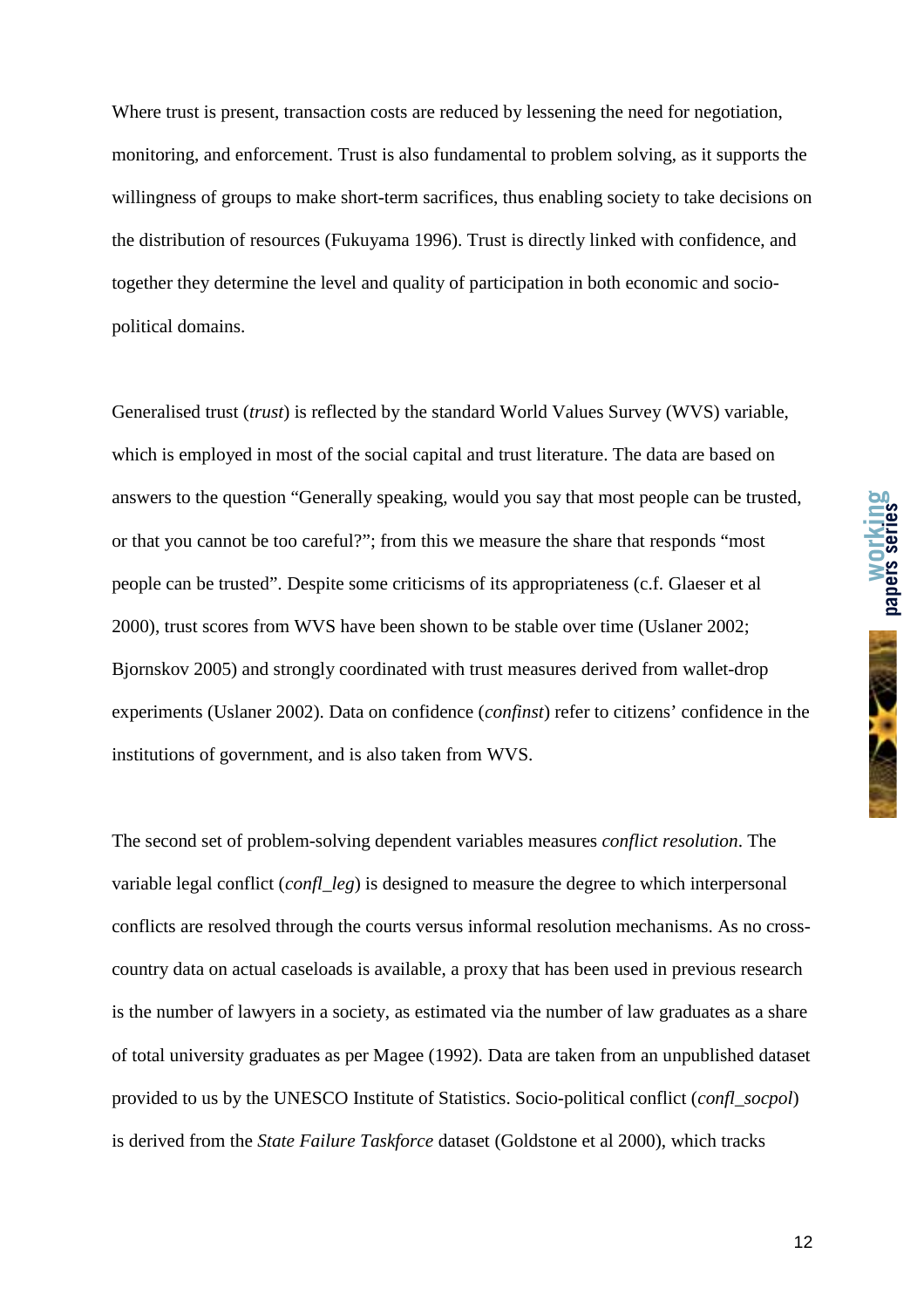internal and external conflicts across countries. Finally, political stability (*polstable*) is sourced from the indicator in the World Bank's *Governance Matters* dataset.

Dependent variables for micro-economic efficiency cover the concepts of *participation, and entrepreneurship and innovation*. Labour force participation (*labpart*) comes from the International Labour Organisation's *KILM database*. Entrepreneurship (*entrep*) is taken from the Opportunity Entrepreneurship Index of the *Global Entrepreneurship Monitor* (2003). The index combines survey responses and economic data to estimate overall entrepreneurial activity in each country, and then subtracts from this entrepreneurs who are forced into establishing their own business due to socio-economic conditions, in order to isolate an index of entrepreneurship that more closely fits traditional Schumpeterian or Kirznerian definitions. Note that entrepreneurship data are available from only 68 of the 116 observations in the sample. Innovation (*innov*) is proxied by a measure of patents awarded, based on data from the World Intellectual Property Organisation. We then construct a variable for the average annual number of patents awarded (during the period 2001-2004) per US\$1m in GDP, in order to control for the strong correlation between patent awards and GDP.

Finally, dependent variables on *social policy* measure public goods provision, redistribution, and investments in tertiary education. Government expenditure on health and education as a share of GDP serves to proxy for public goods provision (*pubgoods*), with data taken from the World Bank's *World Development Indicators.* Redistribution (*redist*) measures social security expenditures as a share of GDP, and comes from the ILO's *World Labor Report*. Enrolments in tertiary education (*tertedu*) indicate the degree to which social policy promotes individuals to invest in education.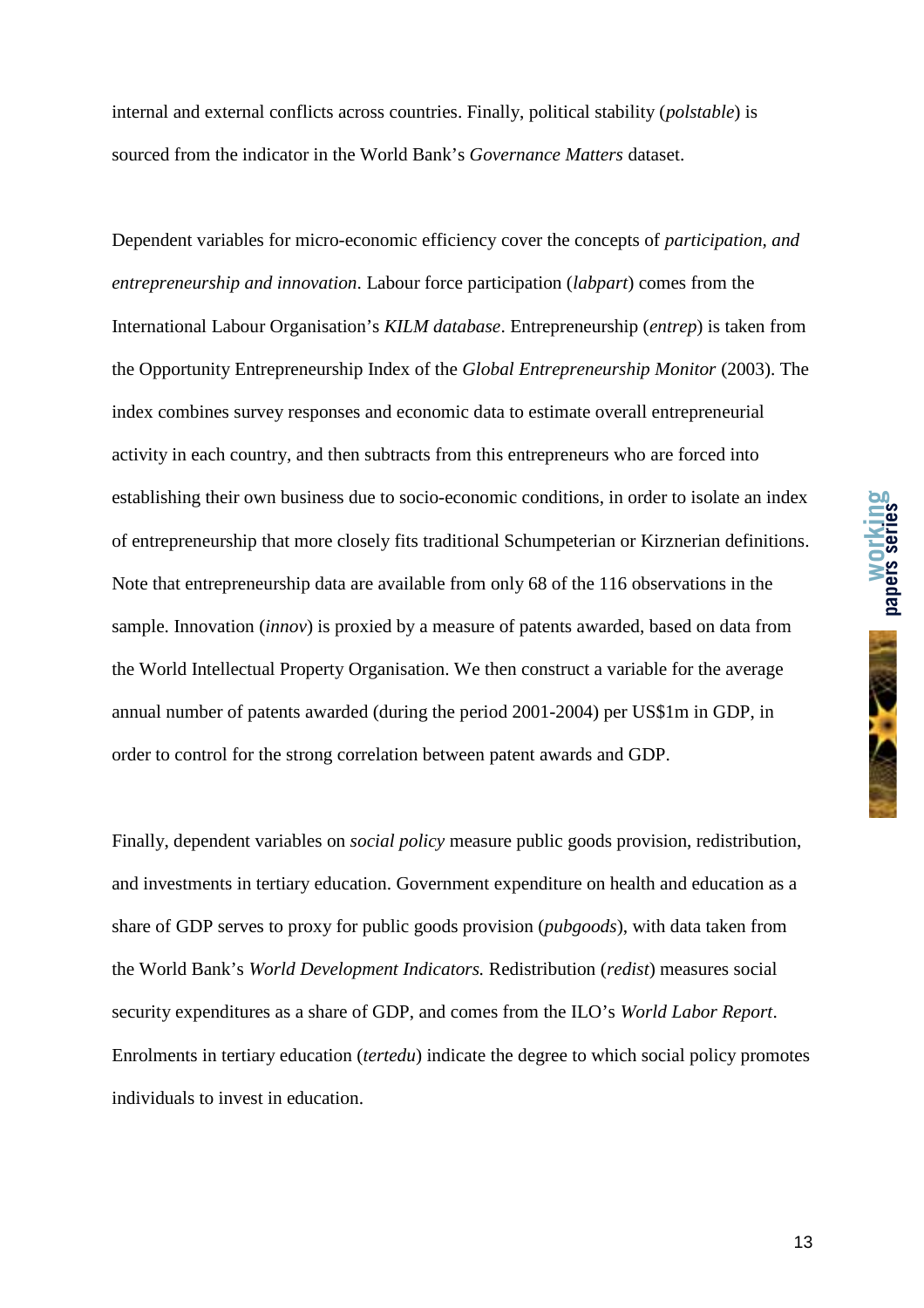#### Community variables $3$

Community is operationalised as the nature and strength of association, both formal and informal, along the lines of Putnam (1993, 2000). However, we define community by what it is – networks of relations – rather than by what it does – produce social capital – as per Woolcock (2001) and Sobel (2002). Specifically we stress four basic dimensions of community: *formal associationalism, informal associationalism, local identity, and structure*.

*Formal associationalism* is measured through formal membership in groups or organisations. Our data on associationalism is indicated by the World Values Survey (Inglehart et al 2000), a study on norms and values across many countries in the world. To date, the survey has comprised four waves beginning in 1981 (1981-84, 1989-93, 1994-1999 and 1999-2004). Although a number of problems with the data are well known – including limited country coverage, question and data inconsistency, and differential response bias (c.f. Danielson and Holm 2002) – the survey is recognised as the best and probably only reasonable source for making comparisons of values and perceptions across countries and over time. It has become the primary source of data for much of the literature on social capital and trust (c.f. Knack and Keefer 1997; Knack 2003; Beugelsdijk 2005; Bjornskov 2006) and for the links between culture and economic and political outcomes (c.f. Inglehart and Norris 2003; Tabellini 2005). Data are taken from the second wave (1989-1993) for the 1990 panel and from the fourth wave (1999-2004) for the 2000 panel. In some cases, data from the second wave is unavailable or of poor quality; in these situations the earliest available data are used, in most cases from the third wave (1994-1999).

Previous empirical studies distinguish different types of associational activity: 'Putnam' groups (generally civic groups), 'Olson' groups (groups which may have an open or vested **working** 

<sup>&</sup>lt;sup>3</sup> The descriptive statistics for all independent variables are included in Table A3 in the Appendix.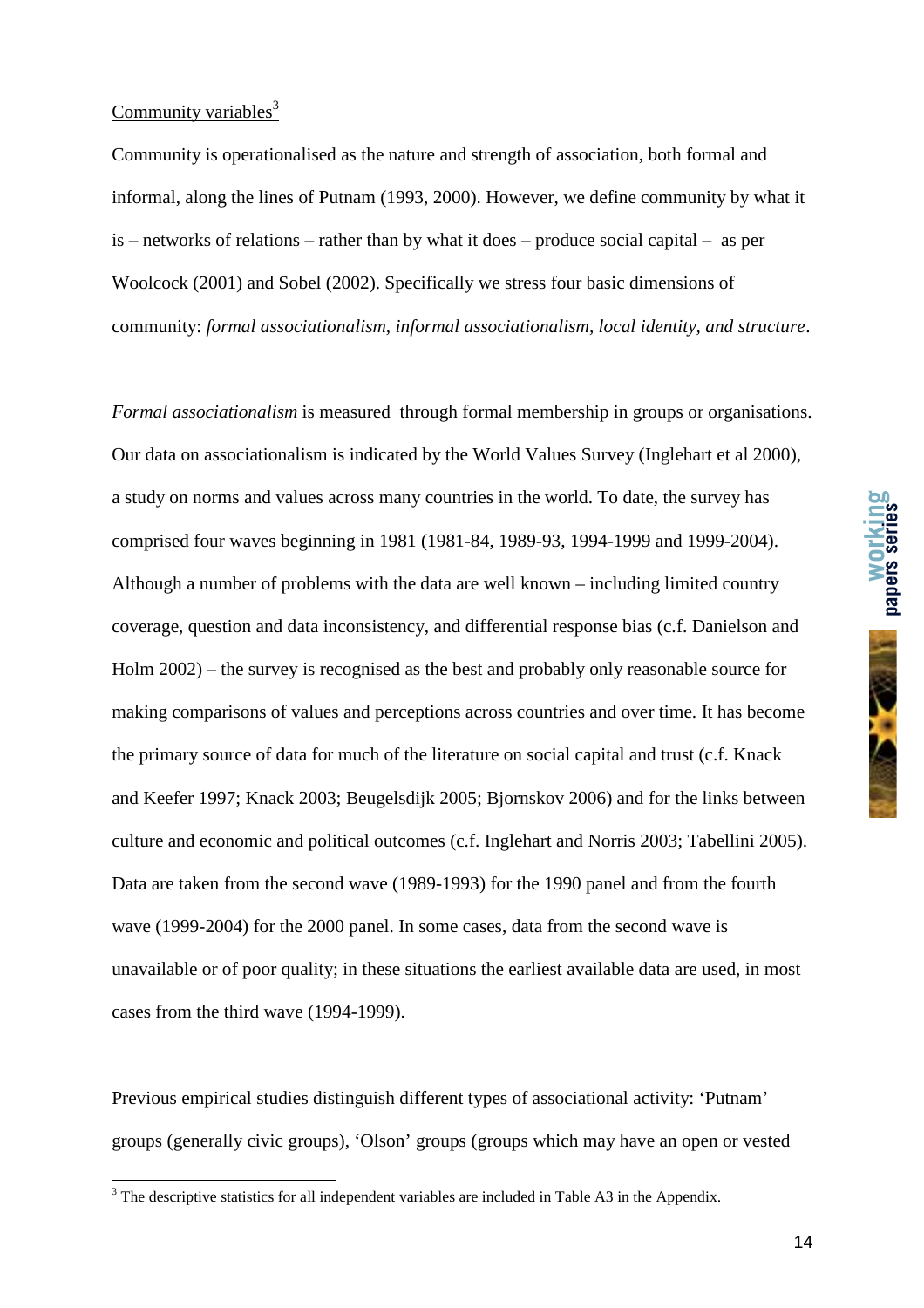economic or political interest), and 'religious' groups. We follow Beugelsdijk and van Schaik (2005) in defining Olson groups (*mem\_ols*) as including: trade unions, political parties or groups, and professional associations. In defining Putnam groups (*mem\_put*), we diverge somewhat from the Beugelsdijk and van Schaik (2005) and instead follow Knack (2003), by excluding membership in religious organisations. Religious organisations may exhibit substantially different group behaviour from the types of civic organisations envisaged by Putnam, and therefore religious membership (*mem\_rel*) is considered separately. The impact of different types of groups on outcomes will depend on the nature of the outcome to be tested. Specifically more instrumental associations (typically found in Olson groups) should have a greater direct impact on outcomes related to microeconomic efficiency, whilst Putnam-type memberships are more likely to impact economic outcomes indirectly, through problem-solving institutions.

The second component of community is *informal associationalism*. Most researchers recognise that not all (and some argue not a lot) of what drives collective action and shapes community bonds is derived from formal association. Yet data constraints restrict comparative empirical research on informal relations. Much of the literature on industrial districts, 'knowledge spillovers', and innovation in regional economies (c.f. Saxenian 1994; Cooke and Morgan 2000; Gertler 2003) emphasises the importance of group norms and the flow of tacit knowledge through informal networks. Informal relationships will have a substantial impact on the functioning of institutions, as domains not only for knowledge sharing, but also for structuring incentives, reproducing norms, and imposing sanctions. Even more so than with formal institutions, it is not simply the existence but rather the nature or type of informal relationship that matters most. In this regard, informal relations with friends ('bonding' relationships) should be distinguished from relationships with professional colleagues and acquaintances (more instrumental, 'bridging' relationships). Data on informal

15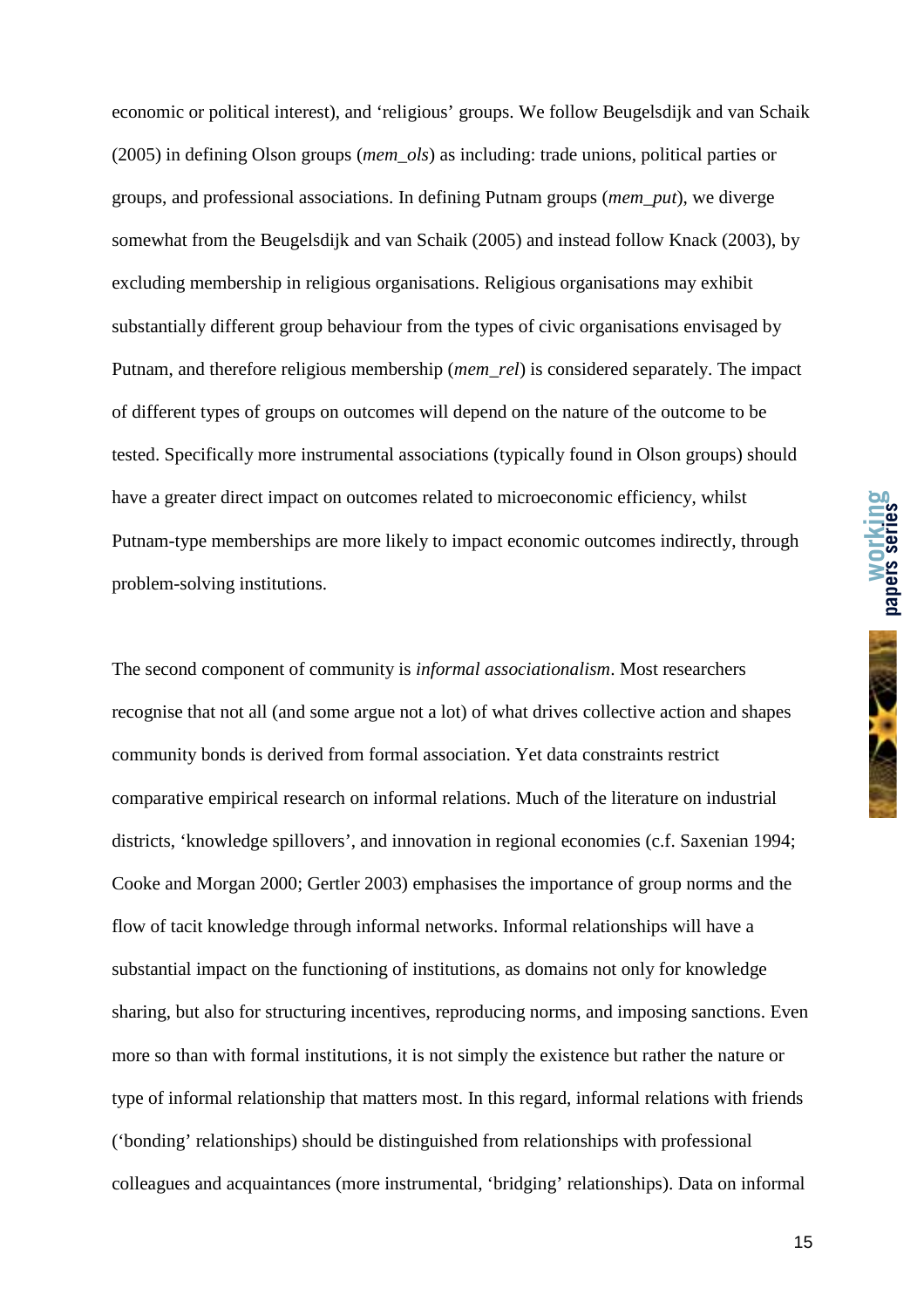association are also taken from the World Values Surveys. Specifically, survey respondents are asked to state the frequency which they engaged different activities during leisure time including "spending time with friends" (*inf\_bond*) and "spending time with work colleagues" (*inf\_bridge*).

The third element of community is the degree to which citizens identify themselves as part of a *local* community. Local identification may well support the creation and sustaining of norms (and possibly of path dependency), and may also have a significant impact on political processes, and thus on social policy and problem solving institutions. Data are from the World Values Survey, taking responses to the question "To which of these geographical groups would you say you belong to first of all? And the next?" – respondents were given the following choices: *locality, region, country, continent, world*<sup>4</sup>. Our variable *local* is based on the percentage of respondents in each sample that selected "locality" as their first choice.

Finally, the basic structure of community is reflected in the degree of *ethnic and linguistic heterogeneity*. Whilst some researchers (c.f. Stoll 2005) argue that class and religion are more important for determining identity, ethnicity and language represent a key feature around which communities form, and may proxy for the latent or informal expressions of community that cannot be adequately captured through other measures. Our variable for community structure is the measure of ethnolinguistic fractionalisation (*elf*). We use the dataset of Roeder (2001), which calculates fractionalisation as of 1985, based on the formula developed by Taylor and Hudson, which has been used extensively in empirical studies (c.f. Mauro 1995; Easterly and Levine 1997; Alesina et al 2003).

 $\overline{a}$ 

<sup>&</sup>lt;sup>4</sup> Note that the terms used varied by survey location and year (e.g. "EU" was used in place of continent, and in some cases "neighbourhood" in place of locality)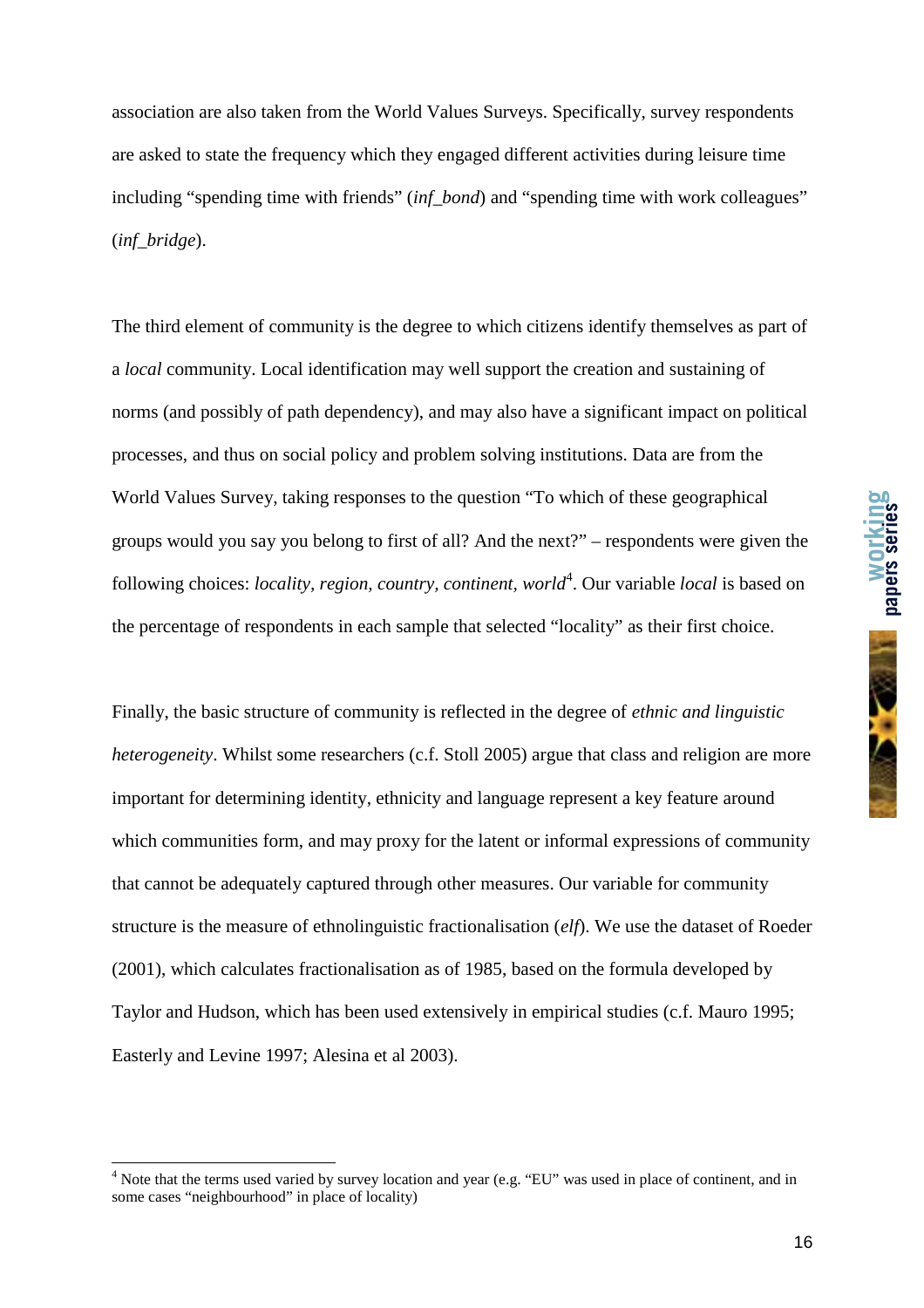#### Society variables

Society variables refer to what North (1990) defines as 'constitutional rules', the…"'superstructure' which determines the general character of the political order… and regulates the process of making ordinary law" (Harper 2003). Five aspects of society are considered: the environment in which rules are made and enforced; the level of formalisation of the rules, laws, and procedures governing contracts; institutional constraints on economic and political power; the degree to which inter-group mobility is facilitated; and the institutional promotion of political voice and participation.

The first component of society measures the overall environment in which rules are made and enforced. This combines the meta-institutions of property rights and the rule of law. These measures have been used extensively in the institutions and growth literature; indeed they are identified by much of the literature as being the fundamental institutional pre-conditions for economic growth (Rodrik, Subramanian, and Trebbi 2004; Acemoglu, Johnson, and Robinson 2006b). A single variable (*rulesenv*) is constructed via principal components analysis on one measure of property rights, from the IRIS 3 / ICRG dataset and from the Heritage Foundations *Index of Economic Freedom*, and two measures of the rule of law, from IRIS 3 / ICRG and from the *Governance Matters* dataset<sup>5</sup>. The rules environment should be the strongest component of society and should be relevant across all three institutional domains.

The second variable considers the degree to which contracting institutions are formalised. The level of formalism of the judiciary (*judform*), is derived from Djankov et al (2002) and used as in Acemoglu, Johnson, and Robinson (2006b). This variable is particularly suited to

<sup>&</sup>lt;sup>5</sup> One component was extracted; the initial component loaded with an Eigen value of 2.63 and explained 87.7% of the variance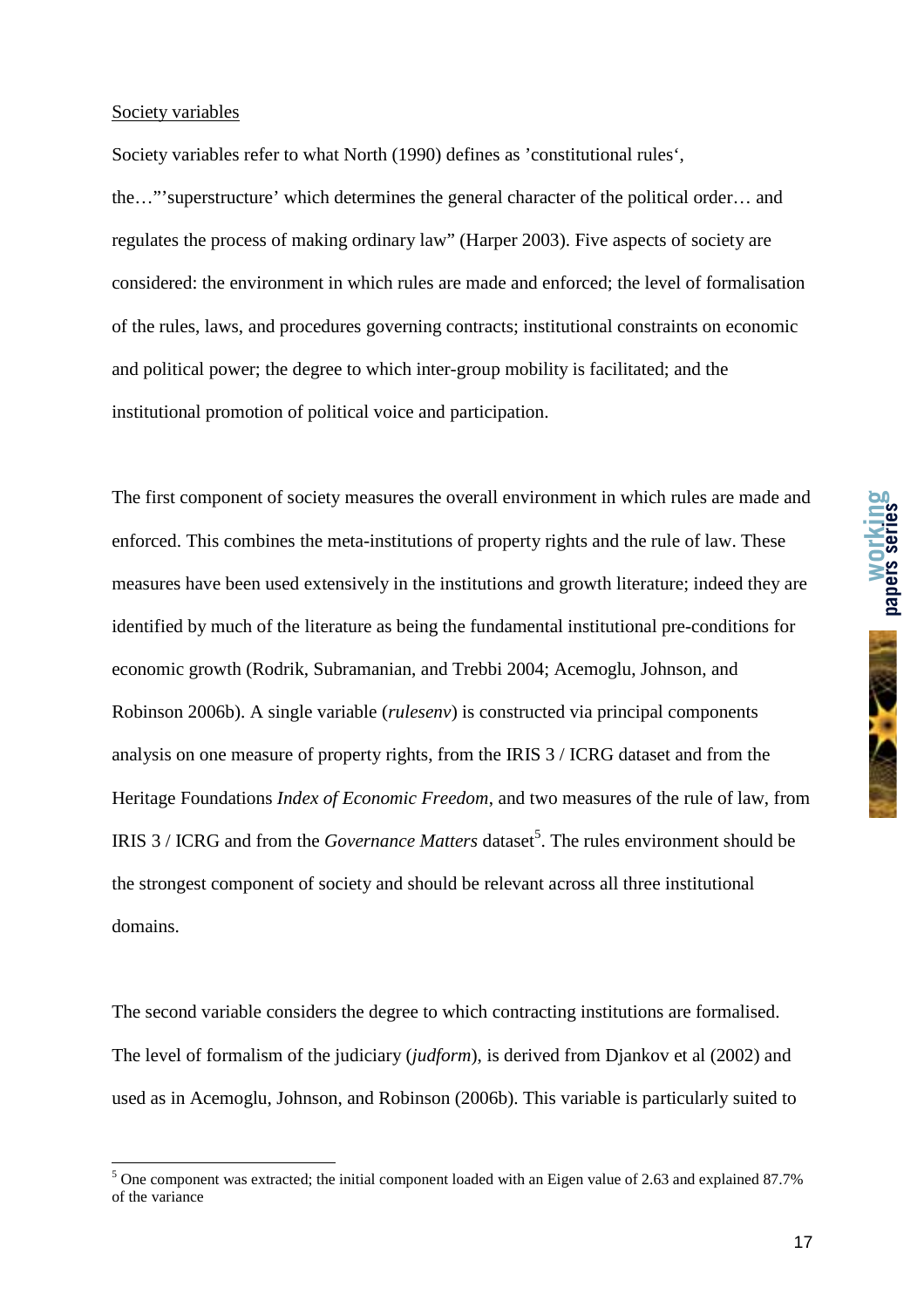our research as it has been defined in opposition to an informal, 'neighbour model' of justice, which can be seen as the 'community approach' to addressing contractual disputes. It is important to note here that formalism has no particular normative value in our framework – formalism may offer transparency but its cost may well be reduced efficiency and corruption. We use it merely to represent a formal, procedural approach to managing economic relations.

The third component looks at the degree to which governments have structural limits (or 'checks and balances') on the free hand of those in power, both politically and economically. The Polity IV Executive Constraints indicator measures limits on political power (*exconst*) this is a proxy for the existence of a broader system of checks and balances. It has been used widely in the institutions literature. Limits on the exercise of power by elites are expected to have a direct impact on problem solving institutions, particularly higher-order institutions like property rights and the rule of law, and on levels of corruption. Controls on the concentration of economic power are also critical to enable widespread participation in economic life. Our variable (*complaw*) looks at the existence and enforcement of competition, or 'anti-trust', law. Cross country datasets on competition law are limited – we use a new dataset from Voigt (2006) that captures the breadth and depth of de facto competition law across a large set of countries. Higher levels of competition law should promote higher firm start-up rates and higher levels of innovation.

The fourth component measures the degree to which formal rules and informal norms of society facilitate social or intergroup mobility. In our framework, this is a critical determinant of bridging in society, as the possibility of exit imposes 'disciplining effects' (Storper 2005) on groups, limiting the scope of potential principal-agent dilemmas. Its impact is likely to be strongest on problem-solving institutions, but it may also have a direct impact on microeconomic outcomes, for example supporting higher levels of innovation and facilitating the

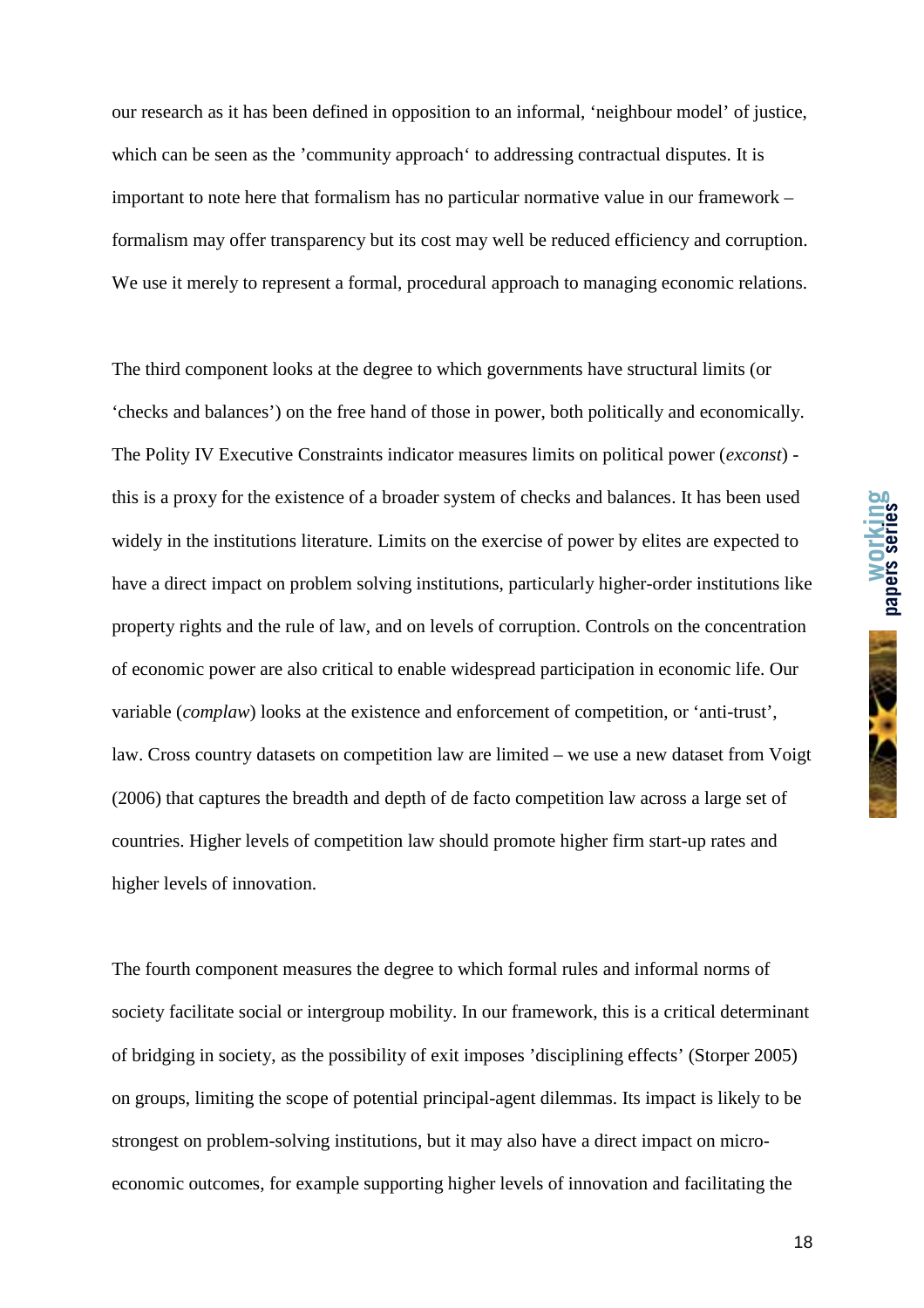growth of firms beyond an SME level. Group mobility is a function both of formal societal rules and the broader norms and beliefs that have developed across society over time. Therefore, we look at three specific variables: 1) Public education expenditure as a share of GDP; 2) World Values Survey data on tolerance toward outgroups; and 3) World Values Survey data on acceptance of inter-marriage across race, religion, and class. A principal components analysis was conducted on the two variables to generate the variable *socmobi<sup>6</sup> l*.

Support for voice is measured as the degree to which the political process is institutionally structured to facilitate broad participation, particularly of minority parties or groups. Data come from the Polity IV Political Competition indicator (*polcomp*), which measures the degree to which participation in the political process is institutionalised, and competition maintained to ensure a relatively level playing field for all groups.

The final component refers to the structure of society, as measured by the degree of heterogeneity in preferences across members (*hetpref*). The greater degree to which preferences are shared, the more likely a society will be to agree to the rules by which they will be bound, and therefore the greater will be the strength and enforcement of these formal rules across all domains. Data are taken from Ostling and Lindqvist (2006), who derive a measure of social cohesion based on responses to World Values Survey questions regarding broad positions on economic policy fundamentals (e.g. importance of equality of income, importance of competition, etc.).

#### *Empirical strategy*

**papers series** 

<sup>&</sup>lt;sup>6</sup> One component was extracted; the initial component loaded with an Eigen value of 1.21 and explained just over 40% of the variance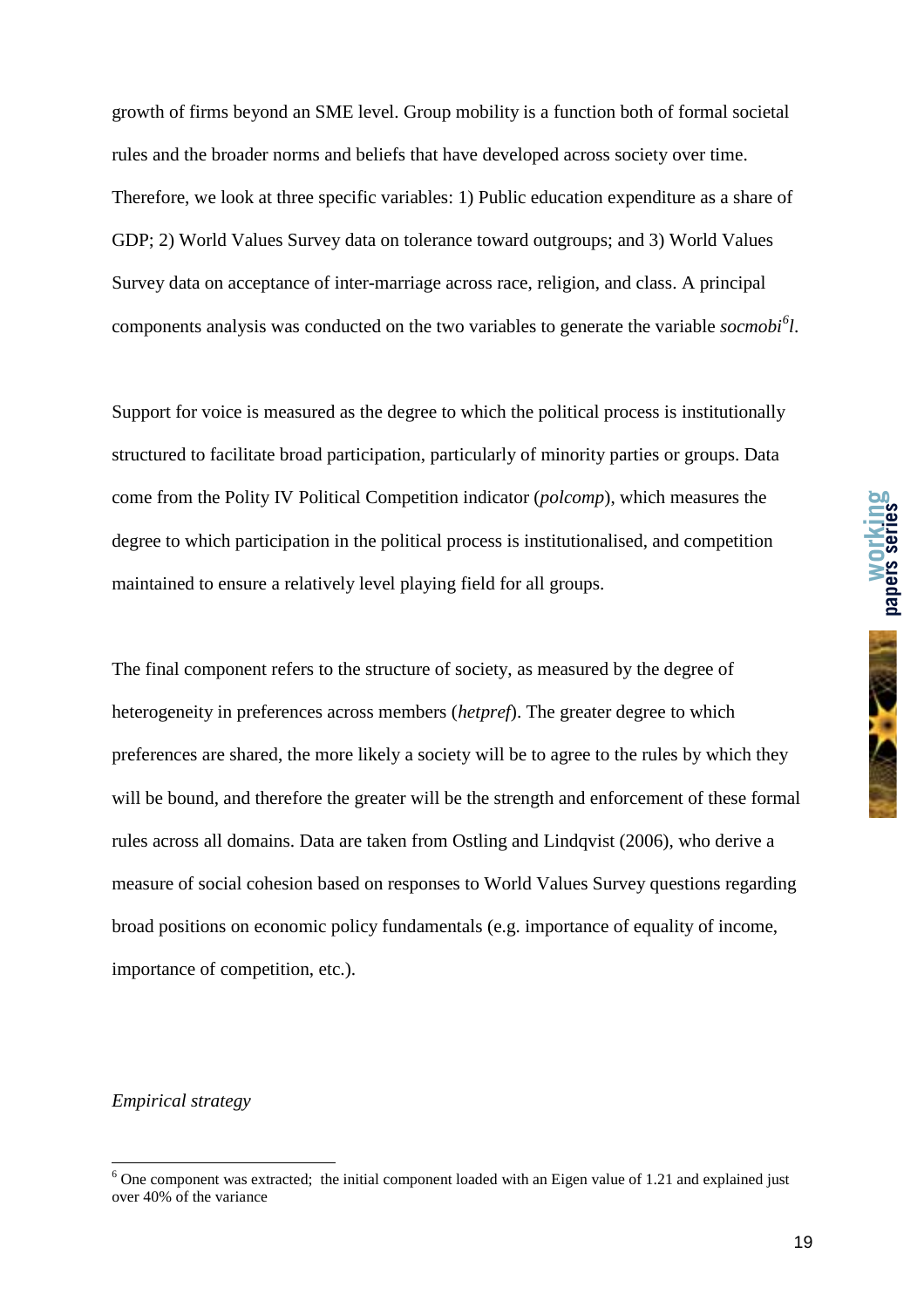Following common practice of research in this area (and partly as a consequence of limited data availability), the framework is tested with ordinary least squares regressions to compare pooled sets of cross-country data. Our dataset consists of fifty-eight countries, with data for each country captured in two time periods (therefore a maximum of 116 observations). Country coverage is limited mainly by data availability for the community independent variables. The dataset is weighted toward developed countries and toward Europe, although it does include a number of middle and lower middle income countries across all continents [For a list of the countries covered in the analysis, see Appendix Table A2].

The dataset includes two periods of observations, which are pooled in the regressions: a '1990 panel' and a '2000 panel'. Wherever possible, the data for both the independent and dependent variables in each panel are taken from its eponymous year (i.e. data on variables for the 1990 panel are taken from 1990).

Each of our dependent variables is tested in four stages. In the first stage, community variables are regressed alone against the dependent variable. In the second stage, society variables are regressed alone. The community and society variables are then combined and regressed together against the dependent variable. Finally, two control variables are added to the regression. These are the position of the country relative to the technology frontier<sup>7</sup> (*kintensity*), as defined by Hall and Jones (1999), and a dummy variable denoting ex-Communist countries<sup>8</sup>. Note that per capita GDP was originally included as a control, but was subsequently dropped as it was found to cause multicollinearity. In particular, there is a strongly self-reinforcing relationship between GDP per capita and the societal rules environment (*rulesenv)*. In most cases GDP appears to proxy for the quality of the rules

 $\overline{a}$ 



 $^7$  As per Aghion and Howitt (2005), we expect a country's position relative to the technology frontier to be important for determining what type of functional institutions are appropriate.

<sup>&</sup>lt;sup>8</sup> More than one-third of the countries in our dataset of former Communist countries in Europe and Central Asia.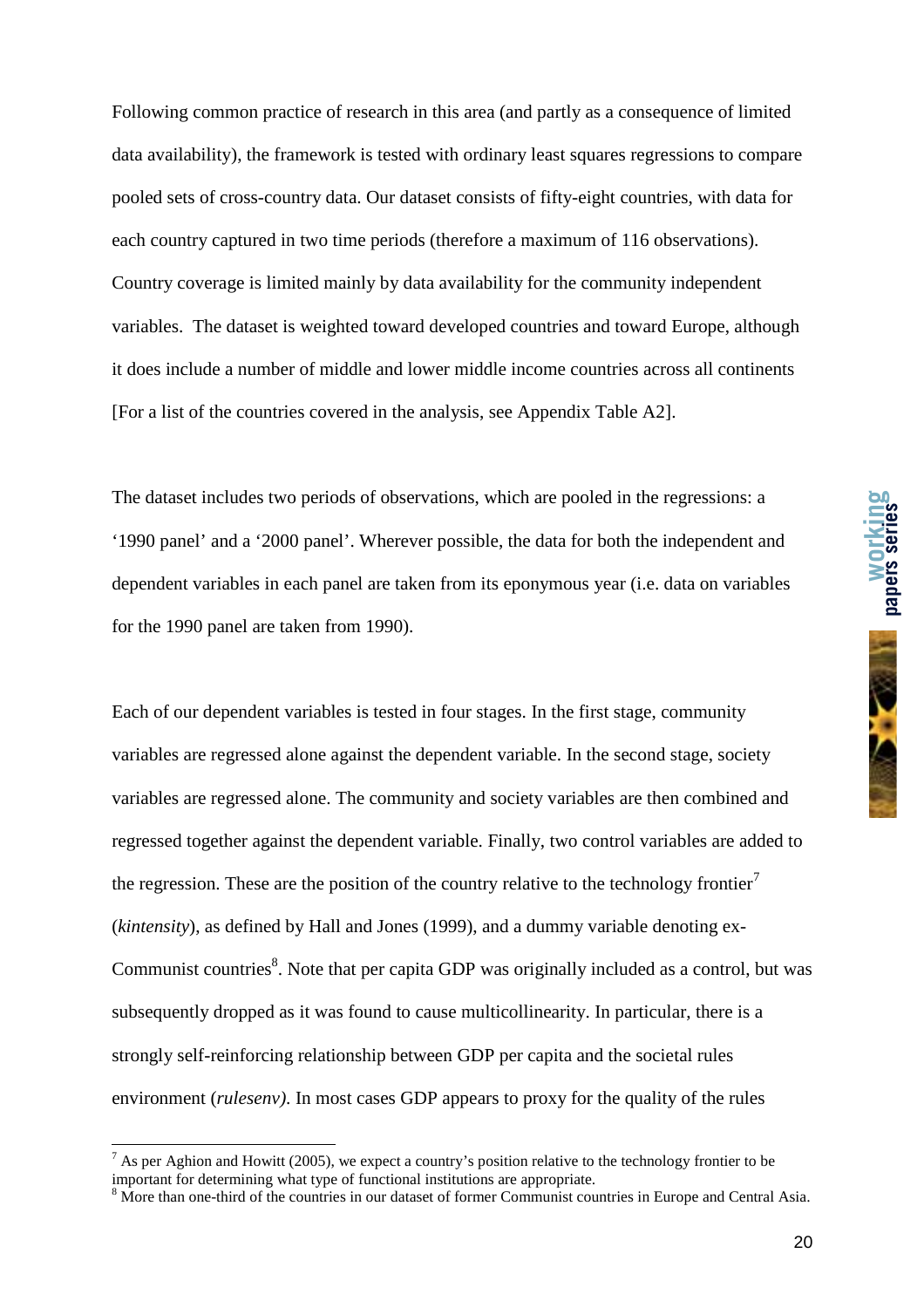

environment, rather than the other way round as is often suggested in criticisms of the institutions literature (Aghion, Alesina, and Trebbi 2002; Edison 2003; Glaeser et al 2004).

#### **4. Results and interpretation**

Both community and society matter in determining the problem-solving capacity, the microeconomic efficiency, and the social policy of our sample countries. Three broad cases emerge from the analysis: those where different forms of community have the strongest effect, those where different forms of society have the strongest effect and those where the community and society have relatively equal effects. In all cases, however, community and society in combination yields the greatest impact. Some patterns in terms of when each of these cases emerge and which variables of community and society matter most, become clear in the analysis. Results are reported below for each group of dependent variables.

#### *Problem-solving: Trust and confidence*

Table 1 shows the results of the regression models against the dependent variables of *trust and confidence*. It shows that, although society variables have greater explanatory value overall, a number of community values are strongly significant. The combination of community and society in model 3 shows substantially greater explanatory power than either of the independent models, and many of the significant society variables strengthen in combination with society, suggesting that society may reinforce community.

#### **Insert Table 1 around here**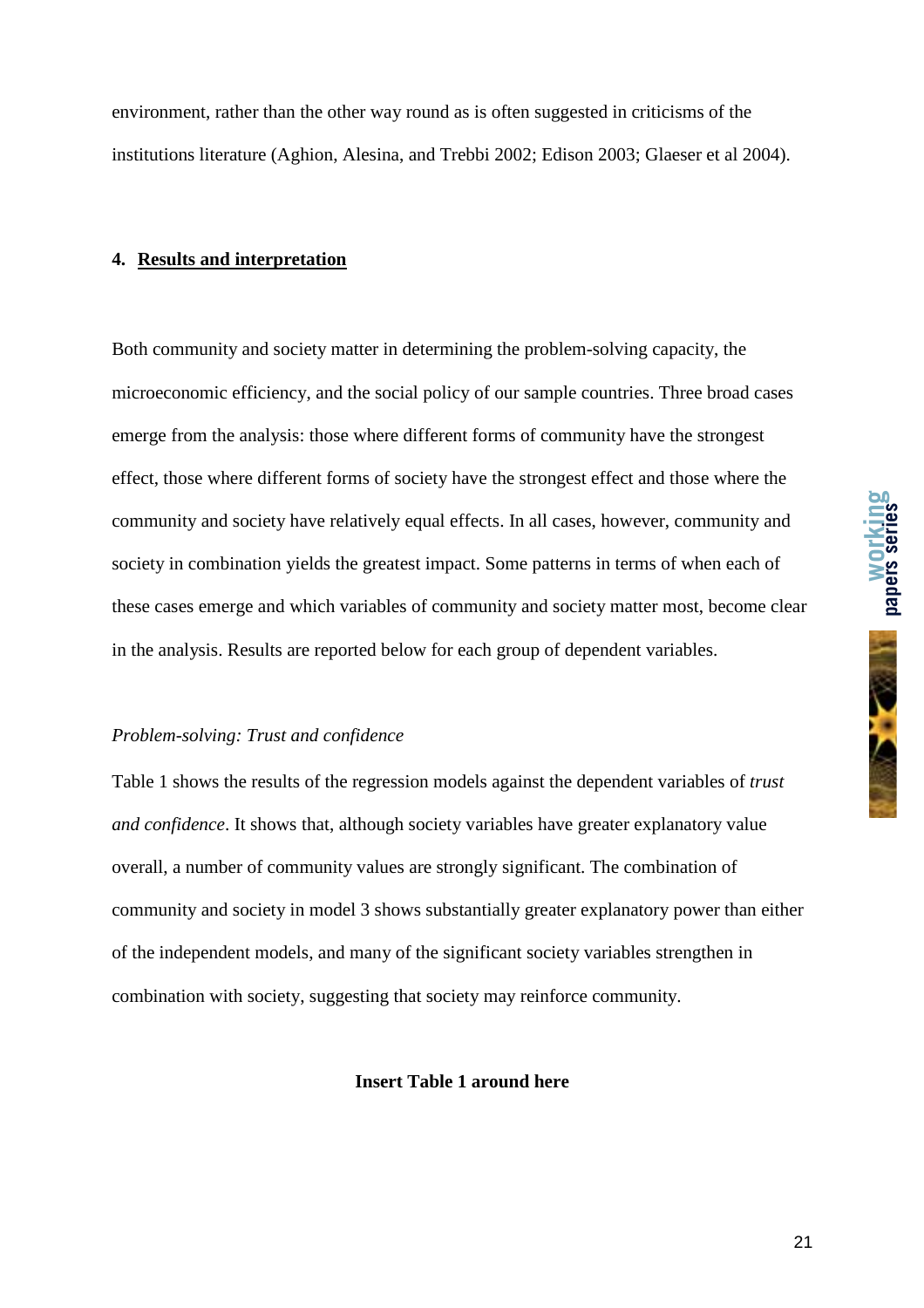Virtually all community variables show a significant association with trust. 'Mechanical' identity-based aspects of community (e.g. fractionalisation, religious membership, and the amount of time spent with close friends) are associated with lower levels of trust. In contrast, aspects of community that can be described as more instrumental in nature, including both Putnam and Olson membership and informal bridging, are associated with higher levels of trust. Overall, these findings support the Putnam thesis that 'membership matters', in line with Beugelsdijk and van Schaik (2005) but in contrast to several other studies (Zak and Knack 2001; Knack 2003; Beugelsdijk and van Schaik 2004) which see no evidence of a significant role for associationalism. But the results suggest that what really matters is not association per se, but with whom you associate (Uslaner and Conley 2003). Higher levels of generalised trust are strongly associated with the presence of formal and informal groups with instrumental aims (whether civic, economic, or political in nature). One explanation may be that generalised trust is necessary for members of these groups to engage in 'weak tie', bridging relationships. And positive experiences in engaging in such relationships are likely to further reinforce trust. Our results may be at odds with the Olson hypothesis itself, which would predict that members of instrumental groups exhibit high levels of particularised trust, but at the expense of generalised trust across society. Finally, we find no systematic relationship between fractionalisation and trust, in line with Knack and Keefer (1997) and Knack and Zak (1998), but in contrast to others (e.g. Bjornskov 2005, 2006; Uslaner 2006).

Amongst society variables, higher levels of trust are strongly related to the overall rules environment, indicating the importance of secure property rights and the rule of law in supporting generalised trust. This is consistent with the argument that a robust rules environment levels the playing field amongst individuals and raises individuals' confidence in the likely behaviour of their exchange partners (Nannestad and Tinggaard 2005). In doing so, it "encourages citizens to take small risks with others that facilitate their learning who is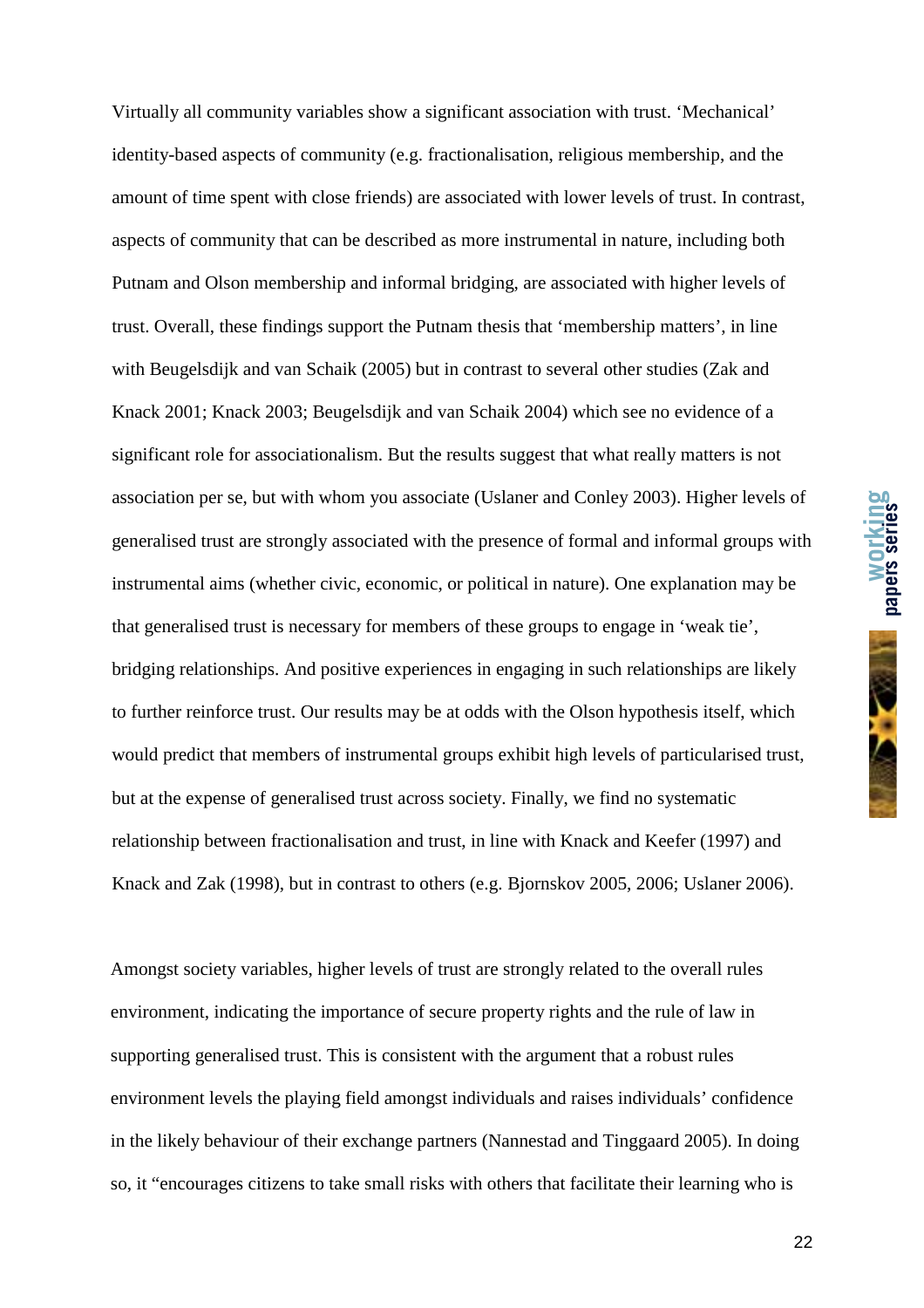reliable, even trustworthy, and how to distinguish the reliable from those who are not" (Cook, Hardin, and Levi 2005, p.55). Generalised trust is also associated with social mobility, suggesting that an environment which supports mobility creates the conditions for greater bridging, enabling the network effects of trust to be realised.

Confidence in institutions varies positively with instrumental membership and a negative association with identity-based association, in particular religious membership<sup>9</sup>. This goes against the results of Norris (2000) who finds no relationship with between measures of social capital and institutional confidence, and Norris and Inglehart (2004) who argue for a strong, positive association between religious participation and institutional confidence in the US. In our results, confidence is also strongly, and positively associated with fractionalisation, which may in part indicate a greater perceived need for societal institutions in an environment of heterogeneous communities. In contrast, most society variables vary inversely with confidence in institutions. This could mean that the greater the strength or pervasiveness (beyond a certain minimum level) of societal institutions, the less confidence citizens have in them, and reminds us of the argument of Dalton (2004) that the process of democratic modernisation is linked to a declining confidence in the institutions of government. Overall, whilst society tends to reduce confidence in institutions, most aspects of community have the opposite effect. Thus, in the absence of community, individuals may face a an overlybureaucratic relationship with the state "Leviathan;" but by aggregating individual preferences, community offers a mechanism by which individuals can have their voice heard and thus engage more effectively with institutions.

*Problem-solving: Conflict resolution* 

<sup>&</sup>lt;sup>9</sup> Note that Putnam membership shows significance only at 0.116 in model 3 and 0.155 in model 4.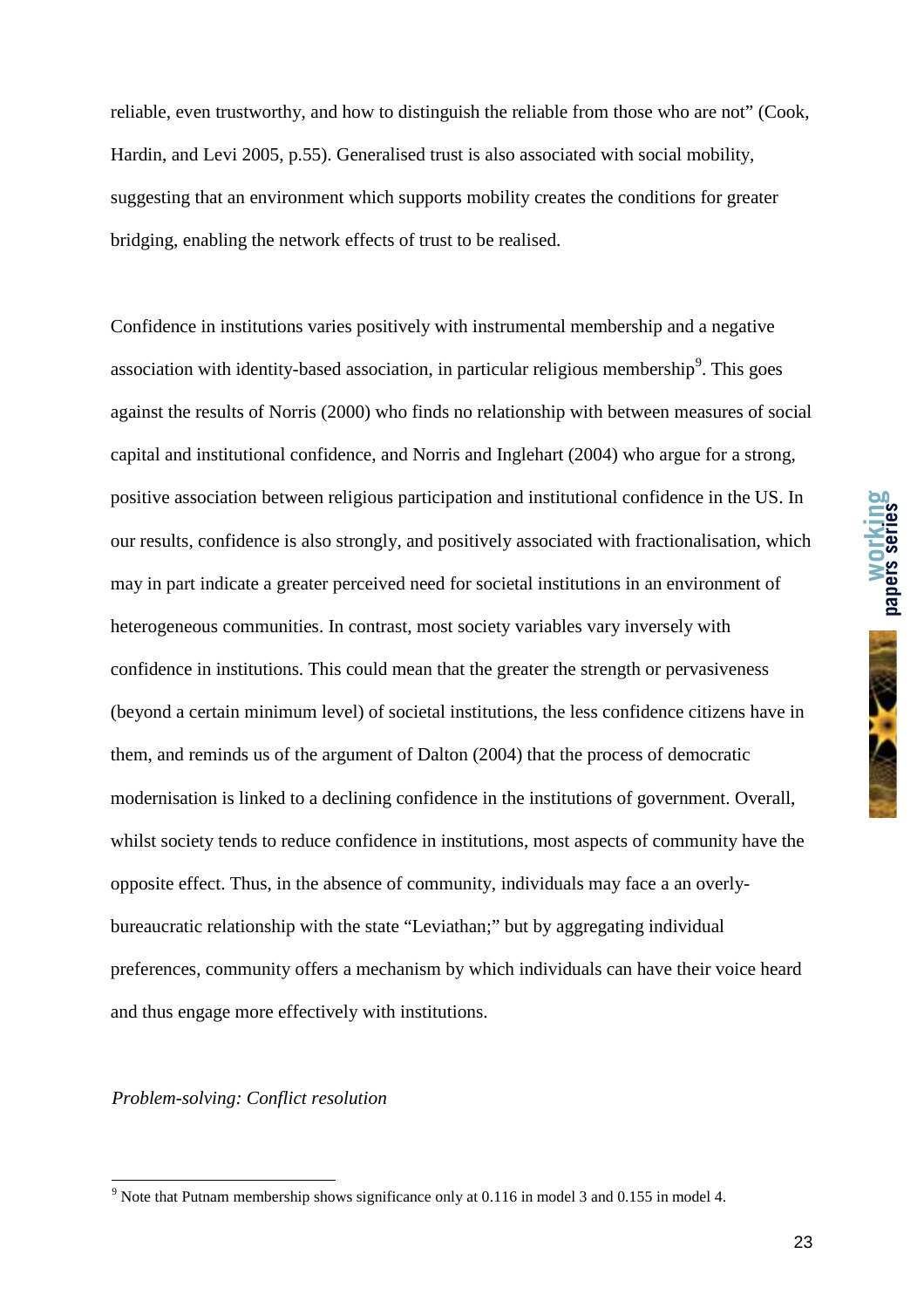Table 2 shows the results of the regression models against three dependent variables related to conflict resolution: legal conflict, socio-political conflict, and political stability. As with trust and confidence, our society models have somewhat greater explanatory value than our community models; however, several community variables are significant. Models combining community and society provide substantially greater explanatory power than those where just one of these forces is modelled. Scatterplots of community associationalism against conflict show that, at low membership levels, both high and low levels of conflict are evident; however, at high levels of membership, levels of conflict are low and stability high (Figure 3). Whether this link is causal, or whether it is stability which catalyses greater associationalism, it has in any event received little attention in current research on social capital. This finding also abates concerns that group membership may accentuate in-group out-group distinctions (Stolle 1998; Uslaner and Conley 2003) and raise the potential for conflict.

#### **Insert Table 2 and Figure 2 around here**

Looking first at the findings for legal conflict, two community variables (informal bridging and Putnam membership) and two society variables (the rules environment and executive constraints) have significant associations with lower levels of legal conflict. All four variables strengthen in combination, suggesting that informal, instrumental relationships built on micro trust may be a complement for formal mechanisms to limit conflict, particularly in situations of complexity and uncertainty (Beugelsdijk 2005). Constraints on power and a robust rules environment may encourage compromise through informal mechanisms, reducing the need to resort to legal procedures. Interestingly, at higher levels of capital intensity (i.e. nearer to the technology frontier), legal conflict is lower. This again may

**working**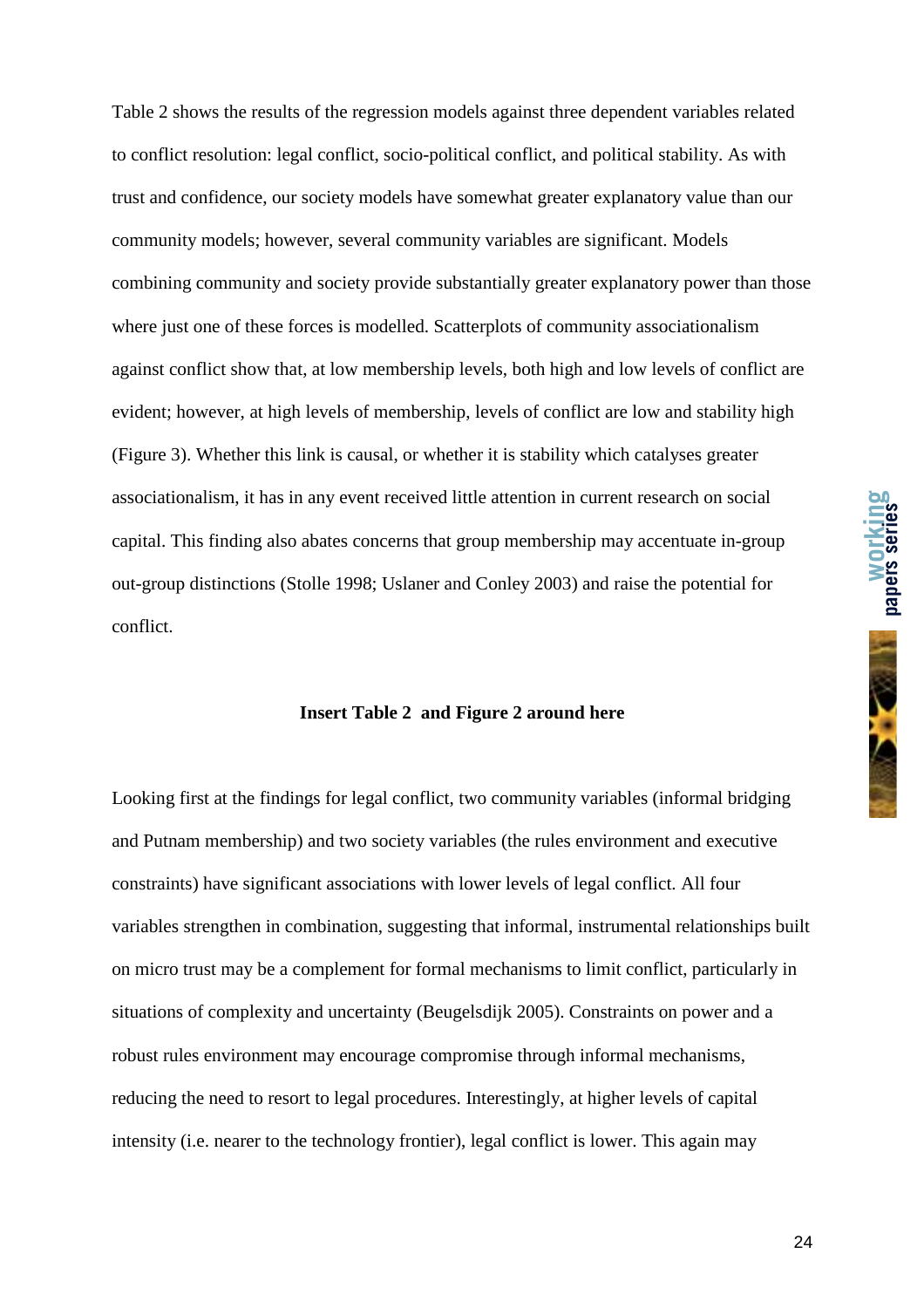

indicate the importance of informal mechanisms for conflict resolution in environments of uncertainty.

Higher levels of socio-political conflict are associated with two significant, identity-based community variables – local identification and fractionalisation. The society variables of *rules environment* and *political voice*, by contrast, are linked to lower levels of conflict. These results are in line with most of the literature on conflict and institutions (c.f. Easterly and Levine 1997; Rodrik 1998; Easterly 2000a; Easterly, Ritzen, and Woolcock 2006), which find fractionalisation to be strongly associated with higher conflict, and democratic governance with lower conflict. Surprisingly, however, heterogeneity of preferences, which should indicate a latent potential for conflict, is related to lower levels of conflict in our model. Along with the results on fractionalisation it suggests the interesting conclusion that perhaps it is not the clash of ideals that leads to conflict but rather that of identity.

Finally, the political stability analysis shows that whilst Olson membership varies positively with higher levels of political stability, Putnam membership and local identification are associated with lower levels of stability. Highly mobilised special interest groups (Olson) therefore may not have a destabilising political effect, because they operate most effectively in stable political environments. The findings on Putnam groups could be interpreted either as suggesting a strong impact of groups organised around civic issues on political processes, or with the causality running the other way, that Tocquevillean-type social groups may form as an alternative to government in an environment of instability. Significant society variables in the model again indicate the importance of the rules environment and executive constraints in supporting political stability.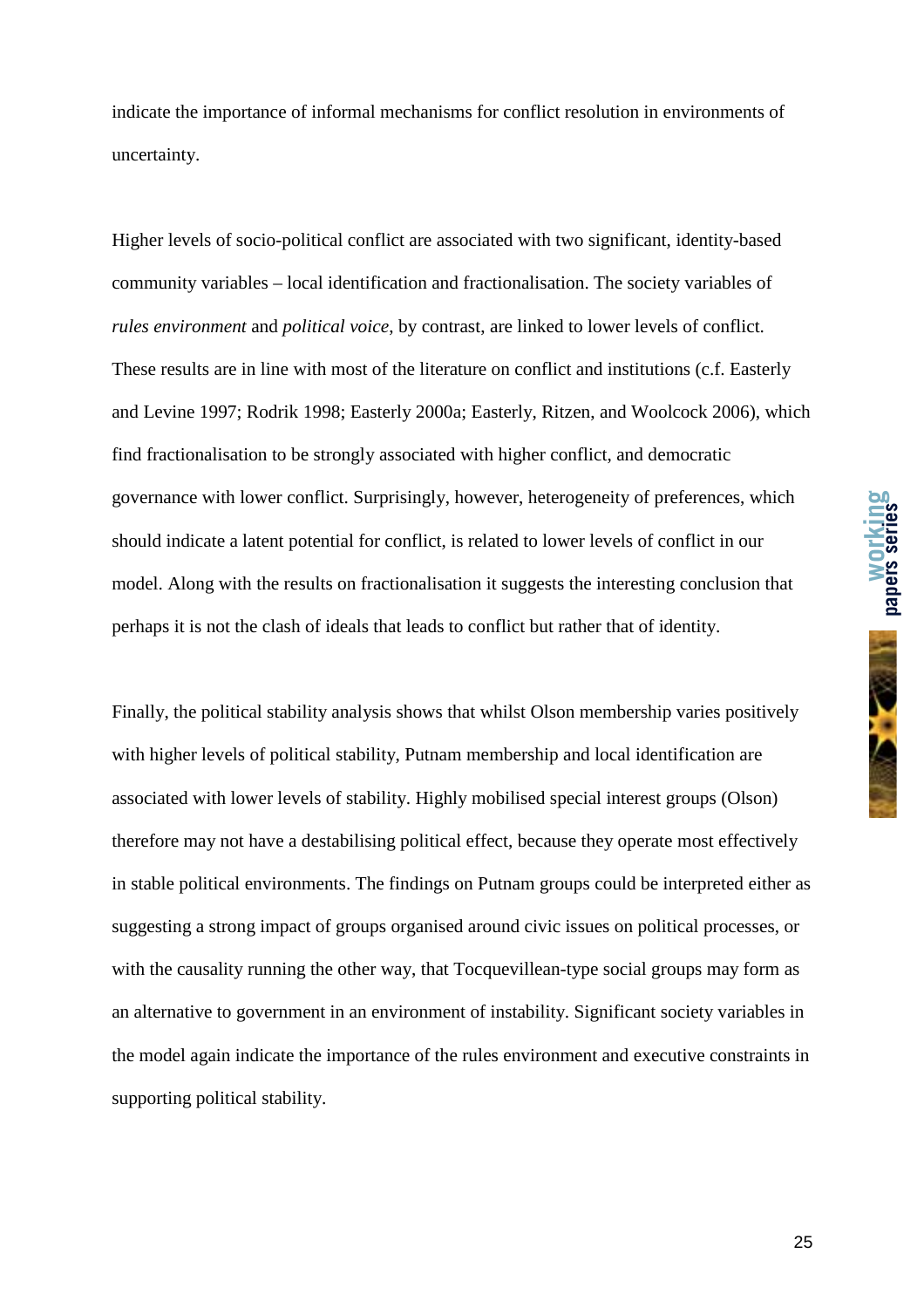Table 3 shows the results of the regression models against our dependent variables related to micro-economic efficiency: labour force participation, entrepreneurship, and innovation. In most cases, community variables have slightly greater explanatory power than those of society, but in all cases the combination of the two is substantially stronger, suggesting a reinforcing relationship. Membership in Olson organisations is most significantly affected, showing an association with positive outcomes across all three variables.

#### **Insert Table 3 around here**

Turning first to labour force participation, there is evidence of a strong, positive link to Olson membership. Informal bridging is also found together with higher labour force participation, but the causality here is almost certainly reversed – if one is not participating in the labour force it is unlikely he or she will have professional associates with whom to spend time. This same logic is likely also to be at least partly responsible for the negative relationship between informal relations with friends and participation. These findings for community appear to fit closely with theories of strong and weak ties (Granovetter 1973), and the role of community social networks (Uzzi 1999) and formal associations (Aguilera and Bernabé 2002) in providing access to economic opportunities, or in limiting those opportunities when networks are too narrow. Olson-type membership organisations in particular are generally larger, more diverse, and more instrumental in nature, facilitating much greater opportunity for referral (McPherson and Smith-Lovin 1982). The most significant society variable – competition law – suggests that where societies limit the concentration of economic power and promote a level economic playing field, higher participation results.

**working papers series**

26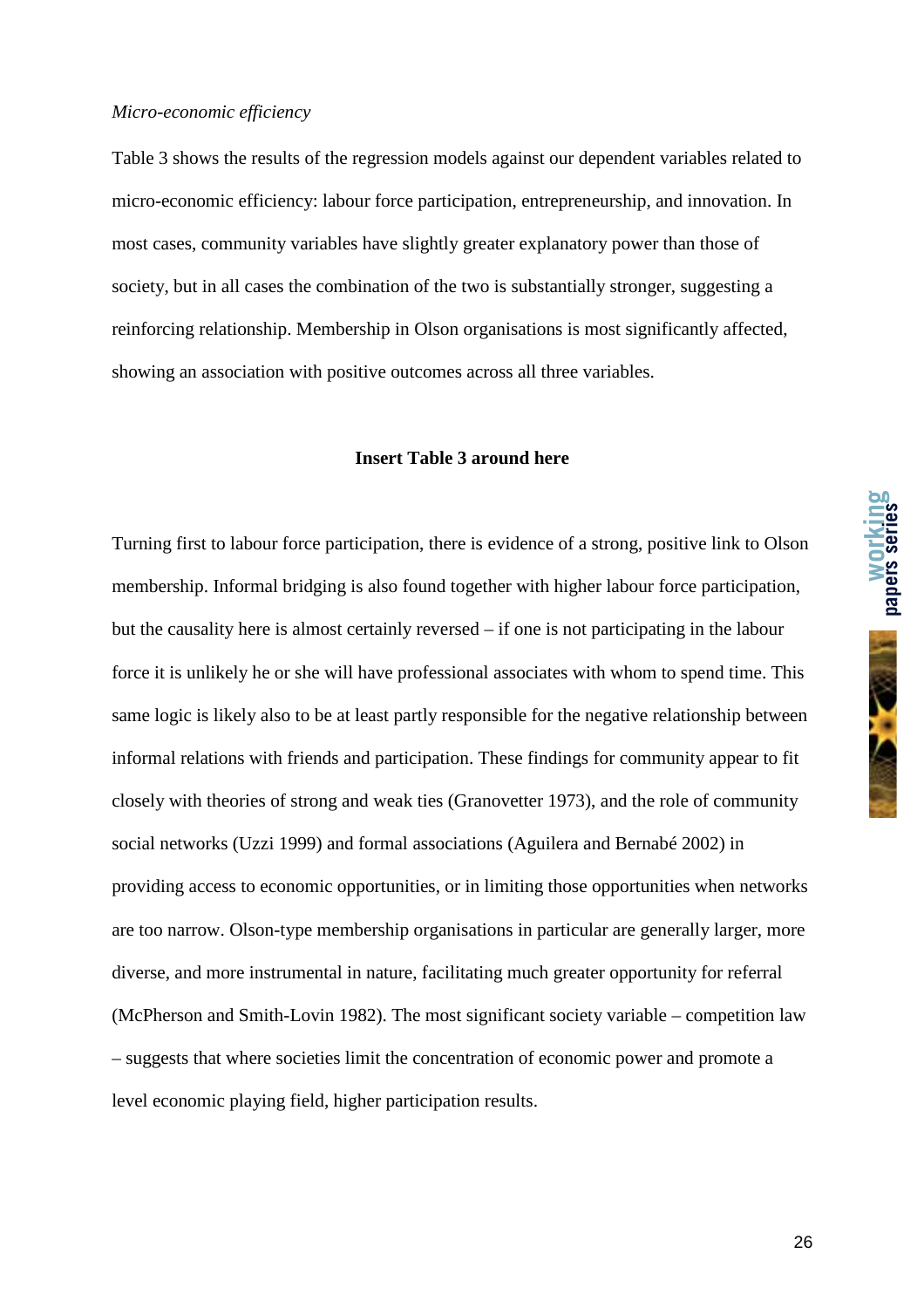The results for entrepreneurship are affected by the limited number of observations available. Only two variables are significant in the full regression model on entrepreneurship: Olsontype group membership and judicial formalism. Olson membership is associated with higher levels of entrepreneurialism. This fits well with theories of weak ties (Granovetter 1973) and the possibility of such instrumental groups providing 'structural holes' (Burt 1995) through which members may gain access to valuable resources and networks (Aldrich and Zimmer 1986; Saxenian 1999) to facilitate entrepreneurialism. The positive association between entrepreneurialism and fractionalisation hints at the possibility that where social structures are fragmented, in-group (often ethnic-based) entrepreneurial networks offer individuals economic opportunities that are unavailable to them in the wider society (c.f. Waldinger 1997; Saxenian 1999). Of the society variables, only formalism has a significant (positive) association with entrepreneurship. This is in direct contrast to Harper (2003) who argues that common law (as opposed to civil law, which is strongly associated with higher formalism) provides entrepreneurs with greater certainty, and Licht and Siegel (2006, p.19) who argue that "nimble courts lead to beneficial outcomes".

Turning to innovation, higher levels of innovation are strongly co-present, with both Olson and Putnam membership. As with entrepreneurialism, this is consistent with the notion that instrumental associations facilitate knowledge spillovers, and thus innovation, by bridging 'structural holes' in networks (Burt 1995). Still, we expected to uncover stronger links between innovation and informal networks. Though this result is consistent with network theory, that strong ties are ineffective in promoting instrumental outcomes, it is less clear, about the notion in the innovation literature that strong ties are critical for promoting radical innovation (Larson 1992; Uzzi 1997; Morrison and Rabbelotti 2005), since it is hard to know whether formal Putnam and Olson groups represent strong or weak ties.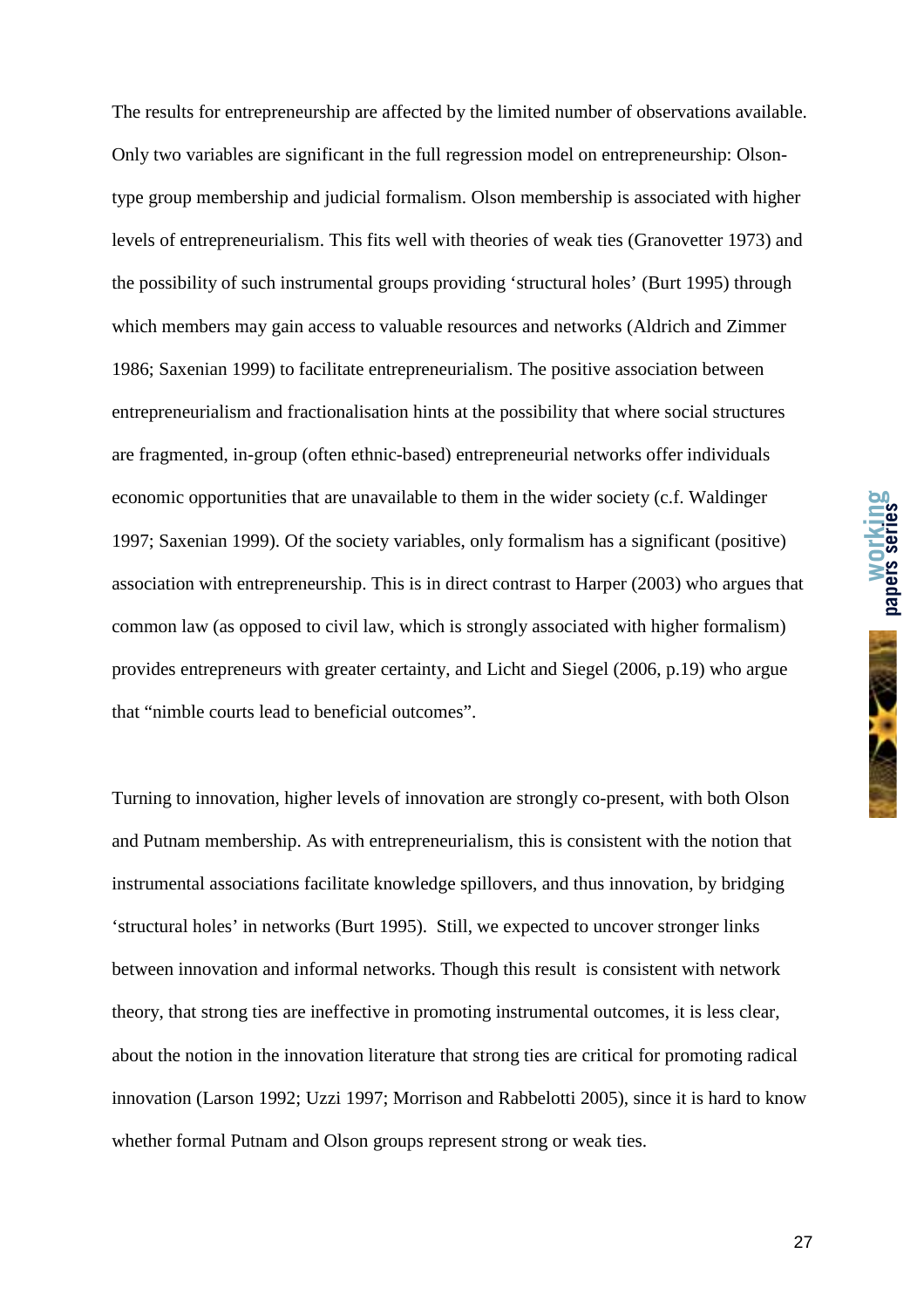In terms of society variables, higher levels of innovation are associated with greater constraints on economic power (competition law) as well as a stronger overall rules environment. This is directly in line with Knight's (1921) version of entrepreneurship, indicating that where societal rules create the incentive to realise profit opportunities through productive endeavours, innovative activities are likely to be undertaken, but where the most sustainable profit opportunities arise from rent seeking, entrepreneurial energies are likely to be diverted to non-productive ends. Finally, formalism appears to have no significant negative relationship to innovation, which goes against the conventional wisdom that bureaucratic governments stifle innovation. Instead, it seems that opportunity is more important for innovation (through limiting economic concentration and promoting competition), access to active networks, and, most likely, confidence in a stable macro environment, irrespective of the governmental or judicial regime.

#### *Social policy*

Table 4 shows the results of tests of social policy variables: public goods provision, redistribution, and investment in tertiary education. Here the combination of community and society models is most powerful, although it is unclear whether community and society reinforce each other in determining social policy outcomes. Several community and society variables appear to have opposing impacts on the dependent variables; for example, they are associated with higher levels of public goods provision but lower investment in tertiary education, or vice versa.

#### **Insert Table 4 around here**

**working**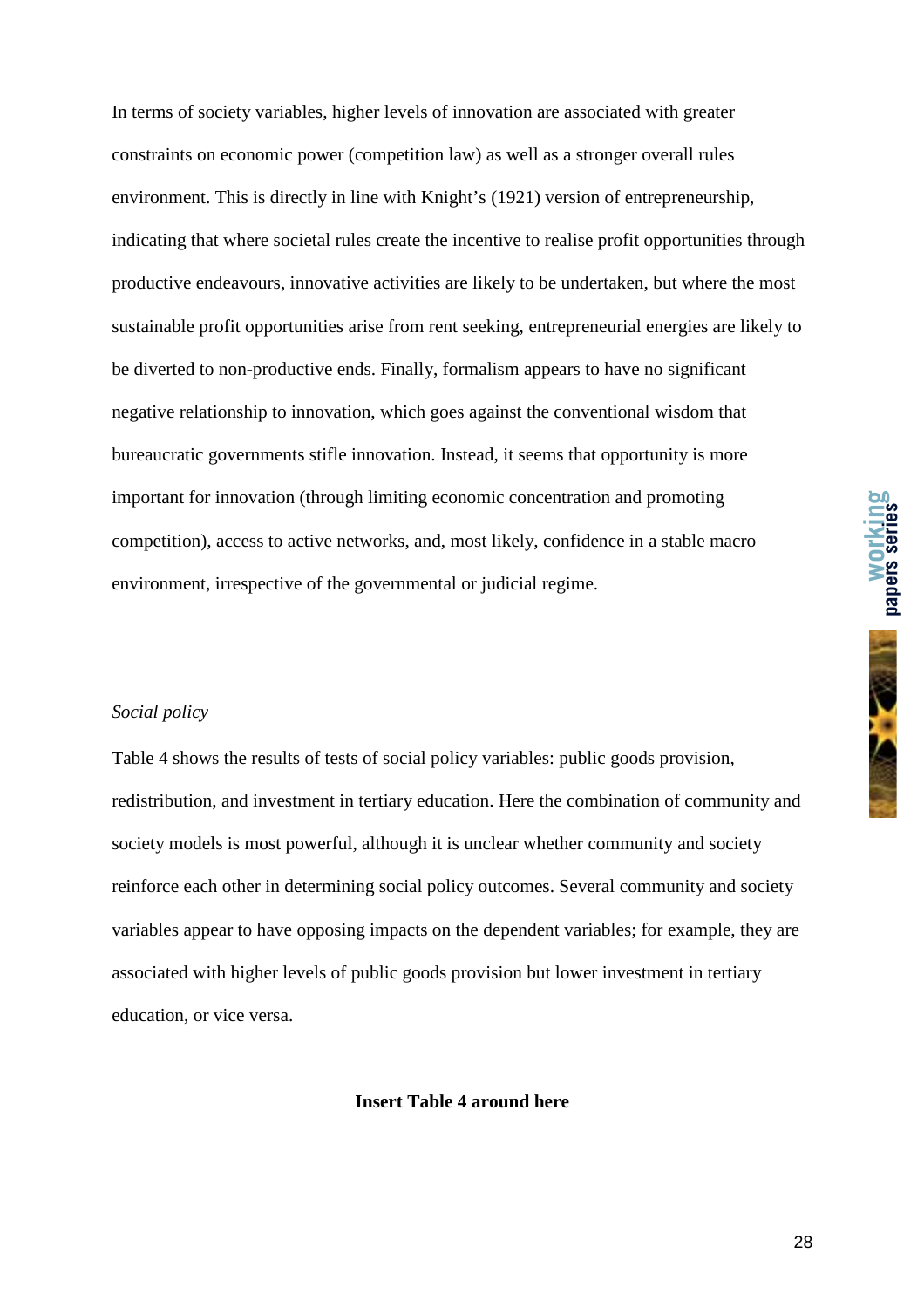Olson membership, informal bonding relationships, and local identification are strongly linked to higher public goods provision, whilst informal bridging is strongly associated with lower public goods provision. There are several interesting aspects of these findings. First, informal relations have the strongest association with public goods. Second, the direction of their influence is opposite to what we have seen elsewhere. In most cases informal bonding is associated with 'negative' outcomes and bridging with 'positive' ones; here they are reversed. Similarly local identification has in most cases been connected to negative outcomes, but here appears to facilitate greater public goods provision. Our findings on Olson groups are in direct opposition to the Olson hypothesis, which suggests that such interest groups lead to an underproduction of public goods. The strong positive variation between bonding communities and public goods may challenge neo-Tocquevillean accounts of social capital, which view communities as alternatives to the state for the provision of public services. Overall, these results support our contention that communities play a key role in aggregating and voicing preferences, thus allowing for more efficient matching of preferences with public goods provision.

Results for our society variables indicate that social mobility has the strongest association with higher public goods provision, in line with experiments by Erhart and Keser (1999). It may be that group mobility checks the potential negative distributional consequences of community. Moreover, neither fractionalisation nor heterogeneity of preferences are significant in the combined models, in contrast to Alesina, Baqir, and Easterly (1997) and Easterly and Levine (1997) who argue that the existence of competing groups reduces the provision of public goods.

Income redistribution is positively associated with Putnam membership and negatively with religious membership. There is also some indication (in models 1 and 3) that Olson membership and informal bridging may lead to higher levels of redistribution. However, no

29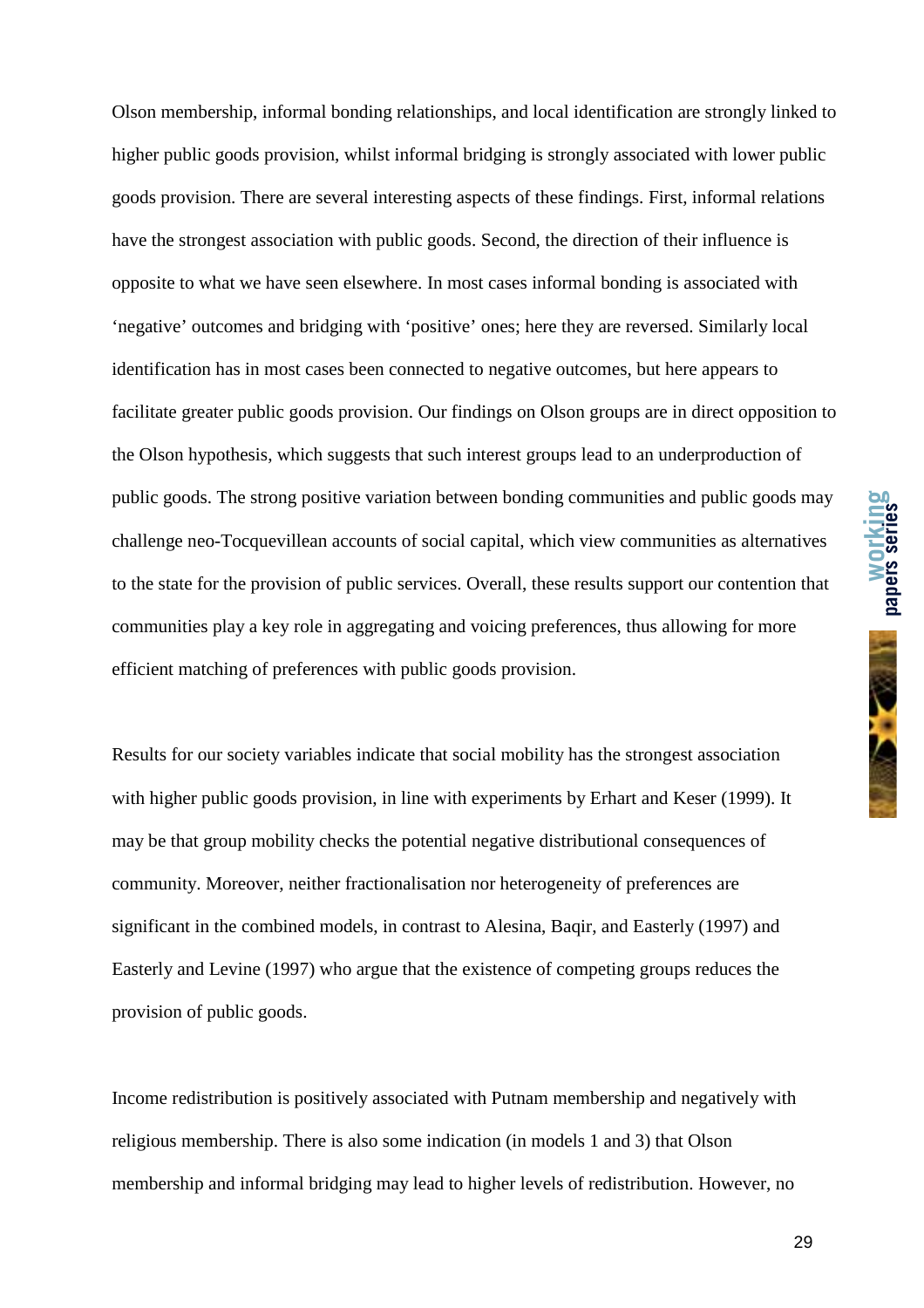society variables remain significant in model 4, although a strong rules environment is found with with higher levels of redistribution, whilst heterogeneity of preferences is found with lower levels. Overall our findings support the role of instrumental association – both formal and informal – and the arguments of the social capital literature.

Finally, higher levels of tertiary enrolment are related to greater informal bridging and fractionalisation; whilst, perhaps surprisingly, Olson membership is in evidence along with lower enrolment (the only case in which Olson membership is associated with a 'negative' institutional outcome). The society variables of political competition, social mobility, and the rules environment are positively associated with enrolment, whilst heterogeneity of preferences varies negatively with it. All seven significant variables strengthen in the combined model, indicating that society and community may strongly reinforce each other.

#### **5. Conclusions**

In spite of the data limitations that any study on institutional factors must tackle, our analysis provides broad support for the idea that community and society, whether taken individually or in interaction, help shape the institutions that, in turn, underpin long-term economic development.

Aspects of both community and society are strongly and significantly associated with outcomes across all three institutional domains. In addition, in a number of cases, there is evidence to suggest that community and society may reinforce one another, helping to counteract the potential negative consequences of each in isolation, and potentiate each other's positive outcomes. On the specific issue of trust, the model provides some evidence of **working**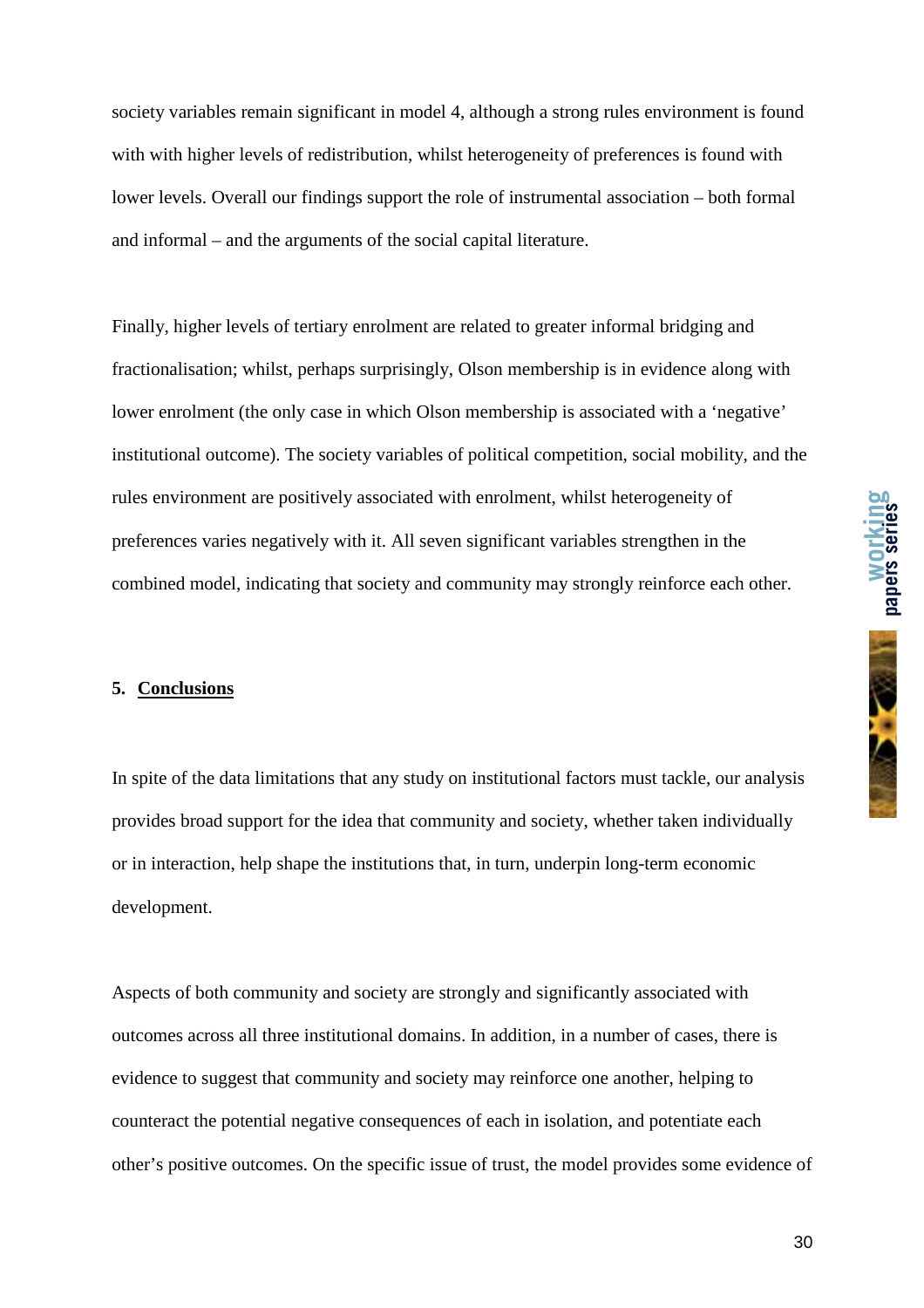how North's concept of adaptive efficiency (North 1990) may be determined in economic institutions. The strong associations with generalised trust indicates that community and society are particularly important determinants of trust, and suggests that trust may play an even greater role in shaping economic outcomes than is recognised in the current growth literature.

Different aspects of community and society matter for different institutional domains. More instrumental associations (typically found in *Olson groups*) seem to have a greater impact on outcomes related to economic efficiency, whilst *Putnam groups* are more likely to influence problem-solving institutions. However, Olson groups also tend to be significant in shaping outcomes in the areas of trust and public goods provision, whilst Putnam groups are also relevant for promoting innovation and redistribution. More specifically our findings suggest that one form of community facilitates 'getting by' and another reinforces 'getting ahead'. Both operate in environments of high uncertainty, but they appear to function at opposite ends of the technology frontier.

Our analysis also confirms that *informal relations* with colleagues and acquaintances (more instrumental, 'bridging' relationships) are more likely to affect institutional outcomes than informal relations with friends ('bonding' relationships). Informal bonding is in most cases insignificant or associated with negative institutional outcomes, whilst bridging, by contrast, is significant across all three institutional domains. The main exception is the case of public goods provision, where the association with informal bonding is found to be significant and positive. This suggests the possibility that such relationships facilitate collective action for political ends. Moreover, *local* identification may well support the creation and sustenance of norms (and possibly of path dependency) and political processes, and thus influence social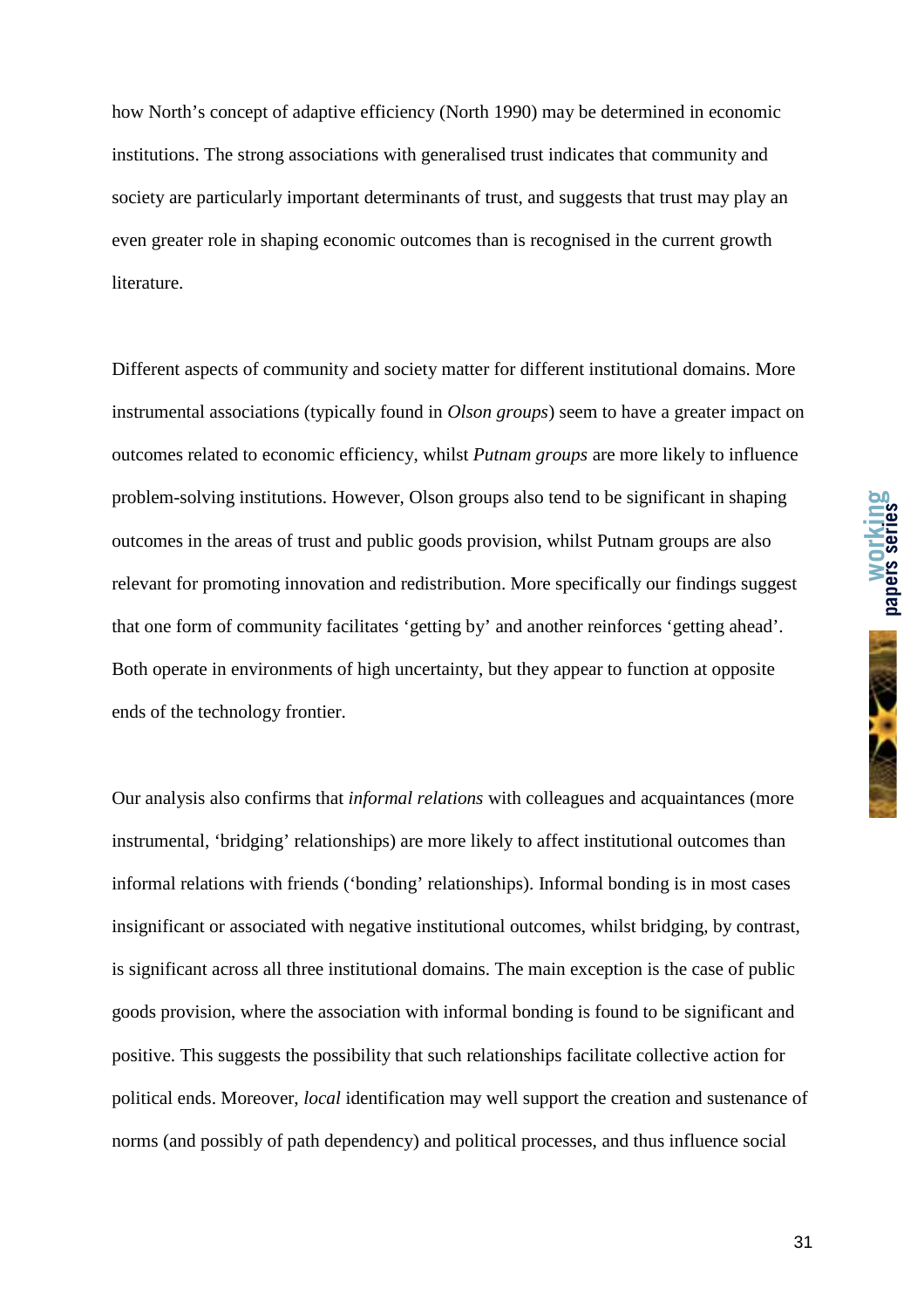policy and problem solving institutions. The only exception is, once again, public goods provision, where it has a negative effect.

The *rules environment* – i.e. the degree to which a society has established the rule of law along with sound protection of property rights – is a powerful indicator of the effectiveness of problem-solving institutions, but appears to have only limited impact on micro-economic and social policy institutions. Formal restrictions on the concentration of economic power (*competition law*) is critical to microeconomic efficiency, whilst laws promoting *political competition* have a significant, if somewhat ambivalent, association across both social policy and problem-solving domains. Finally, *social mobility* has an impact on the provision of both social policy and problem-solving institutions*,* as it is positively linked to trust, legal conflict, public goods, as well as investments in education.

The structures of community and society – as indicated by *fractionalisation* and *heterogeneity of preferences* – have the greatest influence on problem-solving institutions, with somewhat less influence on other institutional domains. Interestingly, however, their impacts are not always negative, nor do they always shape outcomes in the same direction. This suggests that diversity of culture and preferences may be very different forces, and that both are complex structural factors whose impact on socioeconomic depends strongly on the context of the community and society in which they operate.

This first attempt to operationalise and test the impact of groups and formal rules on macro level outcomes opens a number of areas for future research. An important next step will be to move beyond the institutional domains considered here and trace further how they go on to shape long-run economic development outcomes, including income levels, income growth, and income distribution. As noted above, further research will need to focus on understanding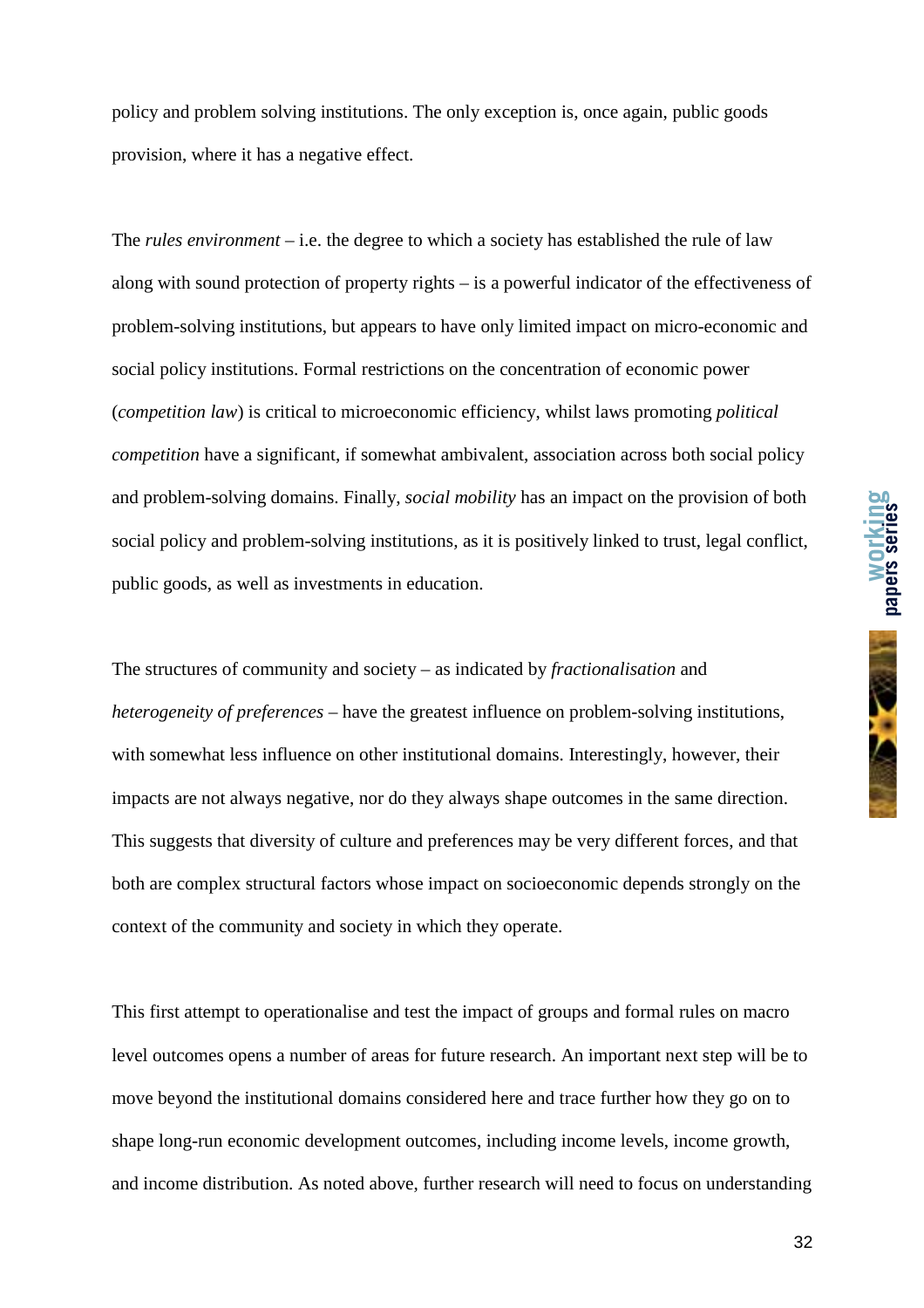how community functions differently in various socio-economic contexts. Additional light must also be shed on the links between community, society, and generalised trust, which could help us better understand the link between social capital and economic growth. Finally, as additional data on community becomes available from ongoing social capital research, more robust models should be possible. In any event, the research reported here supports our main contention, that society and community cannot be adequately understood in isolation from one another, and that the cleavage in social science theory and research that currently exists is no longer productive.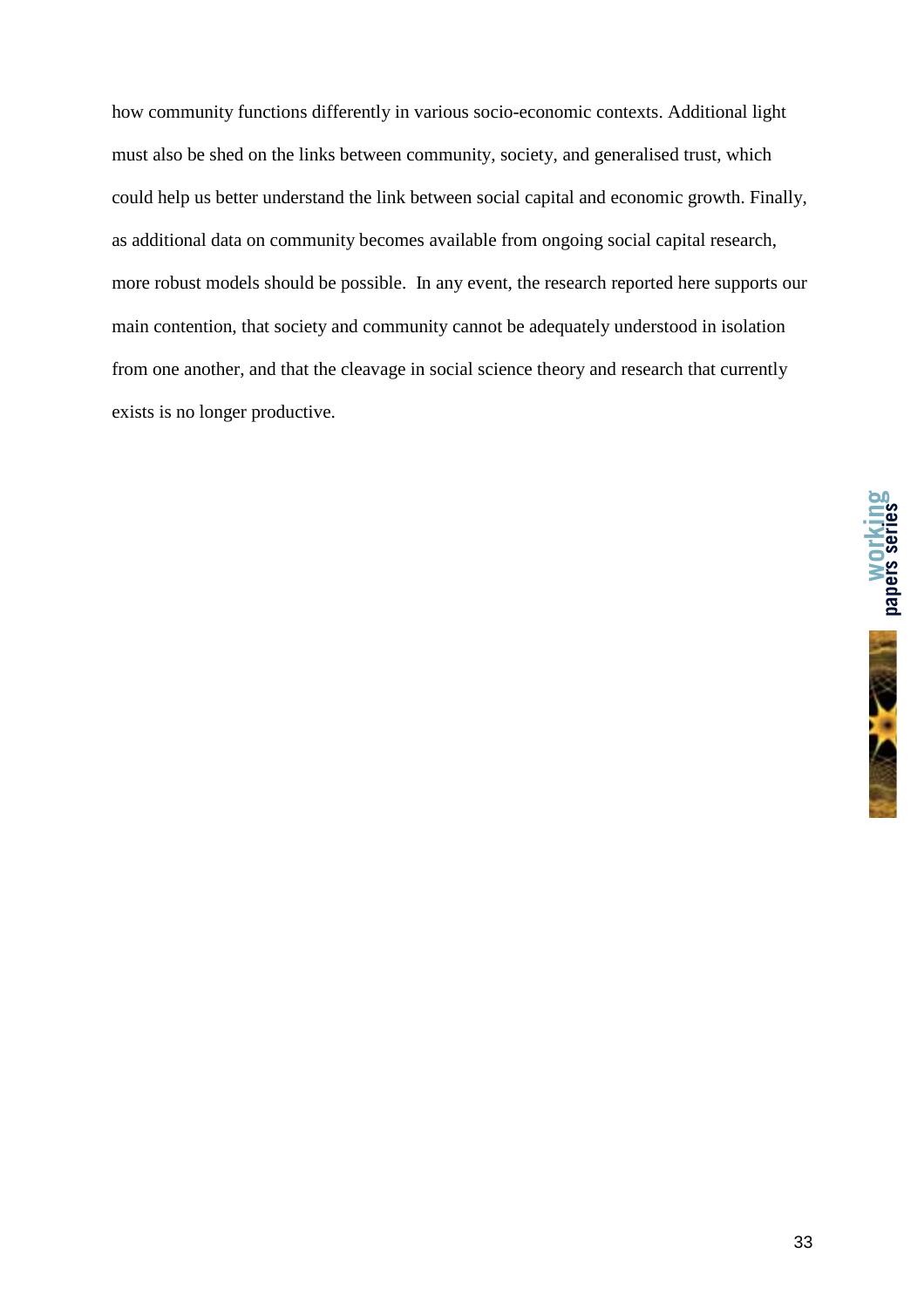# **References**

Acemoglu, Daron (2006) "Modeling inefficient institutions," *NBER Working Papers 11940*, National Bureau of Economic Research, Inc.

Acemoglu, Daron and Johnson, Simon H. (2006a) "De facto political power and institutional persistence," forthcoming, *American Economic Association Papers and Proceedings.*

\_\_\_\_\_\_\_\_\_\_\_\_\_\_\_\_\_\_\_\_\_\_\_\_\_\_\_\_\_\_\_(2006b). "Unbundling institutions," *Journal of Political Economy*, University of Chicago Press, 113(5): 949-995.

Acemoglu, Daron, Johnson, Simon H., and Robinson, James A. (2004) "Institutions as the fundamental cause of long-run growth," *NBER Working Paper No. W10481*, Available at SSRN: http://ssrn.com/abstract=541706

Acemoglu, Daron, and Robinson, James A. (2002) "Economic backwardness in political perspective," *NBER Working Papers 8831*, National Bureau of Economic Research, Inc.

Aghion, Philippe., Alesina, Alberto, and Trebbi, Francesco (2002) "Endogenous political institutions", *NBER Working Papers 9006*, National Bureau of Economic Research, Inc.

Aghion, Philippe and Howitt, Peter (2005) "Appropriate growth policy: a unifying framework," *Working Paper*, 2005. Available at: http://post.economics.harvard.edu/faculty/aghion/papers/Appropriate\_Growth.pdf

Aguilera, Michael and Bernabe, Michael (2000) "The impact of social capital on labor force participation: evidence from the 2000 Social Capital Benchmark Survey," *Social Science Quarterly* 83(3): 853-874.

Aldrich, Howard and Zimmer, Catherine (1986) "Entrepreneurship through social networks", in D. Sexton and R. Smilar (eds.) *The Art and Science of Entrepreneurship*, 3-23, New York: Ballinger.

Alesina, Alberto, Devleeschauwer, Arnaud, Easterly, William, Kurlat, Sergio, and Wacziarg, Romain (2003) "Fractionalization", *NBER Working Papers 9411*, National Bureau of Economic Research, Inc.

Alesina, Alberto, Baqir, Reza, and Easterly, William (1997) "Public goods and ethnic divisions," *NBER Working Papers 6009*, National Bureau of Economic Research, Inc.

Amin, Ash (1999) "An institutional perspective on regional development", *International Journal of Urban and Regional Development*, (23):365-378.

Amin, Ash and Thrift, Nigel (1994) *Globalization, Institutions and Regional Development in Europe*, Oxford: Oxford University Press.

Antonelli, Cristiano (1994) "Technology districts, localized spillovers and productivity growth: the Italian evidence on technological externalities in core regions," *International Review of Applied Economics,* 8: 18-30.

Becattini, Giacomo (1990) "The Marshallian industrial district as a social economic notion," in Pyke F, Becattini, G., Sengenberger, W., ed., *Industrial districts and inter-firm cooperation in Italy*, International Institute for Labour Studies, Geneva, Switzerland.

Bengtsson, Mikael, Berggren, Niclas, and Jordahl, Henrik (2005) "Trust and growth in the 1990s: A robustness analysis", *Ratio Working Papers 60*, The Ratio Institute.

Beugelsdijk, Sjoerd (2005), "A note on the theory and measurement of trust in explaining differences in economic growth", *Cambridge Journal of Economics*, Advance Access published on August 8, 2005, DOI 10.1093/cje/bei064.

Beugelsdijk, Sjoerd and van Schaik, Anton (2005) "Differences in social capital between 54 Western European regions," *Regional Studies,* 39: 1053-1064.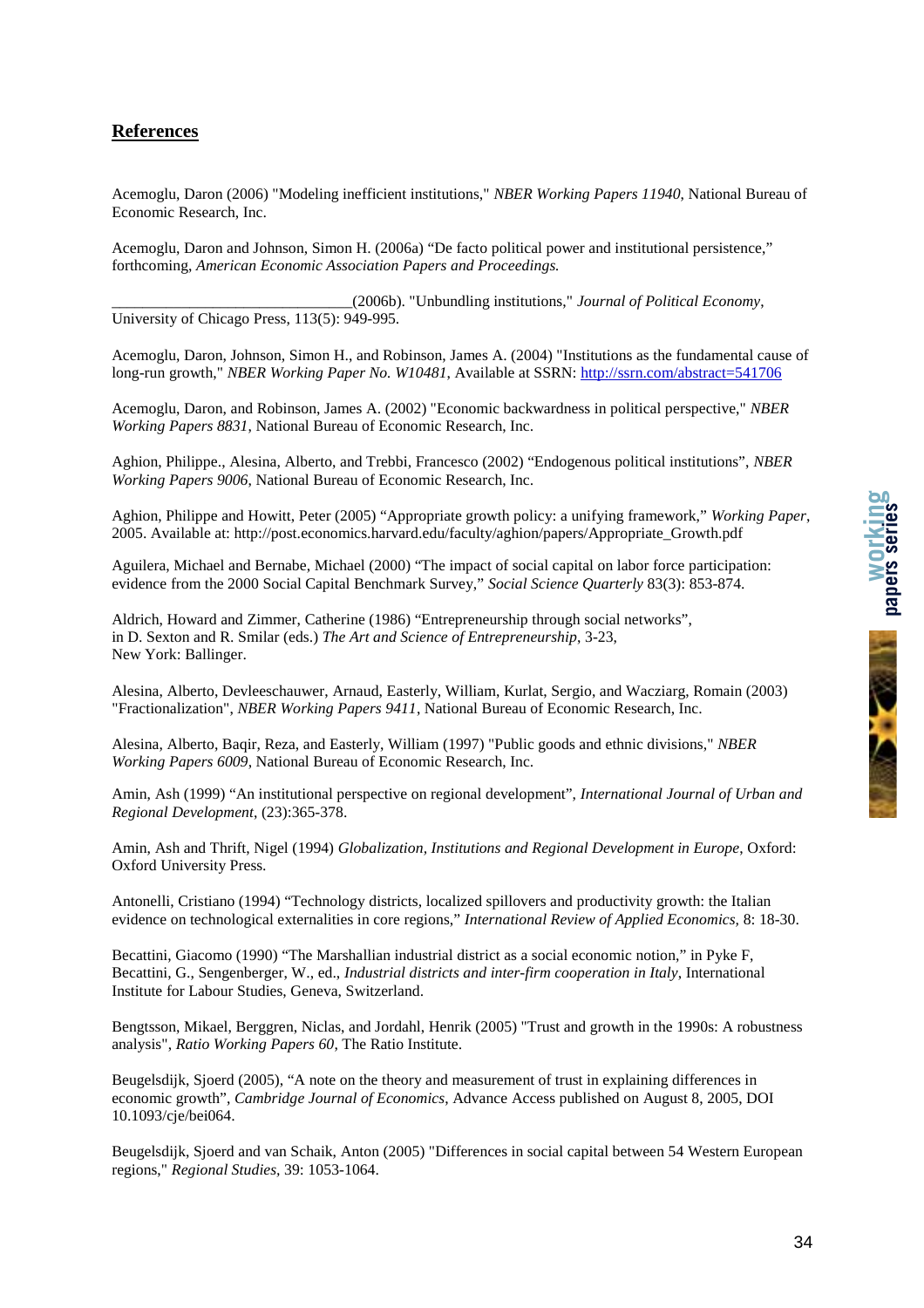

Beugelsdijk, Sjoerd, de Groot Henri L.F., and van Schaik, Anton (2004) "Trust and economic growth," *Oxford Economic Papers*, 56: 118-134.

Bjornskov, Christian (2006) "How does social trust affect economic growth", *Working Paper 06-2*, Department of Economics, Aarhus Business School.

Bjornskov, Christian (2005) "The determinants of trust", *Ratio Working Papers No. 86*, from The Ratio Institute.

Bowles, Samuel and Gintis, Herbert (2001) "Social capital and community governance," *Working Papers 01-01- 003*, Santa Fe Institute.

Burt, Ronald S. (1995) *Structural Holes: The Social Structure of Competition*, Cambridge, MA: Harvard University Press.

Coleman, James S. (1988) "Social capital in the creation of human capital," *American Journal of Sociology*, Supplement 94: S95-S120.

Cook, Karen S., Hardin, Rusell, and Levi, Margaret (2005) *Cooperation without Trust?* New York: Russell Sage Foundation.

Cooke, Philip and Morgan, Kevin (2000) *The Associational Economy: Firms, Regions and Innovation*, Oxford: Oxford University Press.

Dalton, Russell J. (2004) *Democratic Challenges, Democratic Choices: The Erosion of Political Support in Advanced Industrial Democracies*, New York: Oxford University Press.

Danielson, Anders and Holm, Hakan J. (2002) "Trust in the tropics? Experimental evidence from Tanzania," *Working Papers 2002:12*, Lund University, Department of Economics.

Dulleck, Uwe, Bezemer, Dirk J., and Frijters, Paul (2004) "Social capital, creative destruction and economic growth," *Vienna Economics Papers 0406*, University of Vienna, Department of Economics.

Easterly, William (2000a) "Can institutions resolve ethnic conflict?" *Policy Research Working Paper Series 2482*, The World Bank.

\_\_\_\_\_\_\_\_\_\_\_\_\_\_ (2000b) "The middle class consensus and economic development," *Policy Research Working Paper Series 2346*, The World Bank.

Easterly, William and Levine, Ross (1997), Africa's growth tragedy: politics and ethnic divisions, *Quarterly Journal of Economics,* 112, 1203-50.

Easterly, William, Ritzen, Josef, and Woolcock, Michael (2006) "Social cohesion, institutions, and growth", *Economics & Politics*, 18(2): 103-120, available at SSRN: http://ssrn.com/abstract=909632.

Edison, Hali (2003) "How strong are the links between institutional quality and economic performance?," *Finance and Development ,* June 2003: 35-37.

Ehrhart, Karl-Martin and Keser, Claudia (1999) "Mobility and Cooperation: On the Run", *Working Paper*, CIRANO, University of Montreal.

Florida, Richard (1995) "Toward the learning region," *Futures: The Journal of Forecasting and Planning* 27(5): 527-36.

Fukuyama, Francis (1996) *Trust: the social virtues and the creation of prosperity*, New York: Free Press.

Gertler, Meric (2003) "Tacit knowledge and the economic geography of context, or the undefinable tacitness of being (there), *Journal of Economic Geography*, 3: 75-99.

Glaeser, Edward L., La Porta, Rafael, Lopez-de-Silanes, Florencio, and Shleifer, Andrei (2004) "Do institutions cause growth?," *Journal of Economic Growth*, Springer, 9(3):271-303.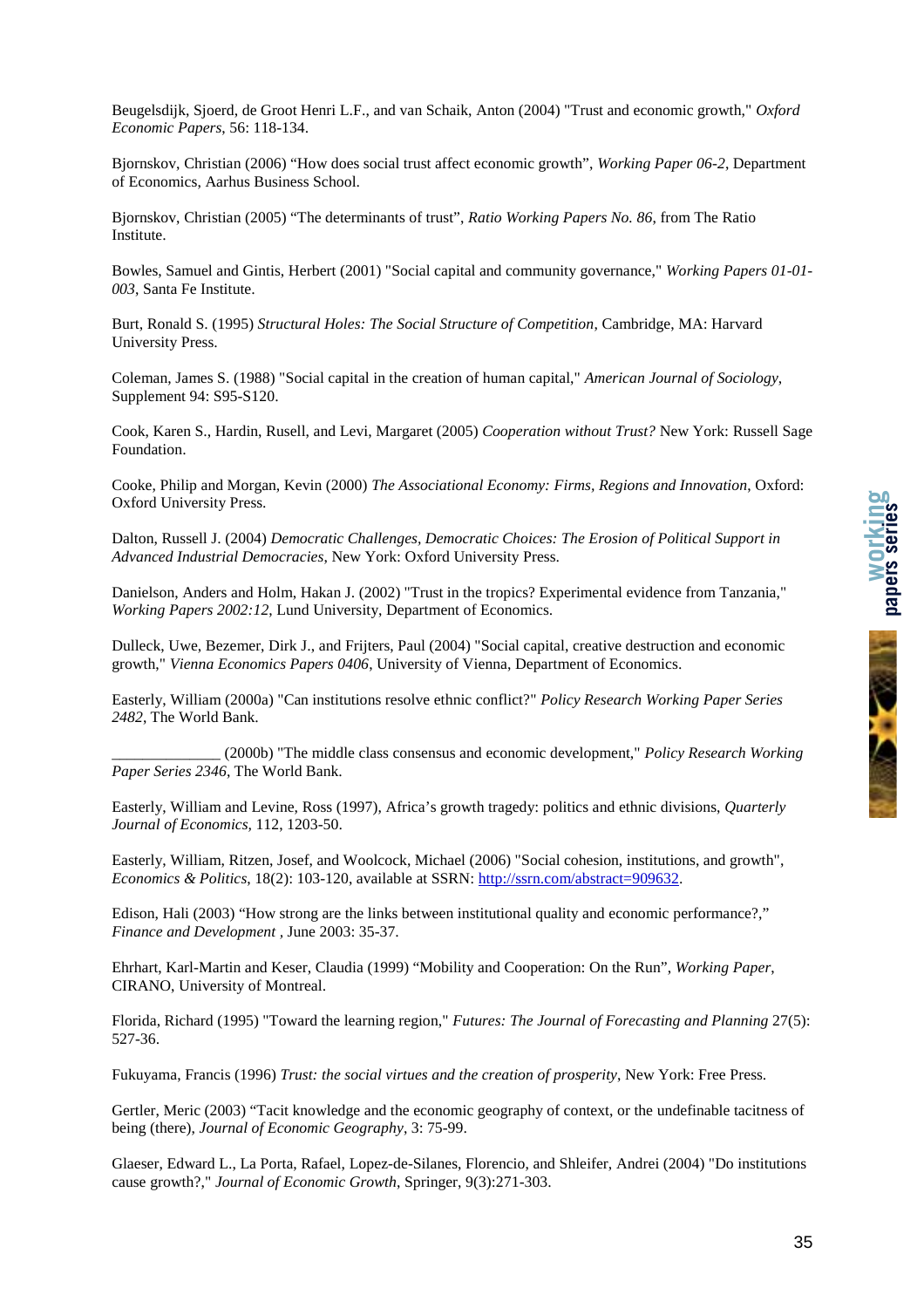Glaeser, Edward L., Laibson, David I., Scheinkman, José A., and Soutter, Christine L. (2000) "Measuring trust," *The Quarterly Journal of Economics*, MIT Press, 115(3): 811-846.

Granovetter, Mark (1985) "Economic action and social structure: the problem of embeddedness," *American Journal of Sociology*, 91: 481-510.

Granovetter, Mark (1973) "The strength of weak ties," *American Journal of Sociology*, 78: 1360-1380.

Hall, Robert E. and Jones, Charles I. (1999) "Why do some countries produce so much more output per worker than others?", *NBER Working Papers 6564*, National Bureau of Economic Research, Inc.

Harper, David A. (2003) *The Foundations of Entrepreneurship and Economic Development*, London: Routledge.

Inglehart, Ronald F., Norris, P. (2003) *Rising tide: gender equality and cultural change around the world*, New York: Cambridge University Press.

Knack, Stephen (2003) "Groups, growth and trust: cross-country evidence on the Olson and Putnam hypotheses," *Public Choice*, 117(3-4): 341-55.

Knack, Stephen and Keefer, Philip (1997) "Does social capital have an economic payoff? a country investigation," College Park, MD: University of Maryland IRIS.

Knack, Stephen and Keefer, Philip (1995) "Institutions and economic performance: cross-country tests using alternative institutional measures," *Economics and Politics,* 7(3): 207-227.

Knack, Stephen and Zak, Paul J. (1998) "Trust and growth," College Park, MD: *IRIS Working Paper 219*.

Larson, Andrea (1992) "Network dyads in entrepreneurial settings: a study of the governance of exchange relationships" *Administrative Science Quarterly*, 37: 76-104.

Licht, Amir N. and Siegel, Jordan I. (2006), in Mark Casson and Bernard Yeung (eds.) *Oxford Handbook of Entrepreneurship*, Oxford: Oxford University Press. Available at SSRN: http://ssrn.com/abstract=824844

Lundvall, Bengt-Ake (Ed.) (1992) *National Innovation Systems: Towards a Theory of Innovation and Interactive Learning*, London: Pinter.

Magee, Stephen P. (1992) "The optimum number of lawyers", *Law and Social Inquiry*, 17: 667-687.

Mauro, Paolo (1995) "Corruption and growth", *Quarterly Journal of Economics* 110: 681–712.

McPherson, J. Miller, and Smith-Lovin, Lynn (1982) "Women and weak ties: differences by sex in the size of voluntary organizations", *American Journal of Sociology* 87:883-904.

Morgan, Kevin (1997) "The Learning Region: Institutions, Innovation and Regional Renewal", *Regional Studies*, 31(5):491-503.

Morrison, Andrea and Rabellotti, Roberta (2005) "Knowledge and information networks: evidence from an Italian wine local system," *CESPRI Working Papers 174*, CESPRI, Centre for Research on Innovation and Internationalisation, Universita' Bocconi, Milano, Italy, revised Sep 2005.

Nannestad, Peter and Svendsen, Gert Tinggaard (2005) "Institutions, culture, and trust" presented at the conference *Quality of Government: what it is, How to get it, Why it matters*, Gothenburg Sweden, 17-19 November 2005.

Norris, Pippa (2000) "Making democracies work: social capital and civic engagement in 47 societies", paper presented to the EURESCO conference on *Social Capital: Interdisciplinary Perspectives*, Exeter.

Norris, Pippa, and Inglehart, Ronald (2004) *Sacred and Secular: religious organizations worldwide*, Cambridge: Cambridge University Press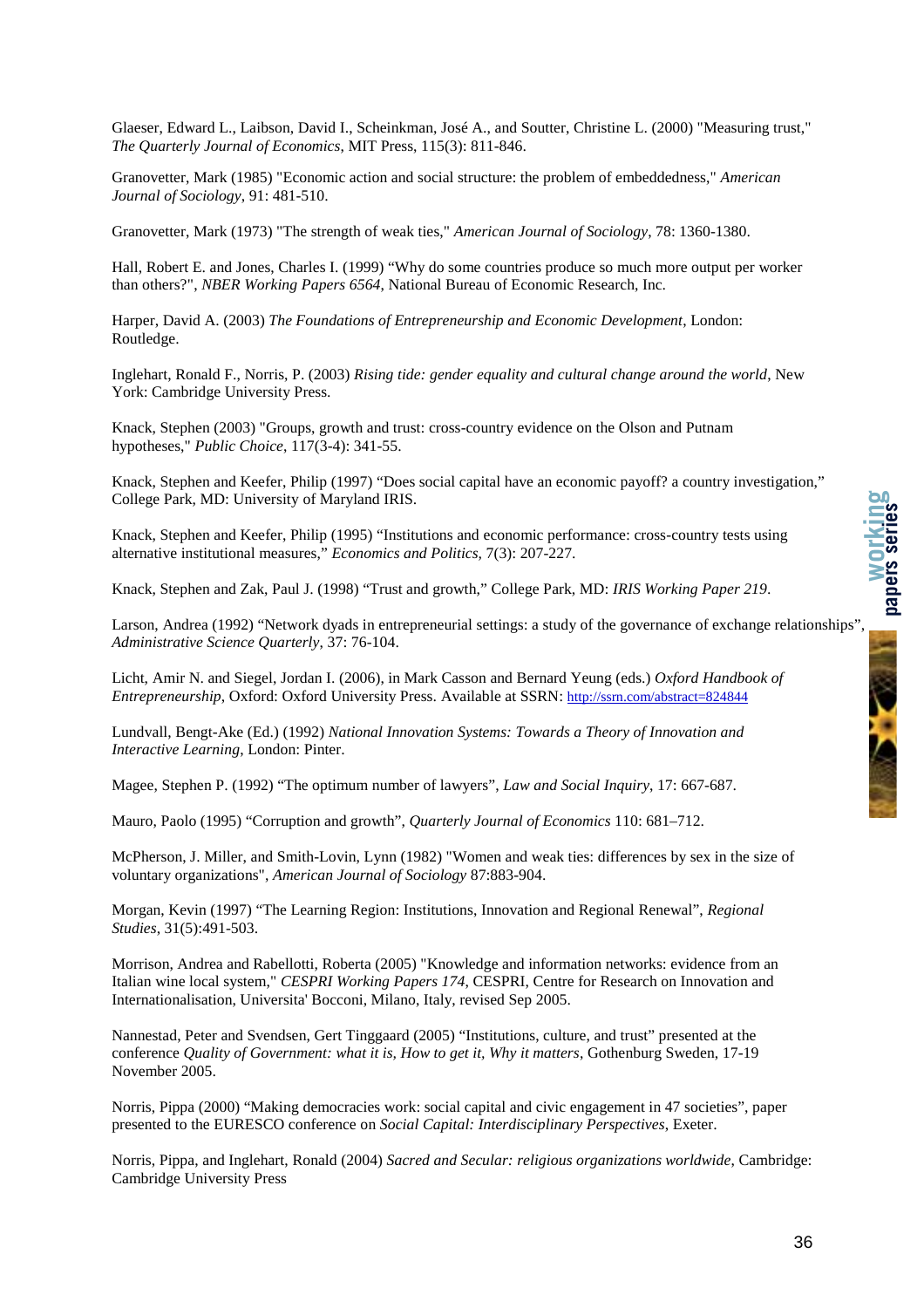

North, Douglass C. (1990) *Institutions, institutional change and economic performance*, New York: Cambridge University Press.

North, Douglass C. (1996) "Institutions and economic theory", *American Economist*, Spring 1992: 3-6.

Olson, Mancur (1971) *The logic of collective action: public goods and the theory of groups*, Cambridge, MA: Harvard University Press.

Persson, Torsten (2001) "Do political institutions shape economic policy?," *NBER Working Papers 8214*, National Bureau of Economic Research, Inc.

Putnam, Robert D. (2000) *Bowling Alone*: *the collapse and revival of American community*, New York, NY: Simon & Schuster.

Putnam, Robert D. (1993) *Making democracy work: civic traditions in modern Italy*, Princeton NJ: Princeton University Press.

Pyke, Frank, Becattini, Giacomo, and Sengenberger, Werner (eds.) (1990) *Industrial districts and inter-firm cooperation in Italy*, International Institute for Labour Studies, ILO: Geneva.

Rodríguez-Pose, Andrés and Storper, Michael (2006), "Better rules of stronger communities: on the social foundations of institutional change and its economic effects," *Economic Geography*, 82 (1): 1-25.

Rodrik, Dani (1998) "Where did all the growth go? external shocks, social conflict and growth collapses," *CEPR Discussion Papers 1789*, C.E.P.R. Discussion Papers.

Rodrik, Dani, Subramanian, Arvind, and Trebbi, Francesco (2004) "Institutions rule: the primacy of institutions over geography and integration in economic development," *Journal of Economic Growth*, Springer, 9(2):131- 165.

Saxenian, Annalee A. (1994) *Regional Advantage: Culture and Competition in Silicon Valley and Route 128*, Cambridge, MA: Harvard University Press.

Saxenian, Annalee A. (1999) "Silicon Valley's new immigrant entrepreneurs", San Francisco: Public Policy Institute of California.

Scott, Alan J. and Storper, Michael (2003) "Regions, globalization, development," *Regional Studies*, 37:579- 593.

Sobel, Joel (2002) "Can we trust social capital", *Journal of Economic Literature*, 40: 139-154.

Stasavage, David (2000) "Private investment and political uncertainty," *STICERD - Development Economics Papers 25*, Suntory and Toyota International Centres for Economics and Related Disciplines, LSE.

Stoll, Heather (2005) "Social cleavages and the number of parties: how the measures you choose affect the answers you get", available at: www.polsci.ucsb.edu/faculty/h**stoll**/research/**cleavages**.pdf

Stolle, Dietlind (1998) "Bowling together, bowling alone: the development of generalized trust in voluntary associations", *Political Psychology*, 19:497–525

Storper, Michael (2005), "Society, community and economic development," *Studies in Comparative International Development,* 39 (4): 30-57.

Tabellini, Guido (2005). "Culture and Institutions: economic development in the regions of Europe," *Working Papers 292, IGIER* (Innocenzo Gasparini Institute for Economic Research), Bocconi University, June 2005.

Uslaner, Eric M. (2002) *The moral foundations of trust*, New York: Cambridge University Press.

Uslaner, Eric M. (1999) "Democracy and social capital", in M. Warren, ed., *Democracy and Trust*, Cambridge: Cambridge University Press.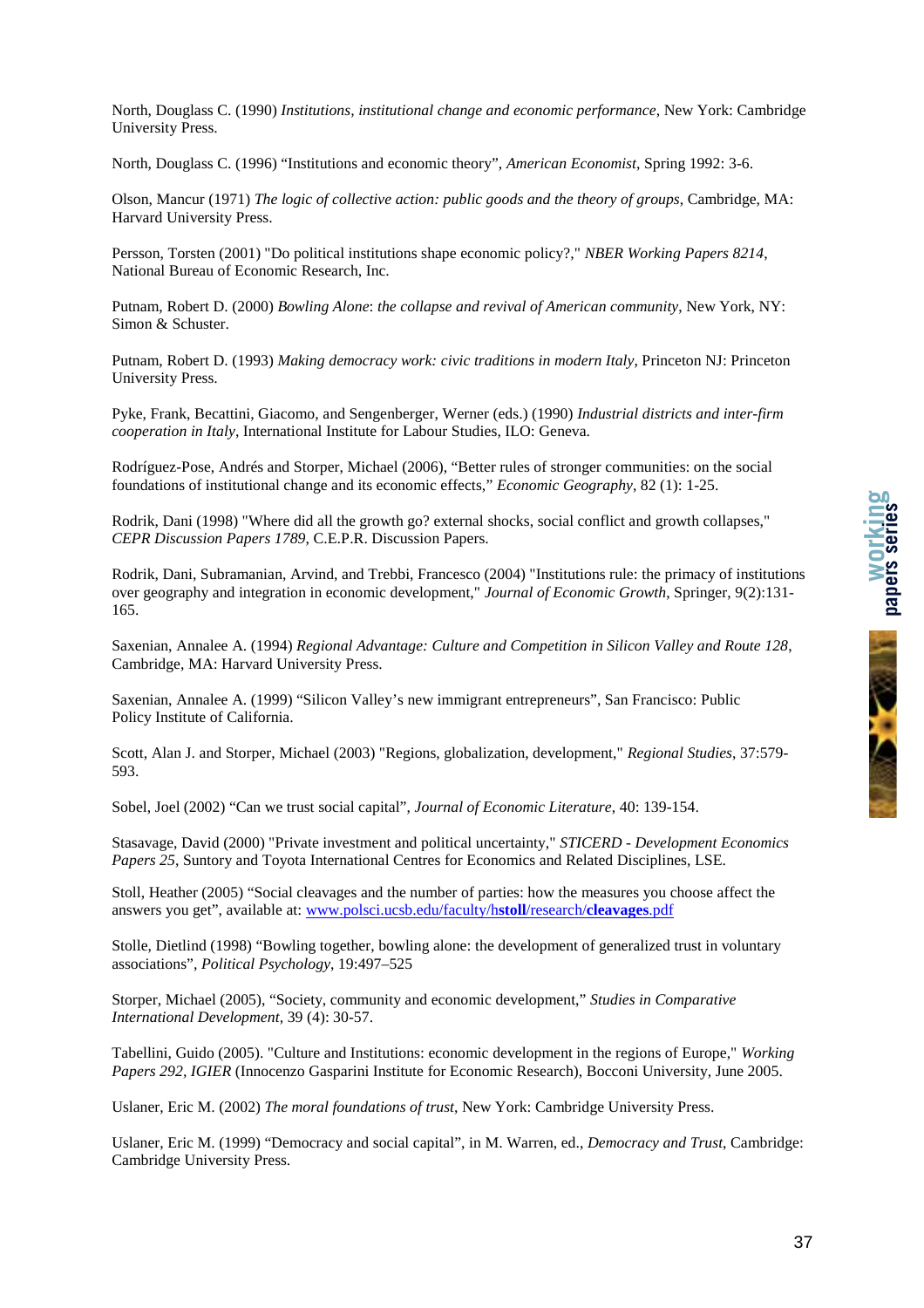Uslaner, Eric. M., and Conley, Richard S. (2003) "Civic engagement and particularized trust - The ties that bind people to their ethnic communities," *American Politics Research* 31 (4):331-360.

Uslaner, Eric M. (2006) "Does diversity drive down trust? *Working Papers 2006.69*, Fondazione Eni Enrico Mattei.

Uzzi, Brian (1997) "Social structure and competition in interfirm networks: the paradox of embeddedness", *Administrative Science Quarterly*, 42: 36-67.

Vijayaraghavan, Maya and Ward, William A. (2001) "Institutions and economic growth: empirical evidence from a cross-national analysis", *Working Paper Number 001302,* Clemson, S.C.: Center for International Trade, Clemson University.

Waldinger, Roger (1997) "Social capital or social closure? Immigrant networks in the labor market," Lewis Center for Regional Policy Studies, *Working Paper Series, No. 26*.

Whiteley, Paul F. (1999) "The origins of social capital" in van Deth et al (eds.) *Social Capital and European Democracy*, London: Routledge.

Woolcock, Michael (2001) "The place of social capital in understanding social and economic outcomes", *Isuma – Canadian Journal of Policy Research* 2(1): 11- 17.

Zak, Paul J. and Knack, Stephen (2001) "Trust and growth", *Economic Journal,* 111 (470).



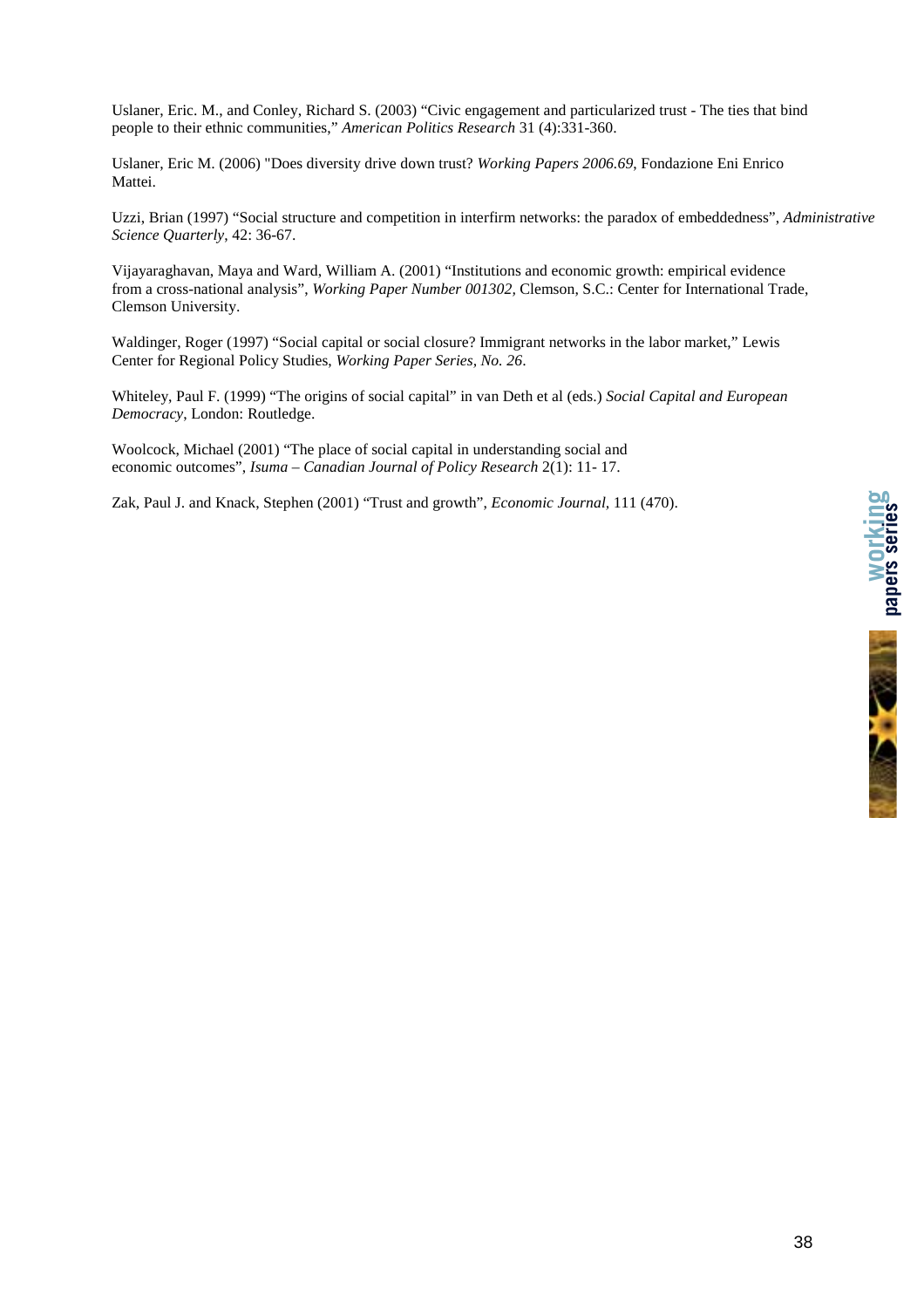#### **Appendix**

#### **Table A1: Definitions of variables**

|                                 | Concept              | <b>Variable</b> | <b>Description</b>                                                                    | <b>Source</b>                                                     |
|---------------------------------|----------------------|-----------------|---------------------------------------------------------------------------------------|-------------------------------------------------------------------|
|                                 | Membership and       |                 | "Putnam-type membership": % belonging to: social, local/community, arts/education,    | World Values Surveys, access via:                                 |
|                                 | associationalism     | mem_put         | youth, sports, 3rd world, environment, women, peace, and health organisations         | http://www.worldvaluessurvey.org/                                 |
|                                 |                      | mem rel         | % belonging to religious organisations                                                | see World Values Surveys                                          |
|                                 |                      |                 | "Olson-type membership": sum of % belonging to: political parties, labour unions and  |                                                                   |
|                                 |                      | mem ols         | business associations                                                                 | see World Values Surveys)                                         |
|                                 | Informal association |                 | Amount of time spent with friends. Respondents were given four options: "weekly",     |                                                                   |
|                                 |                      |                 | "once or twice per month", "a few times a year", or "never". The percentage responses |                                                                   |
|                                 |                      |                 | for each sample across the four categories were then converted to average annual      |                                                                   |
|                                 |                      | inf_bond        | frequency for each unit <sup>10</sup>                                                 | see World Values Surveys                                          |
|                                 |                      |                 | Amount of time spent with work or professional colleagues; calculated as per          |                                                                   |
|                                 |                      | inf bridge      | "inf bond"                                                                            | see World Values Surveys                                          |
| Community independent variables | Local attachment     |                 | % of respondents noting "local area" as 1st geographical group of belonging, based on |                                                                   |
|                                 |                      |                 | responses to the question: question "To which of these geographical groups would you  |                                                                   |
|                                 |                      |                 | say you belong to first of all? And the next? – locality, region, country, continent, |                                                                   |
|                                 |                      | Local           | world"                                                                                | see World Values Surveys                                          |
|                                 | Structure            |                 | Ethno-linguistic fractionalisation; measures the probability that two randomly drawn  | Roeder, Philip G. (2001) "Ethnolinguistic Fractionalization (ELF) |
|                                 |                      |                 | individuals from a given country do not belong to the same ethno linguistic group;    | Indices, 1961 and 1985", access via:                              |
|                                 |                      | Elf             | based on Taylor & Hudson                                                              | http://weber.ucsd.edu/~proeder/data.htm                           |
|                                 |                      |                 |                                                                                       | 1.) Heritage Foundation (2006) Index of Economic Freedom,         |
|                                 |                      |                 |                                                                                       | access via:                                                       |
|                                 |                      |                 |                                                                                       | http://www.heritage.org/research/features/index/index.cfm         |
|                                 |                      |                 |                                                                                       |                                                                   |
|                                 |                      |                 |                                                                                       | 2.) Kaufmann, D., Kraay, A. and Mastruzzi, M. (2006)              |
|                                 |                      |                 |                                                                                       | Governance Matters V: Governance Indicators for 1996-2005,        |
|                                 |                      |                 |                                                                                       | access via:                                                       |
|                                 |                      |                 |                                                                                       | http://www.worldbank.org/wbi/governance/govmatters5               |
|                                 |                      |                 |                                                                                       | 3) Knack, Steven and Keefer, Philip (1998) IRIS-3: file of        |
|                                 |                      |                 | Principle component of: 1) Property rights (subcomponent of Heritage Foundation       | International Country Risk Guide (ICRG) data [Computer file],     |
|                                 |                      |                 | Economic Freedom Index); 2) Rule of law (World Bank Governance Matters); 3) Rule      | 3rd Edition, College Park, Maryland: IRIS [producer], East        |
| Society independent variables   | Rules environment    | rulesenv        | of law (IRIS 3/ICRG)                                                                  | Syracuse, New York: The PRS Group, Inc. [distributor].            |
|                                 |                      |                 | Index of Judicial Formalism; converted to 10-point scale and inversed. Take average   | Djankov, S., La Porta, R., Lopez-de-Silane, F., and Shleifer, A.  |
|                                 | Contracting          |                 | of two indices: 1) assessing judicial processes involved in attempt to collect on a   | (2002) "Courts: the Lex Mundi Project", NBER Working Papers       |
|                                 |                      |                 |                                                                                       |                                                                   |

<sup>&</sup>lt;sup>10</sup> This was calculated by taking the midpoint frequency of each category and converting it to an annual amount. So for example "weekly" converted to 52 (i.e. 52 times per year),<br>"once or twice per month" to 18, a few tim across the four categories.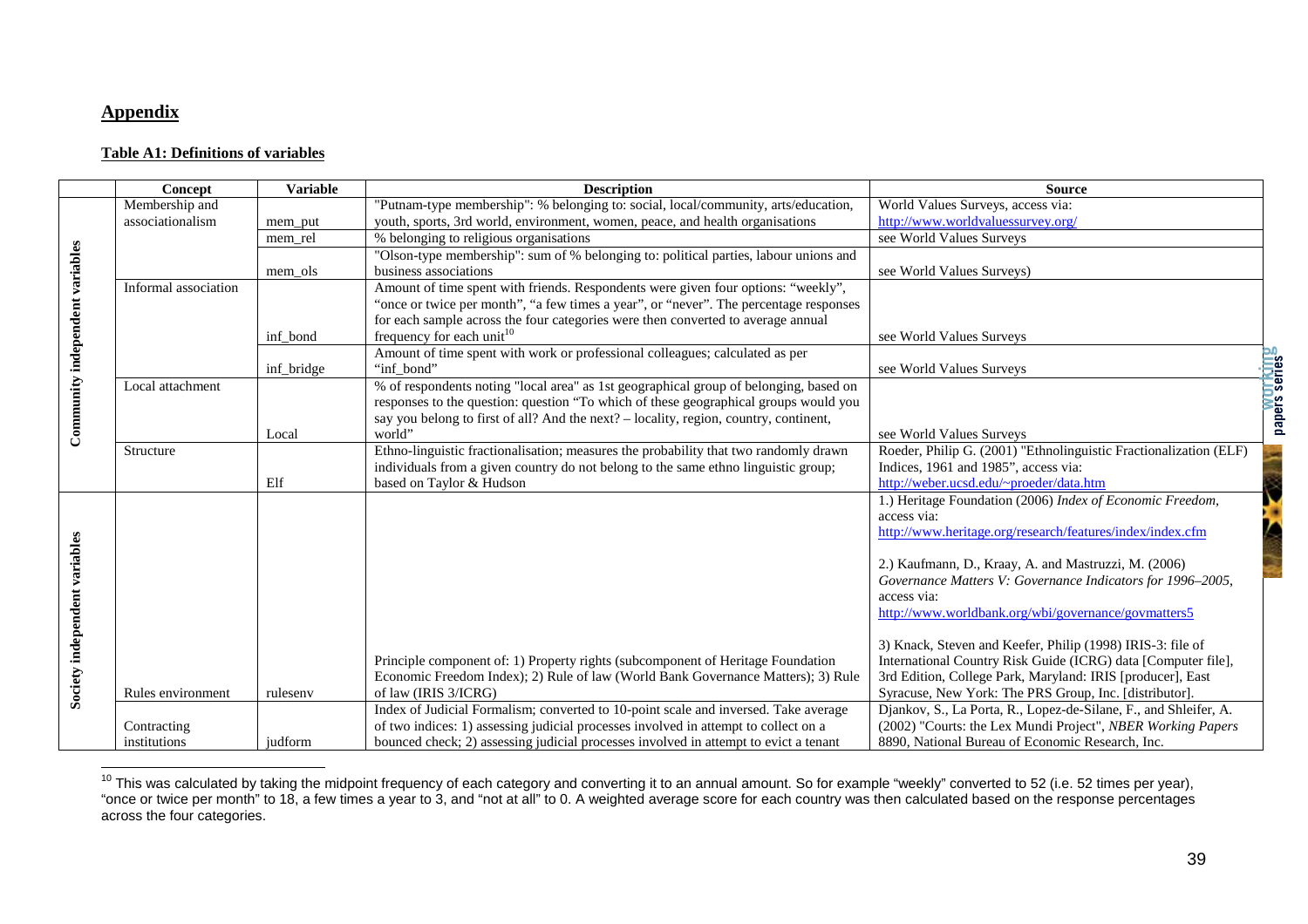|                                        | Concept                                   | <b>Variable</b> | <b>Description</b>                                                                                                                                                                                                                                                                                                                                                                                                                                                    | <b>Source</b>                                                                                                                                                                                                                                                                                                                                                                                                                                          |
|----------------------------------------|-------------------------------------------|-----------------|-----------------------------------------------------------------------------------------------------------------------------------------------------------------------------------------------------------------------------------------------------------------------------------------------------------------------------------------------------------------------------------------------------------------------------------------------------------------------|--------------------------------------------------------------------------------------------------------------------------------------------------------------------------------------------------------------------------------------------------------------------------------------------------------------------------------------------------------------------------------------------------------------------------------------------------------|
|                                        | Limits on political<br>and economic power | exconst         | Executive constraints index: Polity IV indicator measuring the extent of institutional<br>constraints on the decision-making powers of the chief executive in government,<br>whether an individual or a collective executive (low=1, high=7); converted to 10 point<br>scale                                                                                                                                                                                          | Jaggers, Keith and Gurr, Ted Robert (2002) Polity IV Project:<br>dataset version 2002 <p4v2003d>, University of Maryland, College<br/>Park, MD: Integrated Network for Society Conflict Research<br/>Program, Center for International Development and Conflict<br/>Management.</p4v2003d>                                                                                                                                                             |
|                                        |                                           | complaw         | Variable S156 from Voigt (2006), measuring the existence, nature, and scope of<br>competition law                                                                                                                                                                                                                                                                                                                                                                     | Voigt, Stefan (2006) "The Economic Effects of Competition<br>Policy - Cross-Country Evidence Using Four New Indicators",<br>Available at SSRN: http://ssrn.com/abstract=925794                                                                                                                                                                                                                                                                         |
|                                        | Inter-group mobility                      | socmobil        | Social mobility: Principle component of: 1)"edupub": Public education expenditure as<br>share of GDP; 2)"tolerance": Sum of avg. % stating no preference against having<br>particular groups as neighbours; 3) "intermarry": Views on importance of having<br>common background for marriage (sum stating "not very" for religion and social class)                                                                                                                   | 1.) ILO (2000) ILO World Labor Report, International Labor<br>Organization: Geneva.<br>2.) see World Values Surveys                                                                                                                                                                                                                                                                                                                                    |
|                                        | Support for voice                         | polcomp         | Political competition: Polity IV indicator POLCOMP indicating the institutional<br>regulation and competitiveness of political participation (low=1, high=10)                                                                                                                                                                                                                                                                                                         | see Jaggers, Keith and Gurr, Ted Robert (2002)                                                                                                                                                                                                                                                                                                                                                                                                         |
|                                        | Structure                                 | hetpref         | Heterogeneity of preferences: data is based on the standard deviation of responses to<br>World Values Survey questions on how people position themselves "left to right" on a<br>1-10 scale on the following economic policy issues: 1) general "left-right" positioning<br>on political matters; 2) importance of equality of income; 3) private v. government<br>ownership of industry; 4) government v. individual responsibility; 5) importance of<br>competition | <b>Papers series</b><br>Papers series<br>Lindqvist, Erik & Östling, Robert, 2006. "Social Cohesion,"<br>Working Paper Series in Economics and Finance 628, Stockholm<br>School of Economics.                                                                                                                                                                                                                                                           |
|                                        |                                           | trust           | Generalised trust -WVS question: "Generally speaking, would you say that most<br>people can be trusted, or that you cannot be too careful?"; share responding the former                                                                                                                                                                                                                                                                                              | see World Values Surveys                                                                                                                                                                                                                                                                                                                                                                                                                               |
|                                        | Trust and confidence                      | confinst        | Confidence in institutions of government – sum of share of responding "very" or<br>"quite" confident in WVS following list of institutions: parliament, civil service,<br>government, and political parties                                                                                                                                                                                                                                                           | see World Values Surveys                                                                                                                                                                                                                                                                                                                                                                                                                               |
|                                        |                                           | conflct_leg     | Legal conflict: measures the number of lawyers in society by the proxy: ratio<br>university graduates in law to total graduates                                                                                                                                                                                                                                                                                                                                       | UNESCO Institute for Statistics (2005), unpublished dataset                                                                                                                                                                                                                                                                                                                                                                                            |
| Problem solving institutional outcomes |                                           | confl_socpol    | Social and political conflict - variable SFTPUHVL from State Failure Taskforce III<br>dataset measuring the sum of the maximum magnitude of "events" (i.e. conflicts that<br>are potential causes of state failure) over previous 15 years (                                                                                                                                                                                                                          | Goldstone, Jack A., Gurr, Ted Robert, Harff, Barbara, Levy, Marc<br>A., Marshall, Monty G., Bates, Robert H., Epstein, David L., Kahl,<br>Colin H., Surko, Pamela T., Ulfelder, John C., and Unger, Alan N.<br>In consultation with Christenson, Matthew, Dabelko, Geoffrey D.,<br>Esty, Daniel C., and Parris, Thomas M (2000) State Failure Task<br>Force Report: Phase III Findings. McLean, VA: Science<br>Applications International Corporation. |
|                                        | Conflict resolution                       | polstable       | Political stability - Governance Matters dataset measure combines several indicators<br>which measure perceptions of the likelihood that the government in power will be<br>destabilized or overthrown by possibly unconstitutional and/or violent means,<br>including domestic violence and terrorism                                                                                                                                                                | Kaufmann, D., Kraay, A. and Mastruzzi, M. (2006)                                                                                                                                                                                                                                                                                                                                                                                                       |
| Micr $_{0-}$<br>$\mathbf{5}$           | Participation                             | labpart         | Labour force participation rate (%) - measure of the proportion of a country's<br>working-age population that engages actively in the labour market, either by working<br>or looking for work.                                                                                                                                                                                                                                                                        | ILO, Key Indicators of the Labor Market (KILM), database 4 <sup>th</sup><br>edition, access via: http://esds.mcc.ac.uk/wds ilo/                                                                                                                                                                                                                                                                                                                        |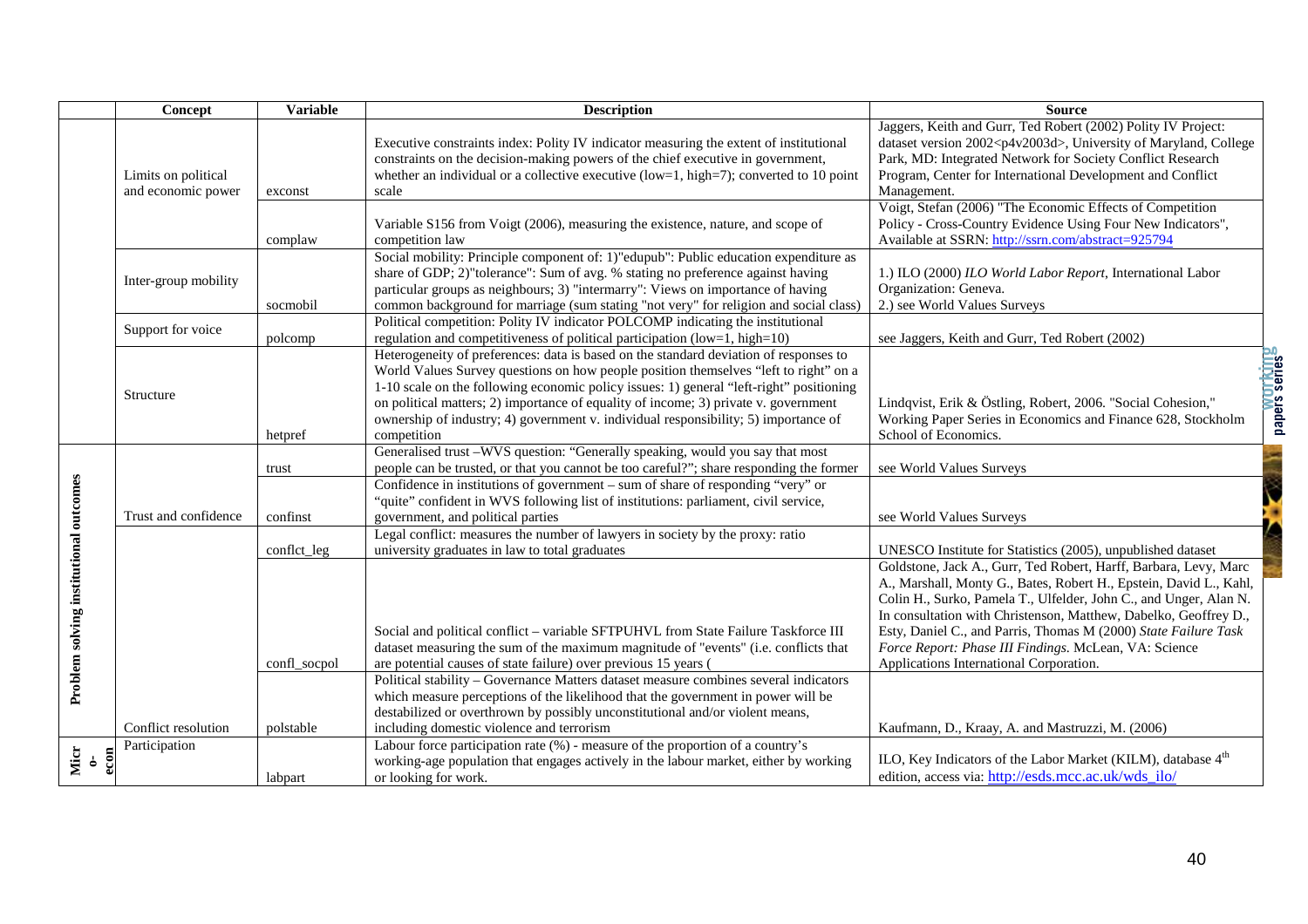|                                            | Concept                              | Variable   | <b>Description</b>                                                                                                                                                  | Source                                                                                                                                                                       |
|--------------------------------------------|--------------------------------------|------------|---------------------------------------------------------------------------------------------------------------------------------------------------------------------|------------------------------------------------------------------------------------------------------------------------------------------------------------------------------|
|                                            | Innovation and<br>entrepreneurialism |            | Opportunity Entrepreneurship Index (GEM) – measures entrepreneurs who started a<br>business to exploit a perceived opportunity; (versus entrepreneurs who started a |                                                                                                                                                                              |
|                                            |                                      |            | business due to lack of other opportunities, as well as non-entrepreneurs); variables                                                                               | GEM Consortium (2004), Global Entrepreneurship Monitor,                                                                                                                      |
|                                            |                                      | entrep     | takes average of all results available for sample countries between 2001-2004.                                                                                      | access via: http://www.gemconsortium.org/                                                                                                                                    |
|                                            |                                      | innov      | Annual patents awarded per US\$1b GDP (average 2000-2004)                                                                                                           | UN Common Database, access via: http://esds.mcc.ac.uk/wds_un/                                                                                                                |
|                                            | Social policy                        | pubgoods   | Provision of public goods - proxied by government spending on health and education<br>as share of GDP                                                               | World Development Indicators online database, access via:<br>http://esds.mcc.ac.uk/wds_wb/                                                                                   |
| Social policy<br>institutional<br>outcomes |                                      | redist     | Redistribution-social security expenditures as % GDP                                                                                                                | See ILO (2000)                                                                                                                                                               |
|                                            |                                      | tertedu    | Gross enrolment rate in tertiary education per 1,000 population                                                                                                     | UN Common Database, access via: http://esds.mcc.ac.uk/wds_un/                                                                                                                |
| <b>Controls</b>                            |                                      |            |                                                                                                                                                                     | Hall, Robert E. and Jones, Charles I. (1999) "Why Do Some<br>Countries Produce So Much More Output per Worker than<br>Others?", NBER Working Papers 6564, National Bureau of |
|                                            |                                      | kintensity | Capital intensity of economic output                                                                                                                                | Economic Research, Inc.                                                                                                                                                      |
|                                            |                                      | excom      | Dummy denoting ex-communist countries                                                                                                                               | N/A                                                                                                                                                                          |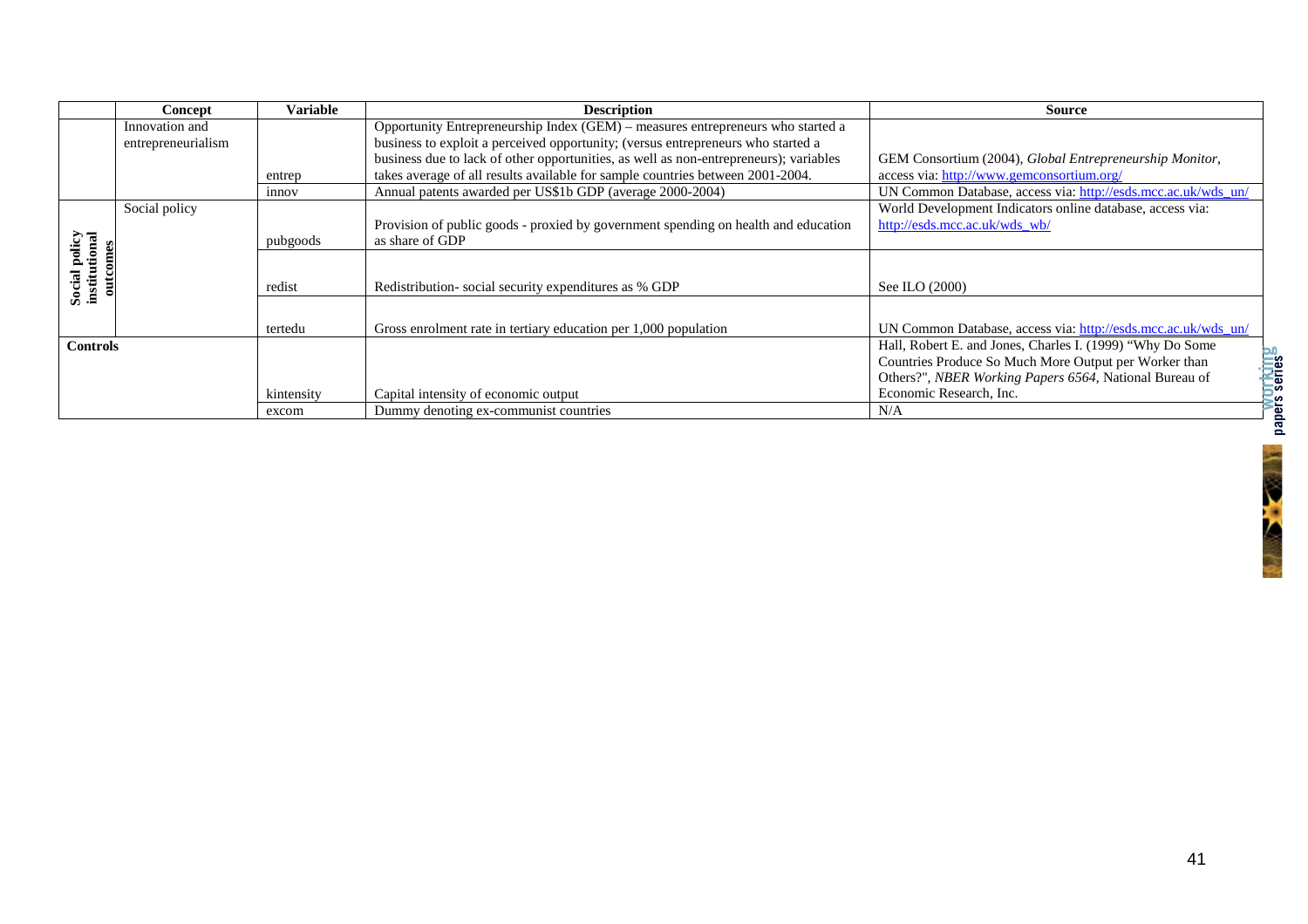#### **Table A2: Countries covered in the sample**

| Albania         | Latvia             |
|-----------------|--------------------|
| Algeria         | Lithuania          |
| Argentina       | Luxembourg         |
| Australia       | Macedonia          |
| Austria         | Malta              |
| <b>Belarus</b>  | Mexico             |
| Belgium         | Moldova            |
| <b>Brazil</b>   | Morocco            |
| <b>Bulgaria</b> | <b>Netherlands</b> |
| Canada          | New Zealand        |
| Chile           | Norway             |
| China           | Peru               |
| Colombia        | Philippines        |
| Croatia         | Poland             |
| Czech Republic  | Portugal           |
| Denmark         | Romania            |
| Estonia         | Russia             |
| Finland         | Slovakia           |
| France          | Slovenia           |
| Germany         | Spain              |
| Greece          | South Africa       |
| Hungary         | Sweden             |
| <b>Iceland</b>  | Switzerland        |
| India           | Turkey             |
| Ireland         | UK                 |
| Italy           | Ukraine            |
| Japan           | Uruguay            |
| Korea           | <b>USA</b>         |
| Kyrgyzstan      | Venezuela          |
|                 |                    |
|                 |                    |

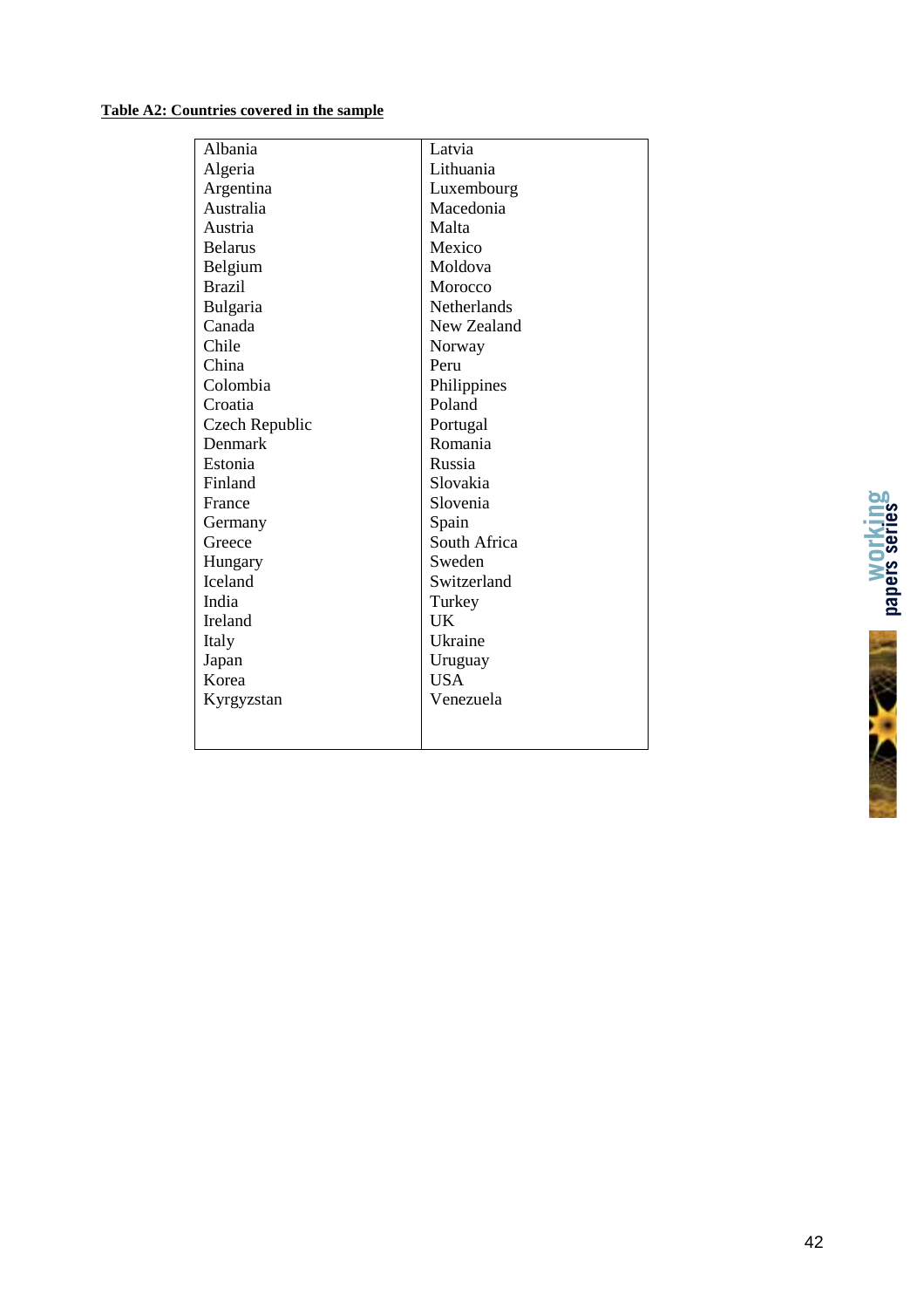#### **Table A3: Descriptive Statistics**

|                    | N   | Minimum    | Maximum | Mean      | Std. Deviation |
|--------------------|-----|------------|---------|-----------|----------------|
| mem_put            | 116 | 2.5        | 215.9   | 58.464    | 37.5038        |
| mem rel            | 116 | .6         | 71.1    | 17.207    | 16.8021        |
| mem ols            | 116 | 2.3        | 97.7    | 30.758    | 23.4937        |
| inf bond           | 116 | 1508       | 3968    | 2915.66   | 617.007        |
| inf bridge         | 116 | 717        | 3220    | 1445.97   | 468.145        |
| local              | 116 | 18.1       | 69.3    | 41.180    | 11.1205        |
| elf                | 116 | .0030      | .8860   | .335448   | .2388946       |
| ruleseny           | 116 | $-1.79316$ | 1.35333 | .0000000  | 1.00000000     |
| judform            | 116 | 2.0        | 8.4     | 5.372     | 1.2376         |
| exconst            | 116 | 2.9        | 10.0    | 8.805     | 1.8676         |
| complaw            | 104 | $\cdot$    | .9      | .482      | .2108          |
| polcomp            | 116 | 1.0        | 10.0    | 8.440     | 2.3046         |
| socmobil           | 116 | $-1.61382$ | 3.55840 | .1060315  | .94767019      |
| hetpref            | 114 | 1.95519    | 3.30917 | 2.5523136 | .32170756      |
| kintensity         | 102 | .62        | 1.28    | 1.0337    | .14158         |
| excom              | 116 | $\Omega$   | 1       | .31       | .465           |
| Valid N (listwise) | 92  |            |         |           |                |



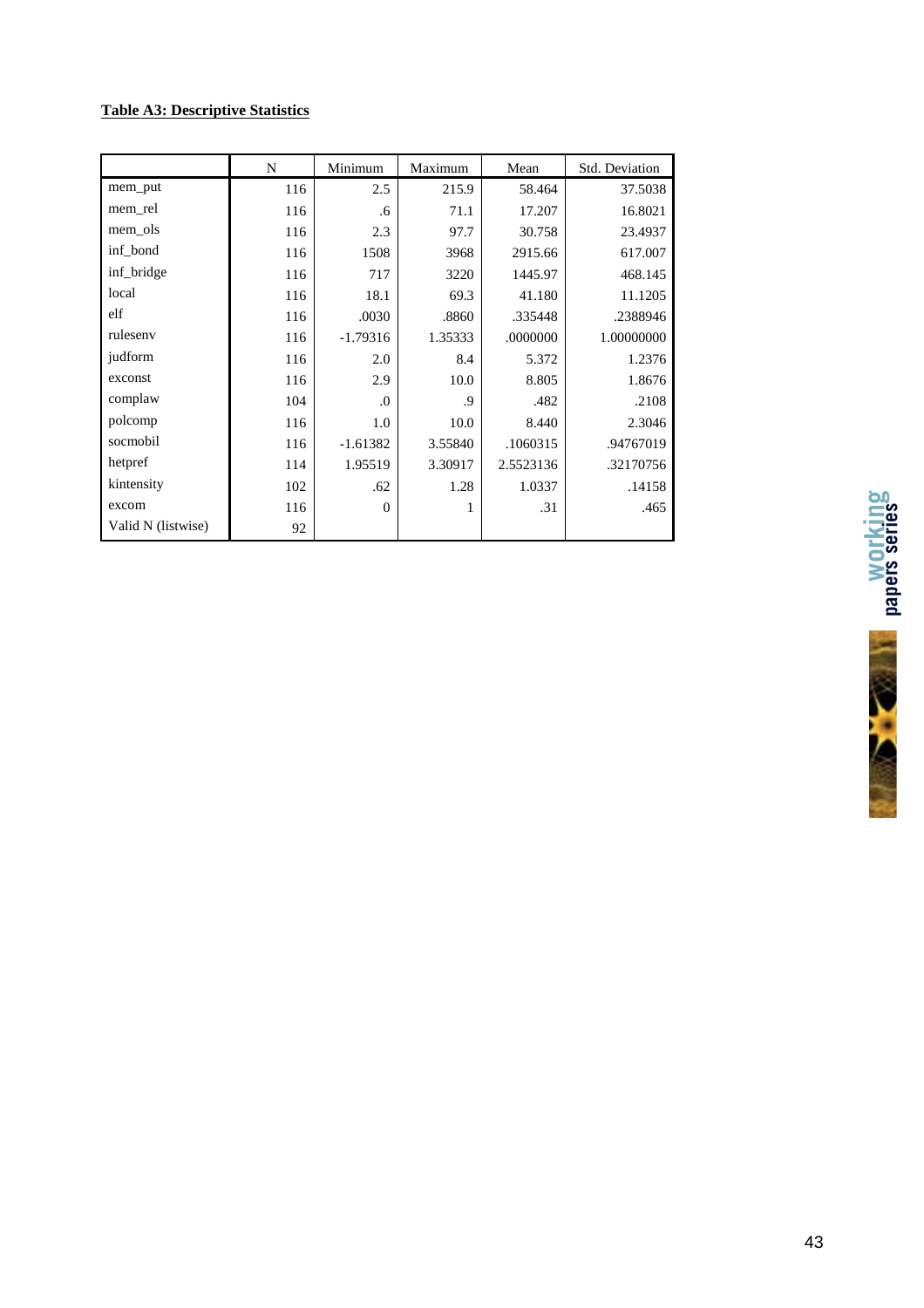|              | Trust (trust) |                |                         |                         | Confidence in institutions (confinst) |               |               |                         |  |  |  |
|--------------|---------------|----------------|-------------------------|-------------------------|---------------------------------------|---------------|---------------|-------------------------|--|--|--|
| <b>Model</b> | $\mathbf{1}$  | $\overline{2}$ | $\overline{\mathbf{3}}$ | $\overline{\mathbf{4}}$ | 1                                     | $\mathbf{2}$  | 3             | $\overline{\mathbf{4}}$ |  |  |  |
|              | 6.8820        | 93.6575        | 39.8746                 | 48.8228                 | 29.5471                               | 67.5142       | 31.1431       | 57.9888                 |  |  |  |
| (Constant)   | (0.89)        | (5.97)         | (2.17)                  | (2.27)                  | (3.61)                                | (4.07)        | (1.40)        | (2.04)                  |  |  |  |
|              | 0.0842        |                | 0.0823                  | 0.0990                  | 0.0541                                |               | 0.0675        | 0.0682                  |  |  |  |
| mem_put      | $(2.27)$ **   |                | $(2.34)$ **             | $(2.76)$ ***            | (1.38)                                |               | (1.59)        | (1.44)                  |  |  |  |
|              | $-0.0923$     |                | $-0.2413$               | $-0.2085$               | $-0.2907$                             |               | $-0.2913$     | $-0.3149$               |  |  |  |
| mem rel      | $(-1.08)$     |                | $(-2.80)$ ***           | $(-2.38)$ **            | $(-3.22)$ ***                         |               | $(-2.79)$ *** | $(-2.71)$ ***           |  |  |  |
|              | 0.3503        |                | 0.2402                  | 0.2156                  | 0.1098                                |               | 0.1151        | 0.1474                  |  |  |  |
| mem ols      | $(6.36)$ ***  |                | $(4.66)$ ***            | $(3.37)$ ***            | $(1.89)$ *                            |               | $(1.84)$ *    | $(1.74)$ *              |  |  |  |
|              | 0.0029        |                | $-0.0031$               | $-0.0051$               | $-0.0024$                             |               | $-0.0011$     | $-0.0032$               |  |  |  |
| inf bond     | (1.53)        |                | $(-1.50)$               | $(-2.39)$ **            | $(-1.17)$                             |               | $(-0.42)$     | $(-1.14)$               |  |  |  |
|              | 0.0011        |                | 0.0095                  | 0.0103                  | 0.0100                                |               | 0.0032        | 0.0032                  |  |  |  |
| inf_bridge   | (0.48)        |                | $(2.96)$ ***            | $(2.96)$ ***            | $(4.06)$ ***                          |               | (0.83)        | (0.69)                  |  |  |  |
|              | 0.0726        |                | 0.0170                  | 0.0956                  | $-0.0016$                             |               | 0.1804        | 0.2290                  |  |  |  |
| local        | (0.70)        |                | (0.17)                  | (0.90)                  | $(-0.01)$                             |               | (1.51)        | (1.63)                  |  |  |  |
|              | $-15.2834$    |                | $-7.8621$               | $-9.4027$               | 6.5399                                |               | 11.9276       | 13.0219                 |  |  |  |
| elf          | $(-3.14)$ *** |                | $(-1.57)$               | $(-1.83)$               | (1.27)                                |               | $(1.97)$ *    | $(1.91)$ *              |  |  |  |
|              |               | 8.8421         | 9.0524                  | 7.3103                  |                                       | 3.9616        | 5.6224        | 3.6394                  |  |  |  |
| rulesenv     |               | $(4.23)$ ***   | $(4.75)$ ***            | $(3.42)$ ***            |                                       | $(1.79)^*$    | $(2.44)$ **   | (1.29)                  |  |  |  |
|              |               | $-1.2397$      | $-0.9866$               | $-1.4658$               |                                       | $-0.4469$     | $-0.8472$     | $-1.5284$               |  |  |  |
| judform      |               | $(-1.12)$      | $(-0.94)$               | $(-1.41)$               |                                       | $(-0.38)$     | $(-0.67)$     | $(-1.11)$               |  |  |  |
|              |               | $-1.5202$      | $-0.4584$               | $-1.4463$               |                                       | $-0.3262$     | $-0.0572$     | $-0.6749$               |  |  |  |
| exconst      |               | $(-1.72)*$     | $(-0.55)$               | $(-1.57)$               |                                       | $(-0.35)$     | $(-0.06)$     | $(-0.55)$               |  |  |  |
|              |               | $-0.7866$      | 2.5514                  | 3.2947                  |                                       | $-15.0344$    | $-18.1616$    | $-17.9769$              |  |  |  |
| complaw      |               | $(-0.14)$      | (0.52)                  | (0.64)                  |                                       | $(-2.56)$ **  | $(-3.05)$ *** | $(-2.62)$ **            |  |  |  |
|              |               | $-0.9981$      | $-0.2333$               | $-0.5220$               |                                       | $-3.1423$     | $-2.8432$     | $-2.4695$               |  |  |  |
| polcomp      |               | $(-1.39)$      | $(-0.32)$               | $(-0.67)$               |                                       | $(-4.13)$ *** | $(-3.25)$ *** | $(-2.38)$ **            |  |  |  |
|              |               | 1.5853         | 2.6866                  | 2.6561                  |                                       | $-2.9217$     | $-2.3018$     | $-2.3518$               |  |  |  |
| socmobil     |               | (1.15)         | $(1.82)$ *              | $(1.71)$ *              |                                       | $(-2.01)$ **  | $(-1.29)$     | $(-1.14)$               |  |  |  |
|              |               | $-14.2330$     | $-4.7766$               | $-8.7787$               |                                       | 5.0729        | 12.8830       | 8.5702                  |  |  |  |
| hetpref      |               | $(-2.76)$ ***  | $(-0.90)$               | $(-1.59)$               |                                       | (0.93)        | $(2.01)$ **   | (1.17)                  |  |  |  |
|              |               |                |                         | 17.3819                 |                                       |               |               | $-4.9865$               |  |  |  |
| kintensity   |               |                |                         | (1.50)                  |                                       |               |               | $(-0.32)$               |  |  |  |
|              |               |                |                         | $-8.7874$               |                                       |               |               | $-5.6054$               |  |  |  |
| excom        |               |                |                         | $(-2.03)$ **            |                                       |               |               | $(-0.98)$               |  |  |  |
| Adj-Rsq      | .460          | .544           | .684                    | .742                    | .162                                  | .271          | .337          | .347                    |  |  |  |
| $\mathbf n$  | 115           | 103            | 103                     | 91                      | $\overline{115}$                      | 103           | 103           | 91                      |  |  |  |

### **Table 1: Problem-solving – Trust and confidence**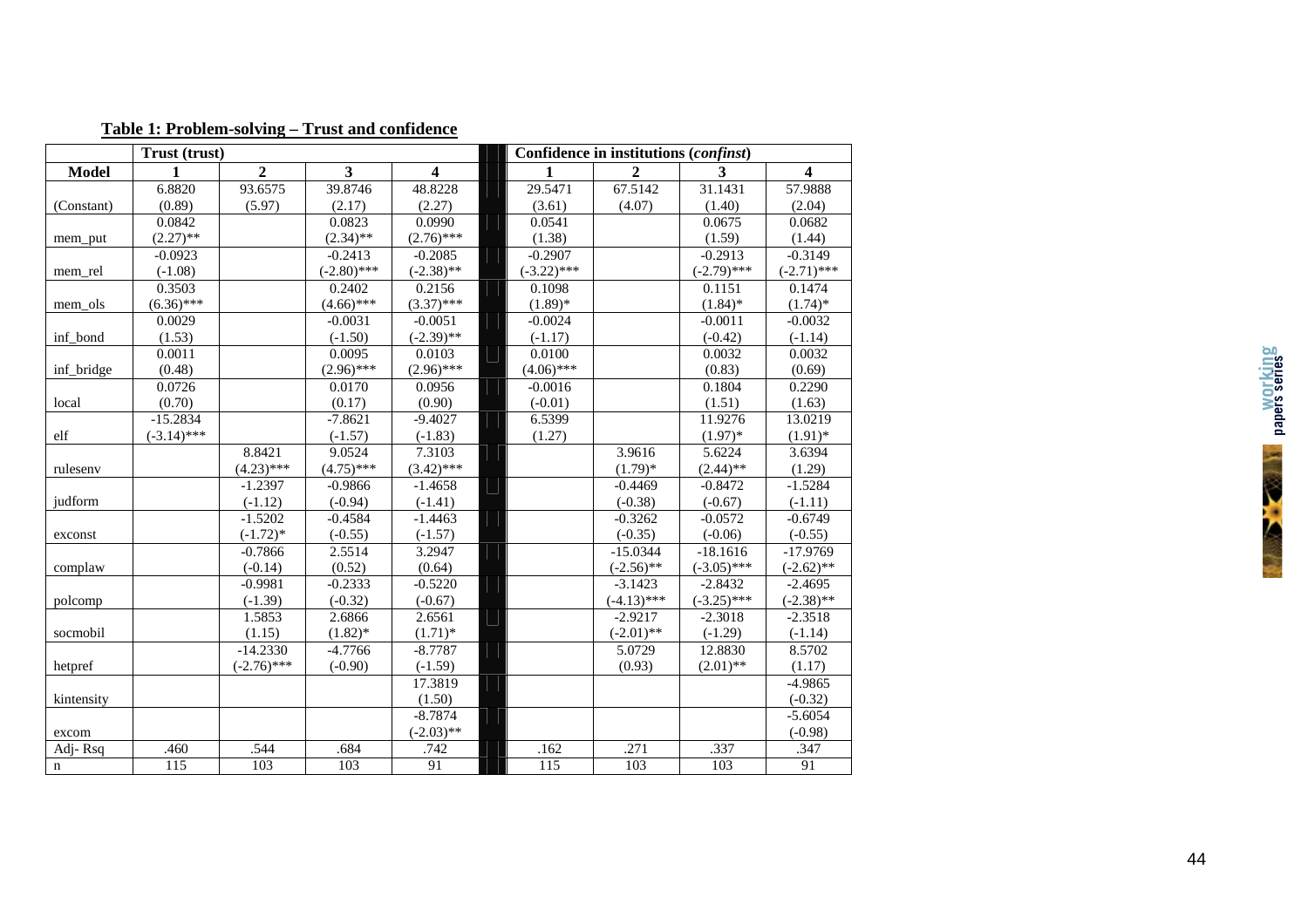|              |                   | Legal conflict (confl_leg) |                         |                         |                  | Socio-political conflict (confl socpol) |                  |                         | Political stability (polstable) |                  |               |                         |
|--------------|-------------------|----------------------------|-------------------------|-------------------------|------------------|-----------------------------------------|------------------|-------------------------|---------------------------------|------------------|---------------|-------------------------|
| <b>Model</b> |                   | $\mathbf{2}$               | $\overline{\mathbf{3}}$ | $\overline{\mathbf{4}}$ |                  | $\overline{2}$                          | 3                | $\overline{\mathbf{4}}$ |                                 | $\overline{2}$   | 3             | $\overline{\mathbf{4}}$ |
|              | 15.8800           | 13.6777                    | 30.0378                 | 46.7265                 | $-10.6643$       | $-0.2812$                               | $-4.9317$        | 18.2735                 | 0.5488                          | 1.9122           | 2.1697        | 1.7891                  |
| (Constant)   | (5.23)            | (2.46)                     | (4.18)                  | (5.76)                  | $(-2.06)$        | $(-0.02)$                               | $(-0.31)$        | (0.97)                  | (1.30)                          | (2.71)           | (2.42)        | (1.59)                  |
|              | 0.0015            |                            | $-0.0048$               | $-0.0251$               | $-0.0144$        |                                         | $-0.0126$        | $-0.0453$               | $-0.0007$                       |                  | $-0.0046$     | $-0.0030$               |
| mem_put      | (0.11)            |                            | $(-0.35)$               | $(-1.86)$ *             | $(-0.58)$        |                                         | $(-0.42)$        | $(-1.44)$               | $(-0.33)$                       |                  | $(-2.68)$ *** | $(-1.62)$               |
|              | $-0.0664$         |                            | 0.0115                  | $-0.0069$               | 0.0935           |                                         | 0.0973           | 0.0594                  | 0.0042                          |                  | 0.0001        | $-0.0014$               |
| mem_rel      | $(-1.98)$ **      |                            | (0.34)                  | $(-0.21)$               | (1.64)           |                                         | (1.31)           | (0.77)                  | (0.91)                          |                  | (0.02)        | $(-0.31)$               |
|              | $-0.0347$         |                            | $-0.0446$               | 0.0074                  | $-0.0923$        |                                         | $-0.1013$        | $-0.0314$               | 0.0076                          |                  | 0.0074        | 0.0072                  |
| mem ols      | $(-1.61)$         |                            | $(-2.21)$ **            | (0.31)                  | $(-2.51)$ **     |                                         | $(-2.29)$ **     | $(-0.56)$               | $(2.54)$ **                     |                  | $(2.93)$ ***  | $(2.14)$ **             |
|              | $-0.0018$         |                            | 0.0000                  | 0.0001                  | $-0.0003$        |                                         | 0.0009           | 0.0003                  | 0.0004                          |                  | $-0.0001$     | 0.0000                  |
| inf_bond     | $(-2.41)$ **      |                            | (0.04)                  | (0.14)                  | $(-0.24)$        |                                         | (0.50)           | (0.18)                  | $(3.42)$ ***                    |                  | $(-0.57)$     | $(-0.40)$               |
|              | $-0.0001$         |                            | $-0.0042$               | $-0.0065$               | 0.0068           |                                         | 0.0064           | 0.0035                  | $-0.0009$                       |                  | $-0.0003$     | 0.0000                  |
| inf_bridge   | $(-0.06)$         |                            | $(-3.30)$ ***           | $(-4.96)$ ***           | $(4.40)$ ***     |                                         | $(2.32)$ **      | (1.16)                  | $(-6.77)$ ***                   |                  | $(-1.79)$ *   | $(-0.27)$               |
|              | $-0.0507$         |                            | $-0.0132$               | 0.0256                  | 0.0753           |                                         | 0.0554           | 0.1443                  | 0.0036                          |                  | 0.0008        | $-0.0028$               |
| local        | $(-1.25)$         |                            | $(-0.34)$               | (0.64)                  | (1.09)           |                                         | (0.65)           | (1.55)                  | (0.64)                          |                  | (0.17)        | $(-0.51)$               |
|              | 2.9108            |                            | $-0.5116$               | 0.0393                  | 13.8460          |                                         | 12.7840          | 15.8354                 | $-0.9958$                       |                  | $-0.2928$     | $-0.2372$               |
| elf          | (1.53)            |                            | $(-0.26)$               | (0.02)                  | $(4.27)$ ***     |                                         | $(2.98)$ ***     | $(3.52)$ ***            | $(-3.77)$ ***                   |                  | $(-1.20)$     | $(-0.88)$               |
|              |                   | $-1.3798$                  | $-1.8257$               | $-2.7008$               |                  | $-3.6653$                               | $-2.0266$        | $-4.5765$               |                                 | 0.4971           | 0.4912        | 0.5994                  |
| rulesenv     |                   | $(-1.86)$ *                | $(-2.45)$ **            | $(-3.35)$ ***           |                  | $(-2.26)$ **                            | $(-1.24)$        | $(-2.45)$ **            |                                 | $(5.29)$ ***     | $(5.28)$ ***  | $(5.36)$ ***            |
|              |                   | 0.4128                     | $-0.0542$               | $-0.0885$               |                  | $-0.2698$                               | 0.4962           | 0.7583                  |                                 | 0.0186           | 0.0172        | 0.0296                  |
| judform      |                   | (1.06)                     | $(-0.13)$               | $(-0.23)$               |                  | $(-0.31)$                               | (0.55)           | (0.84)                  |                                 | (0.38)           | (0.34)        | (0.54)                  |
|              |                   | $-0.6623$                  | $-0.7292$               | $-0.9277$               |                  | 1.9303                                  | 1.3403           | 1.7863                  |                                 | 0.0263           | 0.0247        | 0.0620                  |
| exconst      |                   | $(-2.12)$ **               | $(-2.25)$ **            | $(-2.66)$ ***           |                  | $(2.82)$ ***                            | $(1.88)$ *       | $(2.21)$ **             |                                 | (0.66)           | (0.61)        | (1.28)                  |
|              |                   | $-5.1320$                  | $-4.9061$               | $-2.5931$               |                  | 4.2253                                  | $-0.5083$        | 0.1261                  |                                 | $-0.0062$        | 0.2045        | $-0.1125$               |
| complaw      |                   | $(-2.61)$ **               | $(-2.55)$ **            | $(-1.32)$               |                  | (0.98)                                  | $(-0.12)$        | (0.03)                  |                                 | $(-0.02)$        | (0.85)        | $(-0.41)$               |
|              |                   | $-0.0783$                  | $-0.5233$               | $-0.3967$               |                  | $-1.8346$                               | $-1.0115$        | $-1.6811$               |                                 | 0.0062           | $-0.0117$     | 0.0023                  |
| polcomp      |                   | $(-0.31)$                  | $(-1.85)$ *             | $(-1.34)$               |                  | $(-3.28)$ ***                           | $(-1.63)$        | $(-2.45)$ **            |                                 | (0.19)           | $(-0.33)$     | (0.06)                  |
|              |                   | 0.2902                     | 0.3418                  | $-0.2663$               |                  | 0.2709                                  | $-0.0562$        | $-0.3729$               |                                 | 0.0421           | 0.0180        | 0.0406                  |
| socmobil     |                   | (0.59)                     | (0.59)                  | $(-0.45)$               |                  | (0.25)                                  | $(-0.04)$        | $(-0.27)$               |                                 | (0.68)           | (0.25)        | (0.50)                  |
|              |                   | $-0.0134$                  | $-0.6032$               | $-2.0913$               |                  | 1.0391                                  | $-4.9266$        | $-10.5111$              |                                 | $-0.7358$        | $-0.5400$     | $-0.4446$               |
| hetpref      |                   | $(-0.01)$                  | $(-0.29)$               | $(-1.00)$               |                  | (0.26)                                  | $(-1.08)$        | $(-2.17)$ **            |                                 | $(-3.18)$ ***    | $(-2.08)$ **  | $(-1.5)$                |
|              |                   |                            |                         | $-10.5978$              |                  |                                         |                  | $-4.5644$               |                                 |                  |               | $-0.6456$               |
| kintensity   |                   |                            |                         | $(-2.42)$ **            |                  |                                         |                  | $(-0.45)$               |                                 |                  |               | $(-1.06)$               |
|              |                   |                            |                         | $-2.7518$               |                  |                                         |                  | $-5.8505$               |                                 |                  |               | 0.6021                  |
| excom        |                   |                            |                         | $(-1.68)$ *             |                  |                                         |                  | $(-1.54)$               |                                 |                  |               | $(2.65)$ ***            |
| Adj-Rsq      | .195              | .312                       | .424                    | .558                    | .319             | .217                                    | .337             | .450                    | .501                            | .677             | .736          | .748                    |
| $\mathbf n$  | $\frac{115}{115}$ | 103                        | 103                     | $\overline{91}$         | $\overline{115}$ | 103                                     | $\overline{103}$ | 91                      | $\overline{115}$                | $\overline{103}$ | 103           | $\overline{91}$         |

# **Table 2: Problem-solving – Conflict resolution**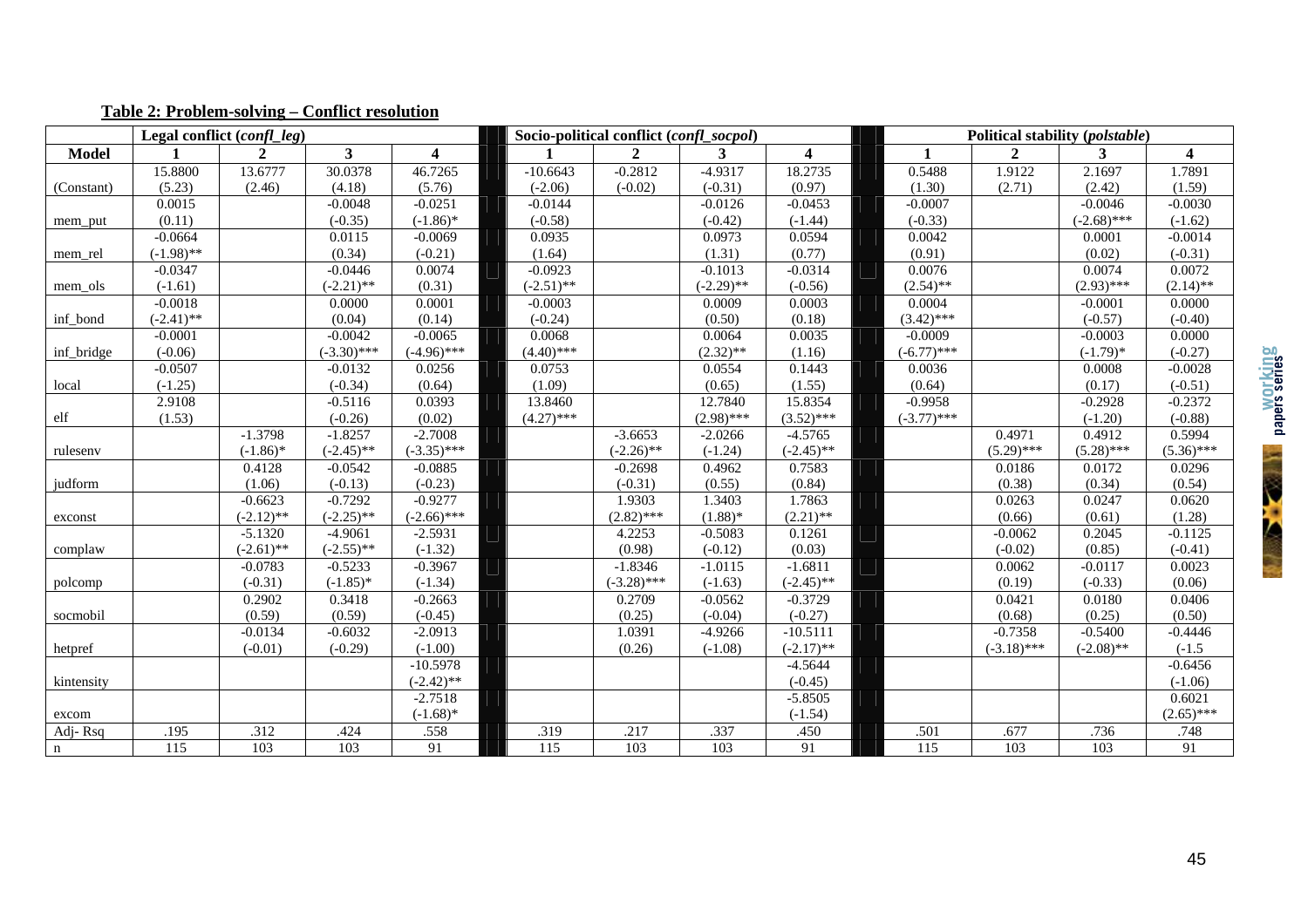#### **Table 3: Micro-economic efficiency**

|              |               | Labour force participation (labpart) |               |                         |             | Entrepreneurialism (entrep) |              |                         | Innovation ( <i>innov</i> ) |              |              |                         |  |
|--------------|---------------|--------------------------------------|---------------|-------------------------|-------------|-----------------------------|--------------|-------------------------|-----------------------------|--------------|--------------|-------------------------|--|
| <b>Model</b> |               | $\mathbf{2}$                         | 3             | $\overline{\mathbf{4}}$ |             | $\overline{2}$              | $\mathbf{3}$ | $\overline{\mathbf{4}}$ | 1                           | $\mathbf{2}$ | $\mathbf{3}$ | $\overline{\mathbf{4}}$ |  |
|              | 57.1058       | 87.8725                              | 74.4755       | 72.3549                 | 8.7679      | $-7.0984$                   | $-11.7782$   | $-1.0507$               | $-1.6746$                   | 7.5574       | $-0.2713$    | $-1.5227$               |  |
| (Constant)   | (14.76)       | (8.78)                               | (6.47)        | (4.99)                  | (2.47)      | $(-0.79)$                   | $(-0.78)$    | $(-0.06)$               | $(-1.12)$                   | (2.23)       | $(-0.06)$    | $(-0.30)$               |  |
|              | 0.0168        |                                      | 0.0364        | 0.0270                  | $-0.0044$   |                             | $-0.0115$    | $-0.0157$               | 0.0279                      |              | 0.0241       | 0.0197                  |  |
| mem_put      | (0.91)        |                                      | (1.65)        | (1.12)                  | $(-0.27)$   |                             | $(-0.63)$    | $(-0.82)$               | $(3.90)$ ***                |              | $(2.99)$ *** | $(2.29)$ **             |  |
|              | 0.0089        |                                      | $-0.0353$     | $-0.0518$               | 0.0879      |                             | 0.0768       | 0.0726                  | $-0.0027$                   |              | $-0.0277$    | $-0.0179$               |  |
| mem_rel      | (0.21)        |                                      | $(-0.65)$     | $(-0.88)$               | $(2.54)$ ** |                             | $(1.82)$ *   | (1.65)                  | $(-0.16)$                   |              | $(-1.40)$    | $(-0.85)$               |  |
|              | 0.1918        |                                      | 0.1661        | 0.1956                  | 0.0070      |                             | 0.0463       | 0.0578                  | 0.0432                      |              | 0.0436       | 0.0490                  |  |
| mem ols      | $(6.98)$ ***  |                                      | $(5.14)$ ***  | $(4.53)$ ***            | (0.30)      |                             | (1.51)       | $(1.77)*$               | $(4.08)$ ***                |              | $(3.69)$ *** | $(3.19)$ ***            |  |
|              | $-0.0037$     |                                      | $-0.0051$     | $-0.0042$               | $-0.0016$   |                             | $-0.0014$    | $-0.0014$               | 0.0007                      |              | $-0.0006$    | $-0.0007$               |  |
| inf_bond     | $(-3.83)$ *** |                                      | $(-3.87)$ *** | $(-2.95)$ ***           | $(-1.89)*$  |                             | $(-1.30)$    | $(-1.22)$               | $(2.02)$ **                 |              | $(-1.20)$    | $(-1.30)$               |  |
|              | 0.0041        |                                      | 0.0038        | 0.0036                  | 0.0017      |                             | 0.0036       | 0.0030                  | $-0.0010$                   |              | 0.0006       | $-0.0004$               |  |
| inf_bridge   | $(3.55)$ ***  |                                      | $(1.86)$ *    | (1.54)                  | (1.49)      |                             | (1.57)       | (1.27)                  | $(-2.30)$ **                |              | (0.87)       | $(-0.51)$               |  |
|              | 0.0262        |                                      | $-0.0196$     | $-0.0466$               | $-0.0500$   |                             | $-0.0306$    | $-0.0221$               | 0.0191                      |              | 0.0062       | 0.0151                  |  |
| local        | (0.51)        |                                      | $(-0.32)$     | $(-0.65)$               | $(-1.01)$   |                             | $(-0.58)$    | $(-0.38)$               | (0.96)                      |              | (0.27)       | (0.59)                  |  |
|              | 1.3644        |                                      | $-1.0875$     | $-0.8825$               | 1.3032      |                             | 4.0887       | 4.5527                  | $-1.8585$                   |              | $-0.6501$    | $-1.3396$               |  |
| elf          | (0.56)        |                                      | $(-0.35)$     | $(-0.25)$               | (0.60)      |                             | (1.41)       | (1.54)                  | $(-1.99)$ **                |              | $(-0.57)$    | $(-1.08)$               |  |
|              |               | $-1.2515$                            | $-0.4572$     | $-0.3683$               |             | $-0.4490$                   | $-0.5351$    | $-0.6689$               |                             | 1.3870       | 1.4480       | 0.7418                  |  |
| rulesenv     |               | $(-0.94)$                            | $(-0.38)$     | $(-0.26)$               |             | $(-0.31)$                   | $(-0.36)$    | $(-0.39)$               |                             | $(3.08)$ *** | $(3.32)$ *** | (1.44)                  |  |
|              |               | $-0.6446$                            | $-0.3641$     | $-0.0526$               |             | 0.7561                      | 1.5862       | 1.5695                  |                             | $-0.0493$    | 0.0047       | $-0.0192$               |  |
| judform      |               | $(-0.91)$                            | $(-0.55)$     | $(-0.08)$               |             | (1.38)                      | $(2.73)$ *** | $(2.63)$ **             |                             | $(-0.21)$    | (0.02)       | $(-0.08)$               |  |
|              |               | 0.5560                               | 0.5737        | 0.9232                  |             | 1.2819                      | 0.6883       | 0.6346                  |                             | $-0.1971$    | $-0.1262$    | $-0.3100$               |  |
| exconst      |               | (0.99)                               | (1.10)        | (1.48)                  |             | $(2.38)$ **                 | (1.21)       | (0.98)                  |                             | $(-1.04)$    | $(-0.66)$    | $(-1.40)$               |  |
|              |               | 3.5303                               | 7.8063        | 7.7609                  |             | $-1.5778$                   | $-0.8839$    | $-1.4395$               |                             | 2.6982       | 3.3431       | 4.8729                  |  |
| complaw      |               | (1.00)                               | $(2.53)$ **   | $(2.22)$ **             |             | $(-0.48)$                   | $(-0.27)$    | $(-0.41)$               |                             | $(2.26)$ **  | $(2.97)$ *** | $(3.91)$ ***            |  |
|              |               | $-1.3544$                            | $-0.8952$     | $-1.0294$               |             | $-0.8968$                   | 0.2179       | 0.2671                  |                             | 0.0718       | 0.0992       | $-0.0768$               |  |
| polcomp      |               | $(-2.95)$ ***                        | $(-1.98)$ *   | $(-1.95)*$              |             | $(-2.00)$ **                | (0.41)       | (0.48)                  |                             | (0.46)       | (0.60)       | $(-0.41)$               |  |
|              |               | 1.7067                               | 1.7596        | 1.4785                  |             | 1.2142                      | 0.4407       | 0.3403                  |                             | 0.5388       | 0.4550       | 0.2008                  |  |
| socmobil     |               | $(1.94)$ *                           | $(1.90)$ *    | (1.41)                  |             | $(1.93)*$                   | (0.56)       | (0.43)                  |                             | $(1.81)$ *   | (1.34)       | (0.54)                  |  |
|              |               | $-7.3419$                            | $-3.5729$     | $-3.5247$               |             | 2.7160                      | $-0.1643$    | $-1.1617$               |                             | $-2.1432$    | $-0.2532$    | $-0.7842$               |  |
| hetpref      |               | $(-2.24)$ **                         | $(-1.08)$     | $(-0.94)$               |             | (0.95)                      | $(-0.04)$    | $(-0.30)$               |                             | $(-1.93)*$   | $(-0.21)$    | $(-0.59)$               |  |
|              |               |                                      |               | $-2.9582$               |             |                             |              | $-7.4353$               |                             |              |              | 7.3746                  |  |
| kintensity   |               |                                      |               | $(-0.38)$               |             |                             |              | $(-0.97)$               |                             |              |              | $(2.65)$ ***            |  |
|              |               |                                      |               | 1.0087                  |             |                             |              | 0.7048                  |                             |              |              | $-3.4270$               |  |
| excom        |               |                                      |               | (0.34)                  |             |                             |              | (0.22)                  |                             |              |              | $(-3.29)$ ***           |  |
| Adj-Rsq      | 0.375         | 0.119                                | 0.411         | 0.402                   | 0.187       | 0.137                       | 0.301        | 0.289                   | .472                        | .438         | .559         | .606                    |  |
| $\mathbf n$  | 115           | 103                                  | 103           | 91                      | 69          | 63                          | 63           | 63                      | 115                         | 103          | 103          | $\overline{91}$         |  |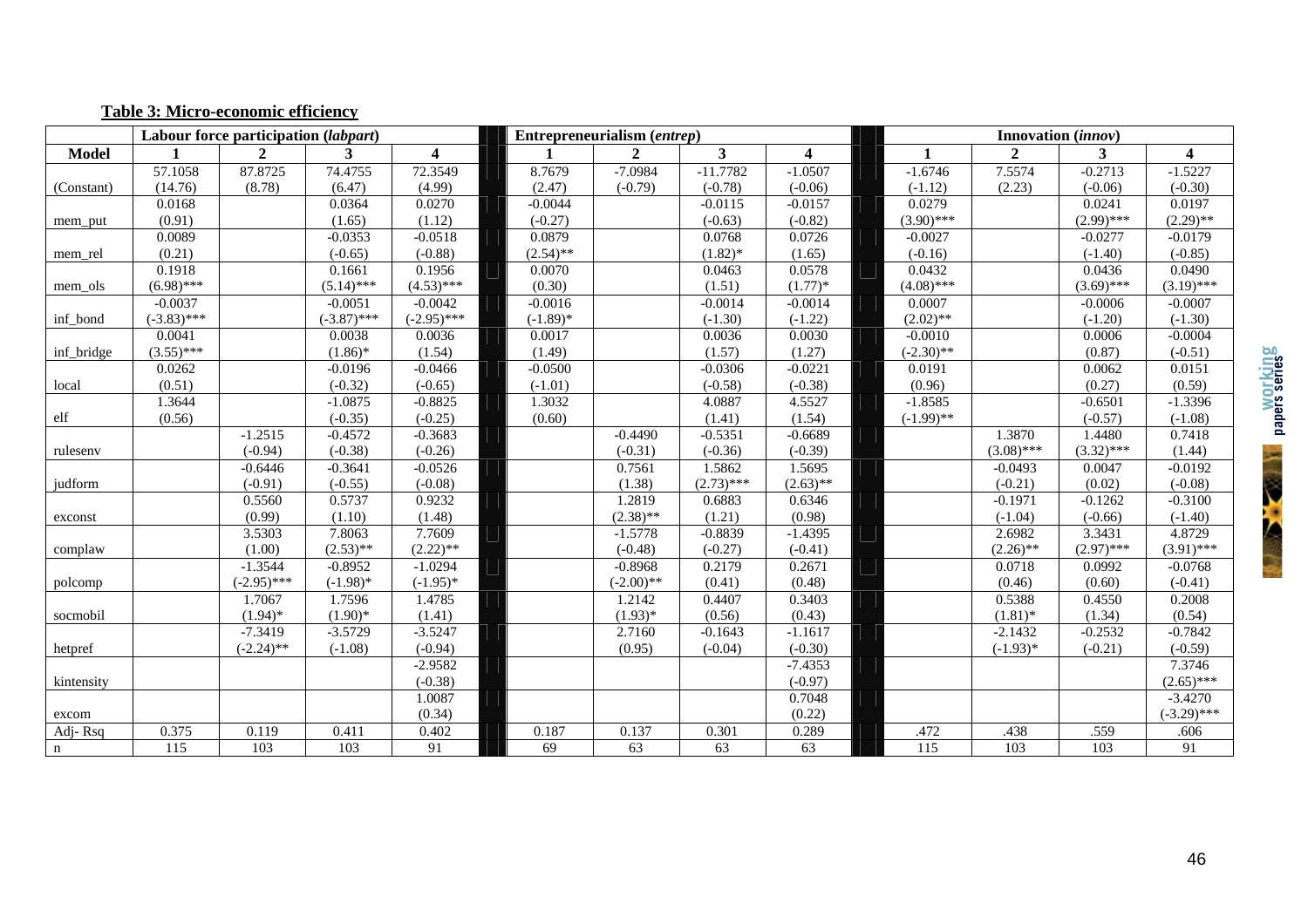|              |               | Public goods provision (pubgoods) |               |               | <b>Redistribution</b> (redist) |                |               |                         | Tertiary enrolment (tertedu) |              |              |                         |  |
|--------------|---------------|-----------------------------------|---------------|---------------|--------------------------------|----------------|---------------|-------------------------|------------------------------|--------------|--------------|-------------------------|--|
| <b>Model</b> |               | $\overline{2}$                    | 3             | 4             |                                | $\overline{2}$ | 3             | $\overline{\mathbf{4}}$ |                              | $\mathbf{2}$ | 3            | $\overline{\mathbf{4}}$ |  |
|              | 4.8261        | 13.2604                           | 6.6350        | 5.8796        | 9.1663                         | 37.7941        | 28.6610       | 19.0590                 | 10.4561                      | 7.0429       | 11.3779      | 5.7743                  |  |
| (Constant)   | (5.13)        | (5.68)                            | (2.74)        | (1.90)        | (2.23)                         | (4.13)         | (2.51)        | (1.28)                  | (1.48)                       | (0.50)       | (0.63)       | (0.25)                  |  |
|              | $-0.0056$     |                                   | 0.0006        | $-0.0032$     | 0.0705                         |                | 0.0507        | 0.0549                  | 0.0232                       |              | 0.0053       | 0.0265                  |  |
| mem_put      | $(-1.24)$     |                                   | (0.12)        | $(-0.63)$     | $(3.58)$ ***                   |                | $(2.32)$ **   | $(2.20)$ **             | (0.67)                       |              | (0.15)       | (0.68)                  |  |
|              | 0.0041        |                                   | $-0.0209$     | $-0.0153$     | $-0.1666$                      |                | $-0.2342$     | $-0.2245$               | 0.1610                       |              | 0.0423       | 0.0922                  |  |
| mem rel      | (0.40)        |                                   | $(-1.84)$ *   | $(-1.21)$     | $(-3.67)$ ***                  |                | $(-4.36)$ *** | $(-3.68)$ ***           | $(2.03)$ **                  |              | (0.50)       | (0.97)                  |  |
|              | 0.0240        |                                   | 0.0225        | 0.0198        | 0.0696                         |                | 0.0554        | 0.0433                  | 0.0021                       |              | $-0.0631$    | $-0.1502$               |  |
| mem_ols      | $(3.60)$ ***  |                                   | $(3.31)$ ***  | $(2.14)$ **   | $(2.38)$ **                    |                | $(1.73)*$     | (0.97)                  | (0.04)                       |              | $(-1.24)$    | $(-2.16)$ **            |  |
|              | 0.0021        |                                   | 0.0015        | 0.0016        | 0.0044                         |                | 0.0005        | 0.0007                  | 0.0055                       |              | $-0.0003$    | $-0.0014$               |  |
| inf bond     | $(8.93)$ ***  |                                   | $(5.57)$ ***  | $(5.39)$ ***  | $(4.27)$ ***                   |                | (0.42)        | (0.46)                  | $(3.11)$ ***                 |              | $(-0.13)$    | $(-0.59)$               |  |
|              | $-0.0024$     |                                   | $-0.0024$     | $-0.0028$     | $-0.0098$                      |                | $-0.0037$     | $-0.0036$               | $-0.0060$                    |              | 0.0093       | 0.0109                  |  |
| inf_bridge   | $(-8.59)$ *** |                                   | $(-5.66)$ *** | $(-5.54)$ *** | $(-7.93)$ ***                  |                | $(-1.85)$ *   | $(-1.48)$               | $(-2.80)$ ***                |              | $(2.92)$ *** | $(2.89)$ ***            |  |
|              | 0.0512        |                                   | 0.0452        | 0.0424        | 0.1250                         |                | 0.0468        | 0.0145                  | 0.0570                       |              | $-0.1260$    | $-0.1079$               |  |
| local        | $(4.08)$ ***  |                                   | $(3.47)$ ***  | $(2.77)$ ***  | $(2.28)$ **                    |                | (0.76)        | (0.20)                  | (0.60)                       |              | $(-1.29)$    | $(-0.93)$               |  |
|              | $-1.4910$     |                                   | $-0.9770$     | $-0.6564$     | $-5.9343$                      |                | 0.0563        | $-0.1729$               | 2.5555                       |              | 13.6188      | 11.8534                 |  |
| elf          | $(-2.53)$ **  |                                   | $(-1.48)$     | $(-0.88)$     | $(-2.30)$ **                   |                | (0.02)        | $(-0.05)$               | (0.58)                       |              | $(2.76)$ *** | $(2.12)$ **             |  |
|              |               | 0.5573                            | 0.3641        | 0.2792        |                                | 2.9760         | 2.4795        | 2.4464                  |                              | 2.8665       | 4.2137       | 4.3029                  |  |
| rulesenv     |               | $(1.79)*$                         | (1.45)        | (0.90)        |                                | $(2.45)$ **    | $(2.09)$ **   | (1.64)                  |                              | (1.53)       | $(2.24)$ **  | $(1.85)^*$              |  |
|              |               | $-0.0280$                         | $-0.0511$     | $-0.0152$     |                                | 0.1611         | $-0.7701$     | $-0.5663$               |                              | 0.6803       | 1.6695       | 0.9351                  |  |
| judform      |               | $(-0.17)$                         | $(-0.37)$     | $(-0.10)$     |                                | (0.25)         | $(-1.18)$     | $(-0.78)$               |                              | (0.69)       | (1.61)       | (0.83)                  |  |
|              |               | $-0.0831$                         | $-0.0330$     | $-0.0703$     |                                | $-0.5106$      | $-0.0164$     | 0.0960                  |                              | 1.3619       | 0.6302       | $-0.2148$               |  |
| exconst      |               | $(-0.63)$                         | $(-0.30)$     | $(-0.53)$     |                                | $(-0.99)$      | $(-0.03)$     | (0.15)                  |                              | $(1.72)*$    | (0.77)       | $(-0.21)$               |  |
|              |               | 1.0890                            | 0.5830        | 0.8360        |                                | 3.5322         | 3.1379        | 2.8368                  |                              | 8.8668       | 6.3798       | 6.4605                  |  |
| complaw      |               | (1.32)                            | (0.90)        | (1.12)        |                                | (1.09)         | (1.03)        | (0.79)                  |                              | $(1.79)*$    | (1.31)       | (1.15)                  |  |
|              |               | 0.2198                            | $-0.0769$     | $-0.1602$     |                                | 1.1497         | 0.6094        | 0.2908                  |                              | 0.5608       | 1.8480       | 2.2614                  |  |
| polcomp      |               | $(2.05)$ **                       | $(-0.81)$     | $(-1.42)$     |                                | $(2.74)$ ***   | (1.36)        | (0.53)                  |                              | (0.87)       | $(2.59)$ **  | $(2.65)$ ***            |  |
|              |               | 0.9662                            | 0.5308        | 0.4853        |                                | $-0.4478$      | 0.2136        | 0.3089                  |                              | 2.8957       | 2.9344       | 3.5341                  |  |
| socmobil     |               | $(4.71)$ ***                      | $(2.72)$ ***  | $(2.16)^*$    |                                | $(-0.56)$      | (0.23)        | (0.29)                  |                              | $(2.35)$ **  | $(2.01)$ **  | $(2.09)$ **             |  |
|              |               | $-2.0950$                         | 0.3633        | 0.0509        |                                | $-12.3245$     | $-6.0816$     | $-6.1549$               |                              | $-2.7885$    | $-12.2236$   | $-11.5999$              |  |
| hetpref      |               | $(-2.74)$ ***                     | (0.52)        | (0.06)        |                                | $(-4.11)$ ***  | $(-1.84)$ *   | $(-1.60)$               |                              | $(-0.60)$    | $(-2.33)$ ** | $(-1.93)*$              |  |
|              |               |                                   |               | 2.8118        |                                |                |               | 11.0882                 |                              |              |              | 12.6197                 |  |
| kintensity   |               |                                   |               | $(1.68)$ *    |                                |                |               | (1.37)                  |                              |              |              | (1.00)                  |  |
|              |               |                                   |               | $-0.8017$     |                                |                |               | 0.4532                  |                              |              |              | $-3.1871$               |  |
| excom        |               |                                   |               | $(-1.28)$     |                                |                |               | (0.15)                  |                              |              |              | $(-0.68)$               |  |
| Adj-Rsq      | .711          | .583                              | .773          | .782          | .589                           | .540           | .635          | .634                    | .236                         | .333         | .436         | .443                    |  |
| $\mathbf n$  | 115           | 103                               | 103           | 91            | 115                            | 103            | 103           | 91                      | 115                          | 103          | 103          | 91                      |  |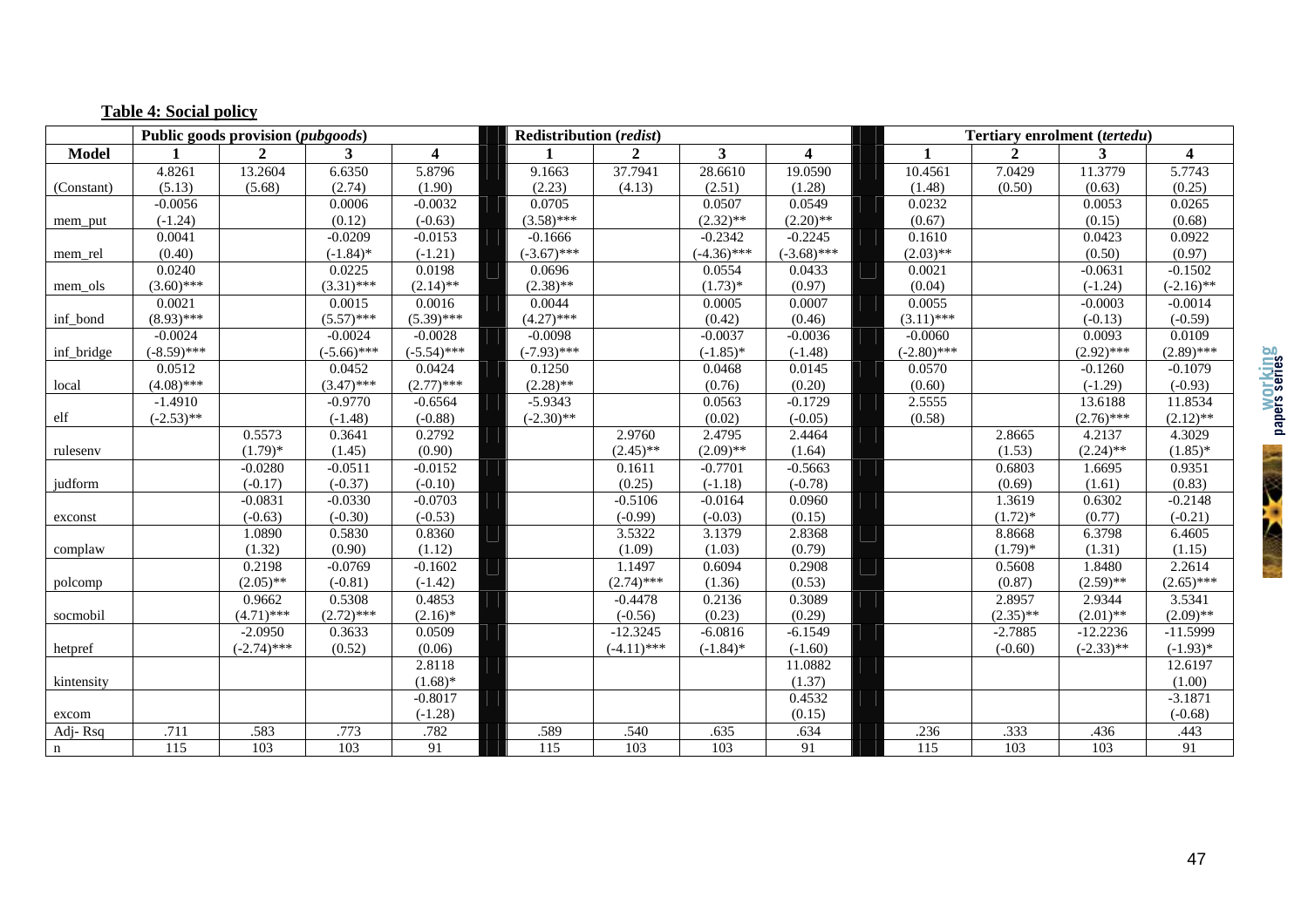

Figure 1: Framework for the relationship between community, society and institutional outcomes